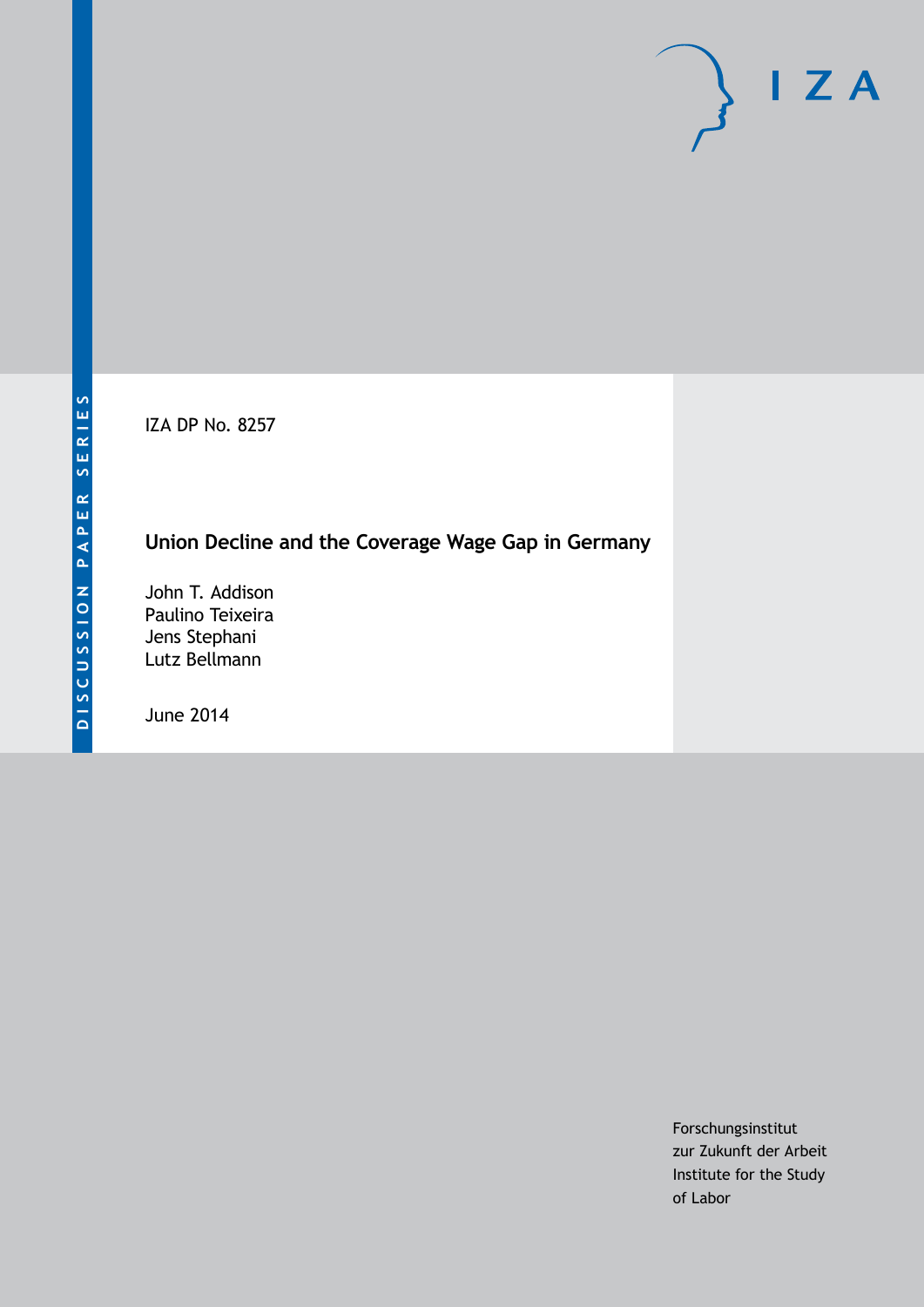# **Union Decline and the Coverage Wage Gap in Germany**

## **John T. Addison**

*University of South Carolina, University of Durham and IZA*

# **Paulino Teixeira**

*University of Coimbra/GEMF and IZA*

### **Jens Stephani**

*Institute for Employment Research (IAB)*

### **Lutz Bellmann**

*Friedrich-Alexander-Universität Erlangen-Nürnberg, IAB and IZA*

Discussion Paper No. 8257 June 2014

IZA

P.O. Box 7240 53072 Bonn **Germany** 

Phone: +49-228-3894-0 Fax: +49-228-3894-180 E-mail: [iza@iza.org](mailto:iza@iza.org)

Any opinions expressed here are those of the author(s) and not those of IZA. Research published in this series may include views on policy, but the institute itself takes no institutional policy positions. The IZA research network is committed to the IZA Guiding Principles of Research Integrity.

The Institute for the Study of Labor (IZA) in Bonn is a local and virtual international research center and a place of communication between science, politics and business. IZA is an independent nonprofit organization supported by Deutsche Post Foundation. The center is associated with the University of Bonn and offers a stimulating research environment through its international network, workshops and conferences, data service, project support, research visits and doctoral program. IZA engages in (i) original and internationally competitive research in all fields of labor economics, (ii) development of policy concepts, and (iii) dissemination of research results and concepts to the interested public.

<span id="page-1-0"></span>IZA Discussion Papers often represent preliminary work and are circulated to encourage discussion. Citation of such a paper should account for its provisional character. A revised version may be available directly from the author.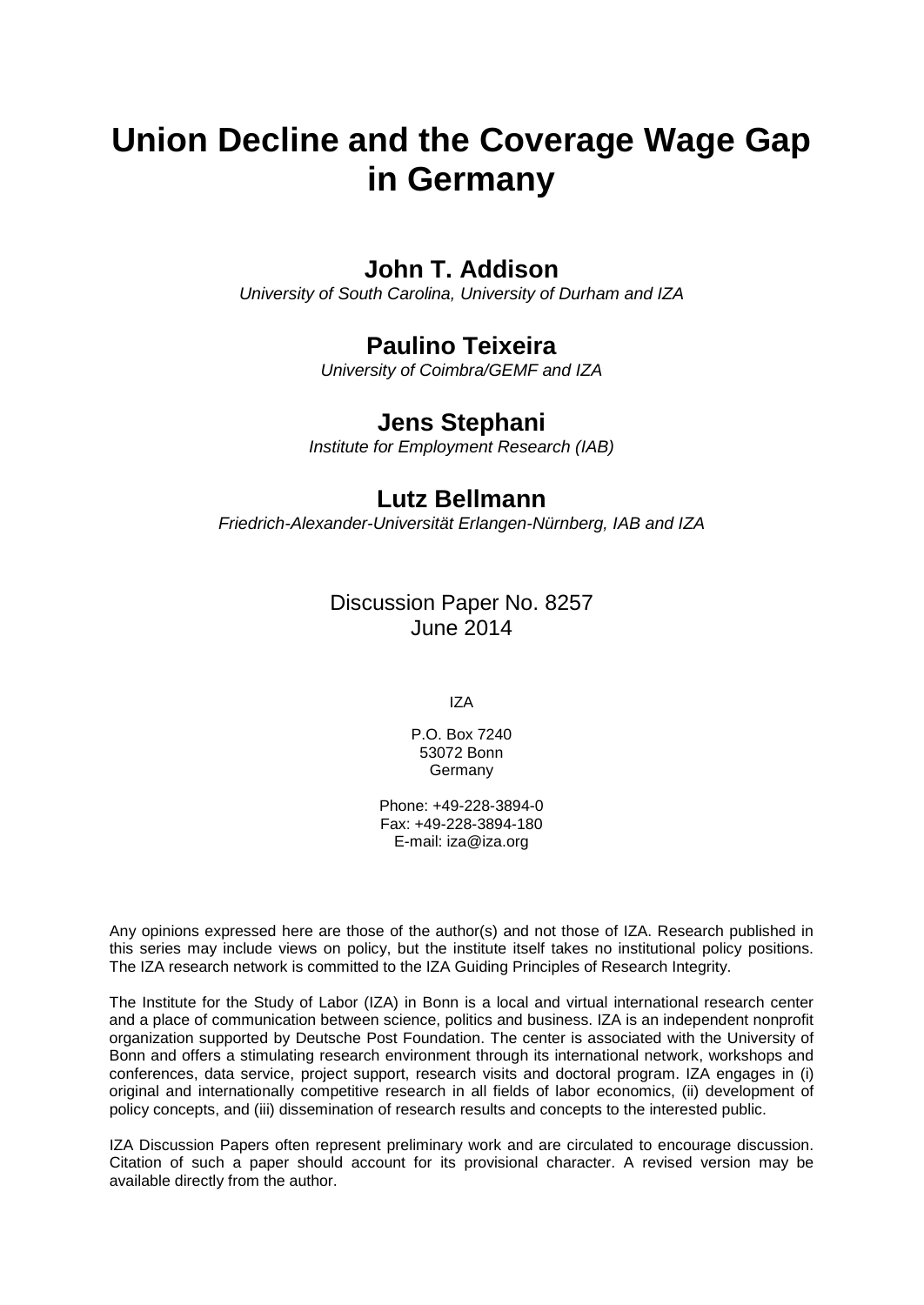IZA Discussion Paper No. 8257 June 2014

# **ABSTRACT**

# **Union Decline and the Coverage Wage Gap in Germany[\\*](#page-1-0)**

Using linked employer-employee data, this paper estimates the effect of collective bargaining coverage on wages over an interval of continuing decline in unionism. Unobserved firm and worker heterogeneity is dealt with using two establishment sub-samples, comprising collective bargaining joiners and never members on the one hand and collective bargaining leavers and always members on the other, each in combination with subsets of worker job stayers. The counterfactuals are then reversed for robustness checks. Joining a sectoral agreement is found always to produce higher wages, while exiting a sectoral agreement no longer produces wage losses if the transition is to a firm agreement. Leaving a firm agreement to non-coverage also leads to wage reductions, while joining one from noncoverage seems decreasingly favourable. The reverse counterfactuals yield correspondingly smaller estimates (in absolute value) of wage development than reported for the initial counterfactuals. Finally, although small, the union wage gap persists.

JEL Classification: J31, J51, J53

Keywords: Germany, sectoral collective bargaining, firm-level agreements, wages, spell fixed-effects

Corresponding author:

John T. Addison Department of Economics Moore School of Business University of South Carolina Columbia, SC 29208 USA E-mail: [ecceaddi@moore.sc.edu](mailto:ecceaddi@moore.sc.edu)

Addison gratefully acknowledges financial support from the Riegel and Emory Foundation of the University of South Carolina.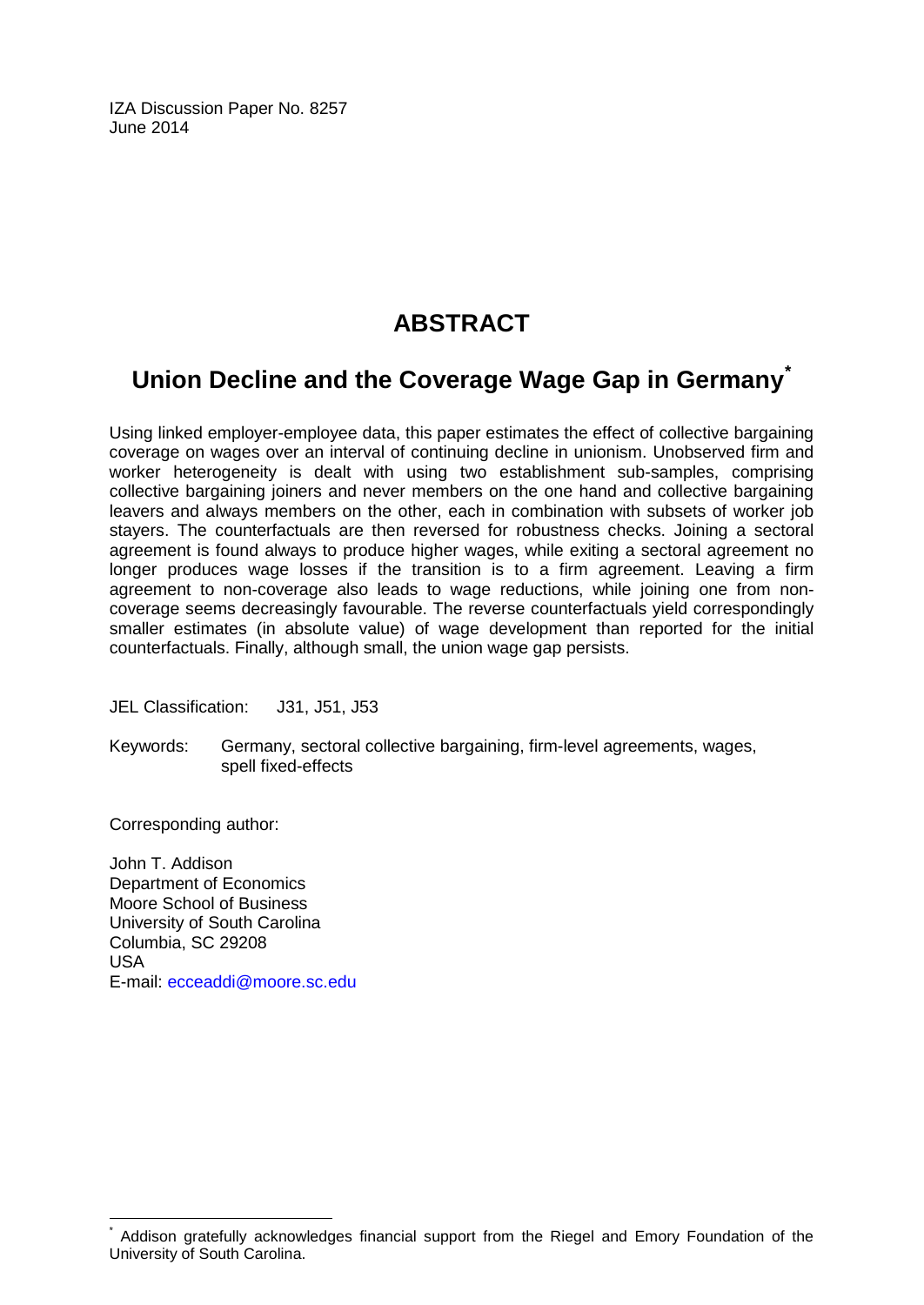#### **1. Introduction**

Most information on the union-nonunion differential in Germany – strictly, the wage gap between covered and uncovered workers – pertains to the 1990s or early 2000s. Yet, as is widely known, German unions have been in retreat both during and subsequent to these intervals. It is the very breadth of this decline that makes investigation of the more recent interval more compelling. First, union density has fallen sharply. The decline can be dated from the mid-1980s, the sudden rise in membership after 1989 proving to be little more than a diversion. Accordingly, union density declined from 36 per cent in 1991 in the aftermath of unification to 19.3 per cent in 2009 (see Fitzenberger, Kohn, and Wang, 2011; Addison, Schnabel, and Wagner, 2007; Bispinck, Dribbusch, and Schulten, 2010). By way of qualification, Hirsch and Schnabel's (2011) measure of union bargaining power, based on a right-to-manage model of collective bargaining, suggests that the fall off in union strength occurred mostly after 1999, remaining fairly stable in the 1990s despite a fairly uniform drop in density over the entire period.

Second, overall collective bargaining coverage as a share of employment fell in western Germany (eastern Germany) from 70 (55) per cent in 2000 to 65 (51) per cent in 2009 (see Bispinck, Dribbusch, and Schulten, 2010).<sup>1</sup> The corollary was a continuing rise in the bargaining free sector.

Third, the decline in collective bargaining coverage was not deflected by a growth in "orientation" in the uncovered sector, nor was it to receive any support from the "extension principle." Orientation refers to a process whereby uncovered firms claim to shadow the terms of sectoral agreements. The coverage of orienting firms in the private sector rose from 17.9 per cent of employment in 2000 to 22.4 per cent in 2010. This rising trend only partially compensated for the decline in *sectoral* bargaining: the share of employees covered by sectoral agreements fell from 59.9 to 49.3 per cent over the same interval. Moreover, these are simple frequencies. The wages paid by orienting firms have been shown to lie well below those set under collective bargaining (see Addison et al., 2012). As far as the extension of collective agreements to employees and employers not bound by the relevant sectoral agreement is concerned this, too, has evinced pronounced decline. For example, considering just the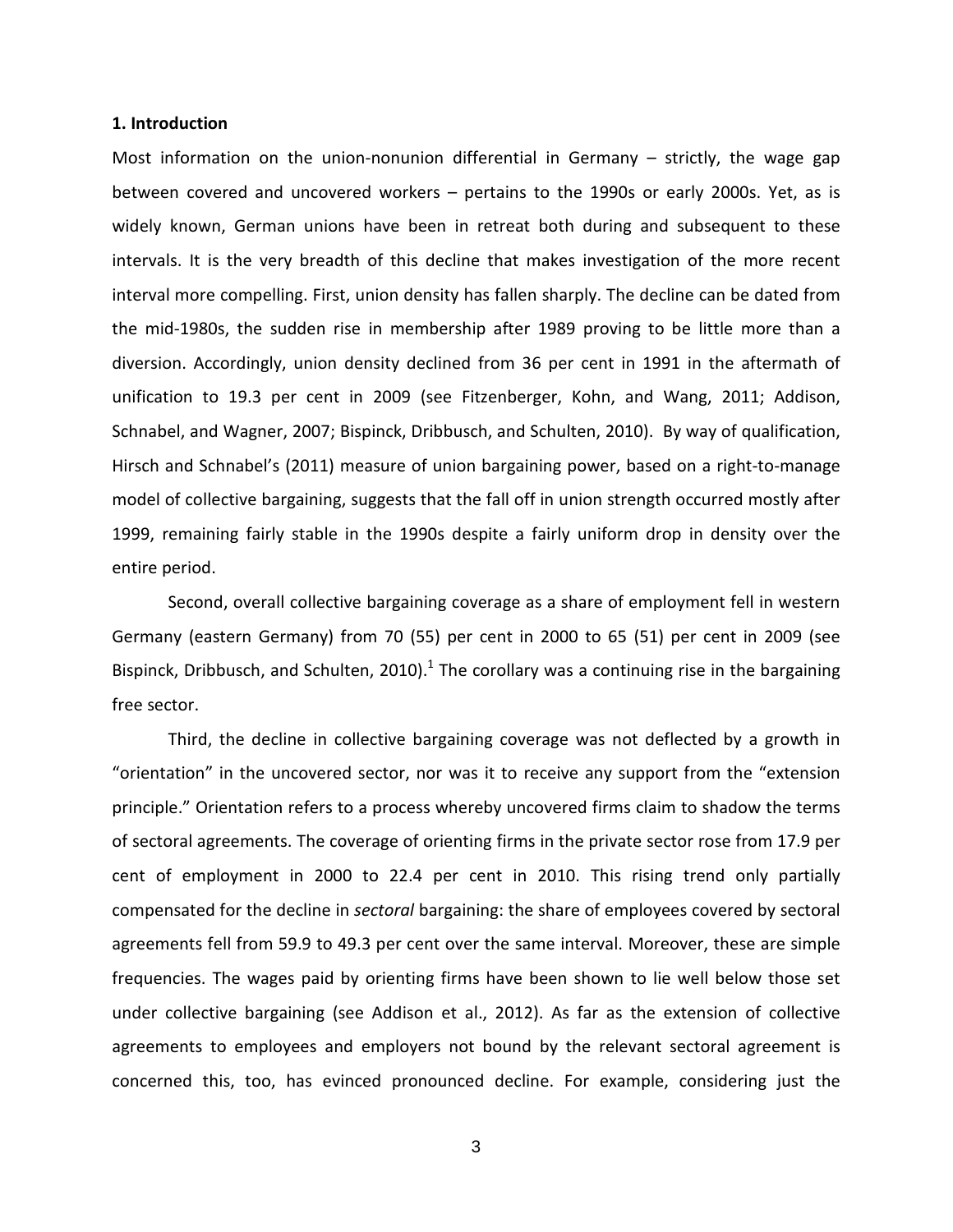extension of primary collective agreements under the 1949 Collective Agreement Act, their number fell from 408 (or 5.4 per cent of all such agreements) to just 245 (1.5 per cent) in 2009 (Bispinck, Dribbusch, and Schulten, 2010).

Finally, German sectoral collective bargaining has been buffeted by decentralization in the form of opening clauses and in-plant and alliances or pacts for employment and competitiveness (see, respectively, Bispinck, 2004; Seifert and Massa-Wirth, 2005). These extensive contractual innovations involved such elements as hardship clauses allowing firms in economic difficulties to deviate from sectorally-agreed provisions, temporary cuts in pay to safeguard jobs, the introduction of profit-related pay substituting for previously guaranteed elements of the remuneration package, and concession bargaining more generally (see, for example, Haipeter and Lehndorff, 2009). There has been a considerable debate on whether the process has been destabilizing or fragmenting – so called "internal erosion" (on which, see Hassel, 1999, inter al.)

The very scale of these developments in Europe's largest economy makes Germany an interesting case for consideration. One primary interest is of course macroeconomic in scope. Specifically, has increasingly decentralized bargaining produced greater flexibility (i.e. improved) responsiveness of wages to their underlying determinants thereby benefiting employment, or, by analogy with concerns expressed after the collapse of the Swedish model, have the advantages associated with a coordinated system of bargaining been so compromised as to lead to the opposite outcome?<sup>2</sup> There is also a European-wide dimension to these developments, given the role of Germany in shaping EU social policy and institutions.

Our own concerns are less far ranging given the unsettled nature of research into the union premium, let alone its course through time. The focus of the present treatment is to *discover what has been happening to the union wage gap in the first decade of the 2000s*. It offers a critical albeit partial first step in the analysis of the consequences of the decline in unionism. It is partial because an estimate of average wage differences does not inform us about the distribution of wages. A small premium may be consistent with a large effect in the lower reaches of the distribution. Even if declines in the wage gap are unlikely to be undone by distributional effects, the latter require explicit consideration in future research. But, to repeat,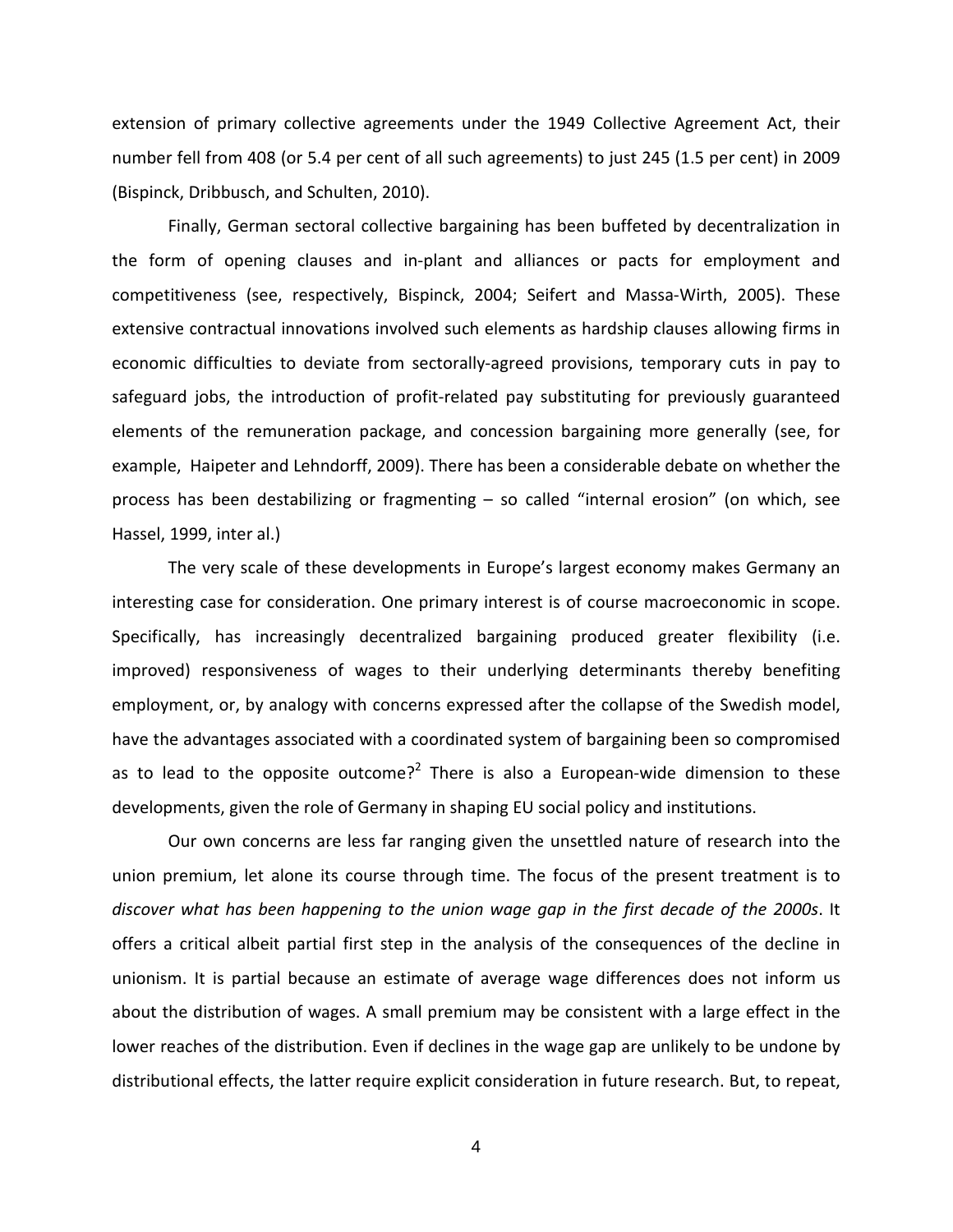basic knowledge of the effect of unions on average wages is itself underdeveloped and remains the basis of the present inquiry.

The paper proceeds as follows. We first review the state of play on the union wage gap, drawing upon the German (and, briefly, the U.S.) literature. We then outline our unique dataset, namely the cross sectional version of the linked employer-employee data supported by the German Institute for Employment Research. Our analysis is based on two (three-year) clouds of data at each end of the sample period 2000-2010, exploiting changes in establishment collective bargaining status over time. Our estimates of union wage effects are obtained by comparing the wage growth of workers employed by plants joining or leaving collective bargaining with that of workers employed by establishments that did not change their collective bargaining status – never members and always members, respectively. (These counterfactuals are then reversed for robustness.) To anticipate our results, our main finding is that joining a sectoral agreement is found always to produce higher wages, while leaving one no longer produces wage losses if the transition is to a firm agreement. Leaving a firm agreement to non-coverage also leads to wage reductions, while joining one from noncoverage seems decreasingly favourable. The reverse counterfactuals in turn yield correspondingly smaller estimates (in absolute value) of wage development than reported for the initial counterfactuals.

#### **2. A Review of the Literature on the Collective Bargaining Premium**

Recent studies of the magnitude of the collective bargaining premium in Germany use either the German Structure of Earnings Survey (GSES) or the Linked Employer-Employee Dataset of the Institute for Employment Research (LIAB). The thrust of studies using the GSES has been upon distributional issues, while those based on the LIAB have more often (though not exclusively) considered the effects of collective bargaining on wages and rent sharing.<sup>3</sup> Furthermore, the GSES studies lack a longitudinal capacity, limiting inferences that can be made about causality. Note, finally, that the wage gap in Germany refers to coverage rather than membership since German constitutional law – specifically Article 9 of the Basic Law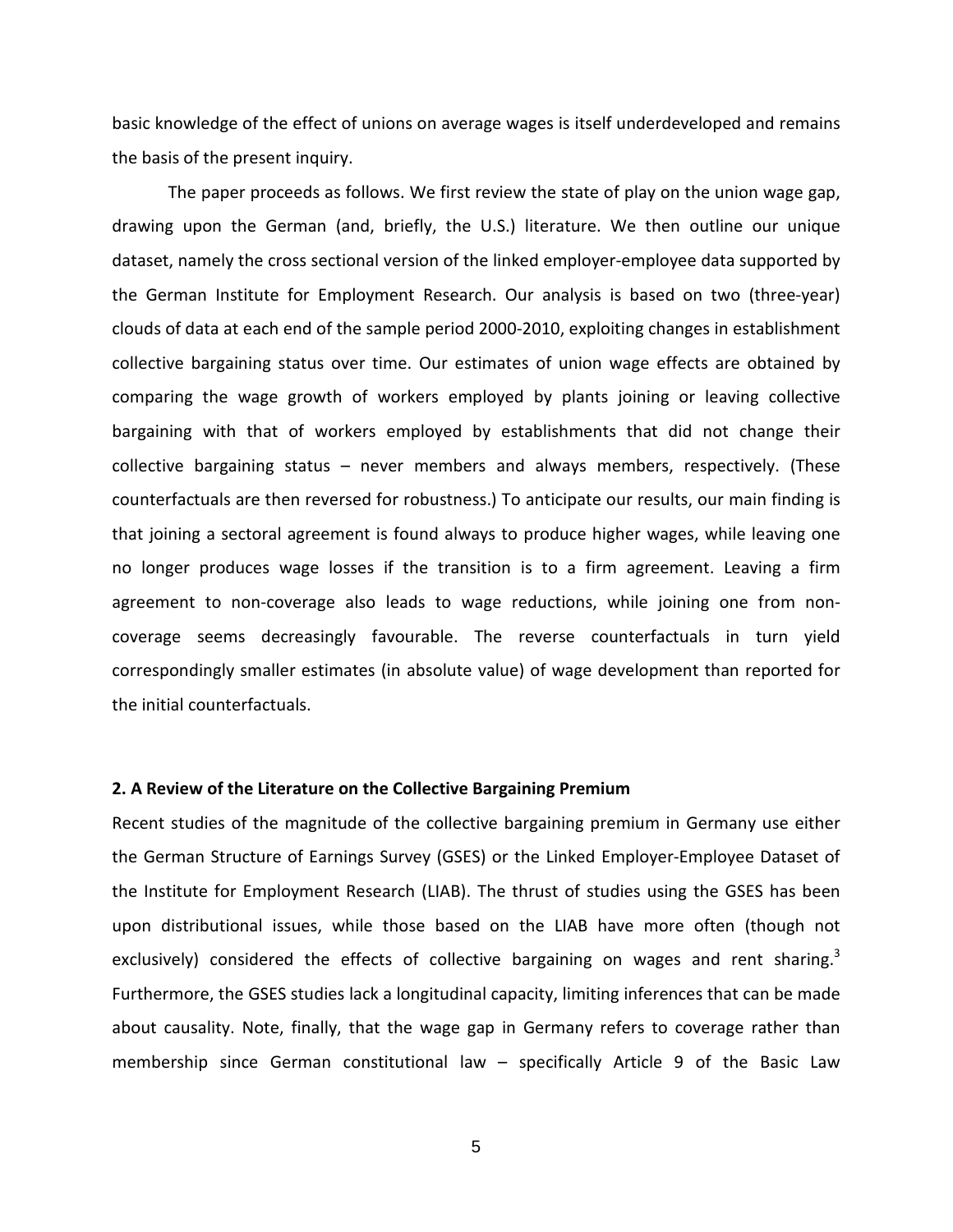(*Grundgesetz*) – does not allow collective agreements to discriminate against non-union members.

The main GSES studies that also examine the wage gap in addition to distributional issues are: (a) Stephan and Gerlach (2005) who use a regional manufacturing subsample from Lower Saxony (Niedersachsen) of the GSES for the 1990, 1995, and 2001 waves; (b) Fitzenberger, Kohn, and Lembcke (2013) who use the full survey for 2001 but focus on primeage male employees in West Germany; and (c) Antoncyzk (2010) who deploys the same GSES sample for 2001 but who seeks to account for the endogeneity of collective bargaining.<sup>4</sup> Stephan and Gerlach's multi-level model provides estimates of the wage of an average worker in an average firm applying individual contracts (i.e. a no collective bargaining regime), and of the differentials that would apply had that worker been employed in an otherwise average firm with either an industry collective agreement or a firm-level agreement. In 1990 the estimated wage premium was 4 per cent in the case of sectoral contracts and 3 per cent for firm-level contracts. Higher coverage premia are reported for the later sample years: respectively 9 and 12 per cent in 1995, and 7 and 11 per cent in 2001.<sup>5, 6</sup>

The study by Fitzenberger, Kohn, and Lembcke's (2013) is notable for its consideration of the wages of uncovered workers in covered firms and the role of (exogenous) union density in the relevant labour market segment in addition to firm coverage effects. The authors' OLS results indicate that firms applying a collective agreement pay higher wages on average; specifically, the greater the share of workers in a firm covered by a collective contract, the higher are wages on average – and somewhat more so in the case of firm-level than sectoral agreements. For its part, an increase in union density reinforces the positive effects of higher coverage at firm level (while lowering wages in the uncovered sector). That said, individual coverage by a collective agreement in a covered firm shows a negative impact on the wage level, and the authors' separate quantile regression analysis shows that this effect is elevated at higher quantiles of the conditional wage distribution. In other words, collective bargaining coverage serves to reduce wage inequality  $-$  reminding us that the main thrust of analyses based on the GSES is upon distributional issues. $<sup>7</sup>$ </sup>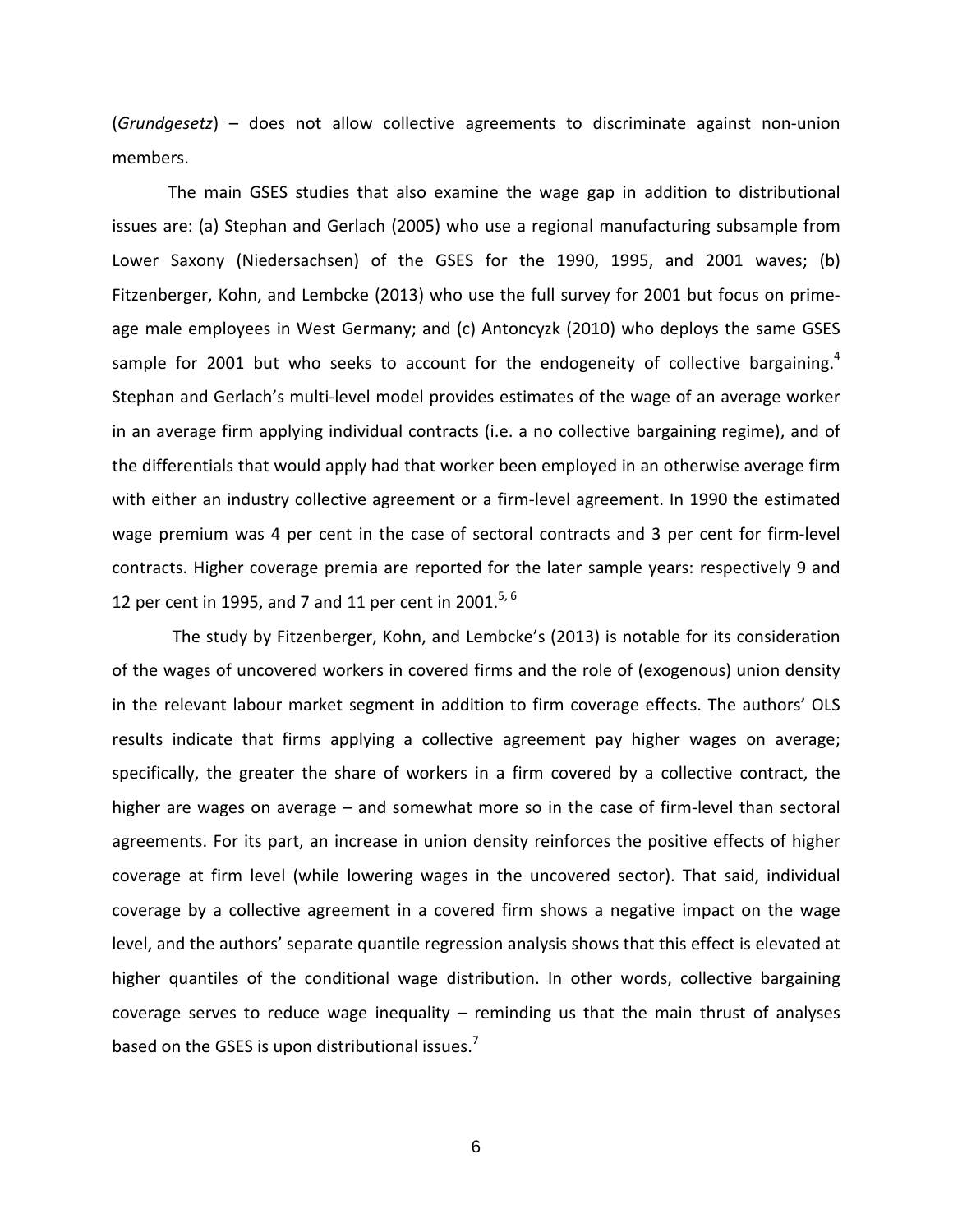Antonczyk (2010) seeks to measure the causal effect of collective bargaining in 2001 – actually, sectoral bargaining alone – on wages, using two instrumental variables measured at district level; specifically, the share of Protestants and Catholics (the expectation being that Catholics are more likely to favour unionism), and historic gross union density (i.e. employed *and* unemployed union members as a share of employees). These variables are meant to provide exogenous variation in the treatment variable. Antonczyk reports the average treatment effect on wages or union wage effect, namely the expected gain from coverage of a randomly assigned individual with a given set of observable characteristics.<sup>8</sup> The upshot of this procedure is that the simple cet. par. coverage premium shrinks from 3.6 log points to just 0.8 log points, the bulk of the unadjusted differential seemingly reflecting the fact that individuals undergoing treatment have higher unobserved productivity than those undergoing the treatment.

Studies using the LIAB are sparse and, as noted earlier, are less concerned with distributional issues than with the effects of coverage on levels of wages and rents. The principal study is by Gürtzgen (2012), using data from the 1995-2008 LIAB for western German mining and manufacturing establishments. Gürtzgen presents OLS, establishment fixed effects, and spell fixed effects estimates of a wage equation where the dependent variable is the log daily wage. In the establishment fixed effects specification, the collective bargaining coverage premium is identified from establishments that change their contract status. The spell fixed effects specification first differences log wages within each individual-establishment cell, removing unobserved firm *and* worker heterogeneity.

Raw coverage differentials of 20 log points for sectoral bargains and 29 log points for firm bargaining are reduced by 70 and 80 per cent, respectively, in the OLS specification with the full set of controls. More importantly, these much reduced coverage premia vanish once the non-random selection of firms into bargaining regime is controlled for and also under spell differencing designed to control for the possibility that plants changing their bargaining status might at the same time also experience a change in unobserved worker skills.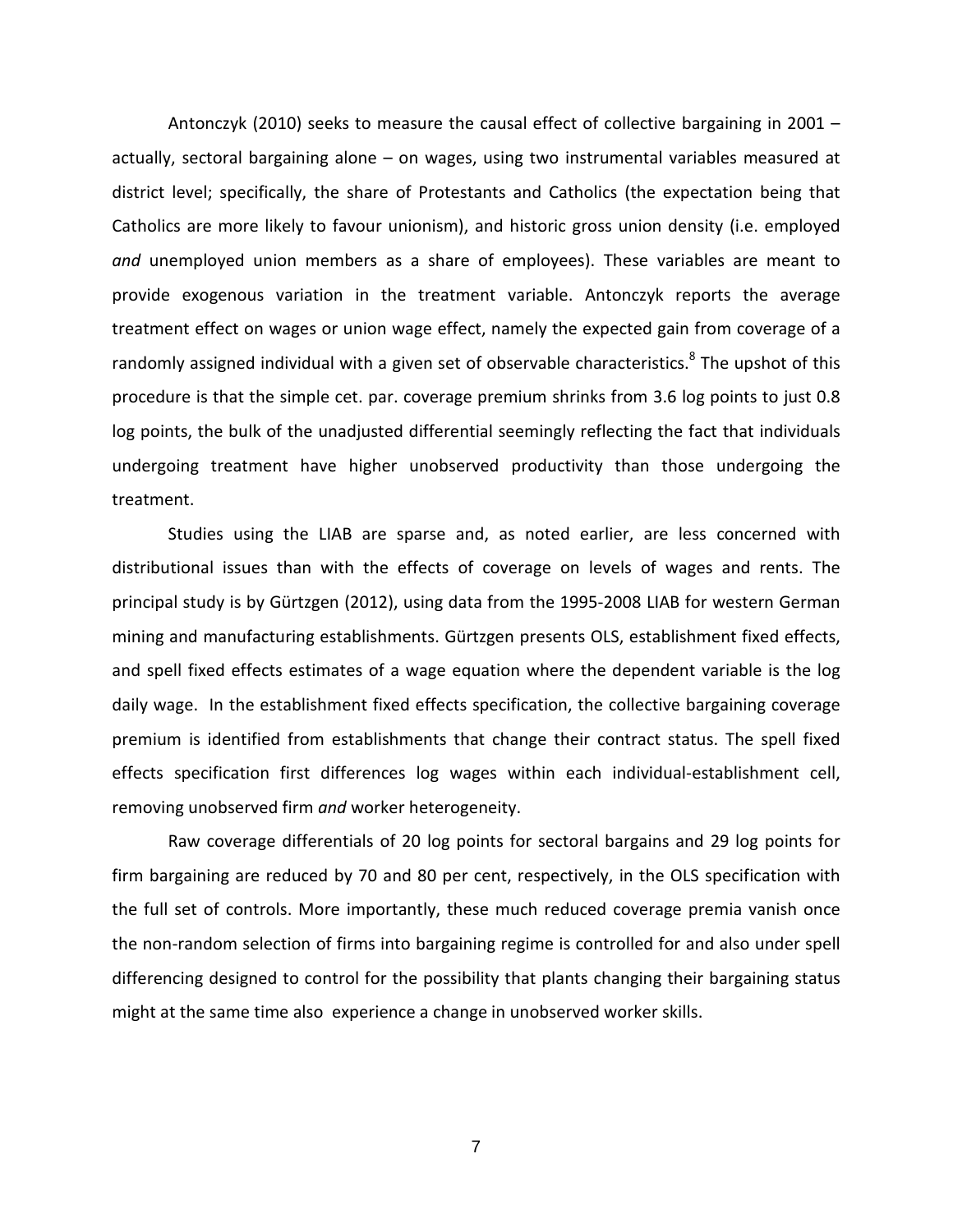Finally, Gürtzgen turns to the role of time-specific unobservables, the concern being that establishments that change their coverage status might be subject to different time-specific unobservables than are those maintaining the original contract status. To investigate this endogeneity issue, she adopts a trend-adjusted difference-in-difference estimator, analysing separate transitions from one bargaining regime to another (six cases in all) and allowing for differences in changes in time-specific shocks by subtracting the differential in wage growth in pre-transition intervals. Gürtzgen concludes from these comparisons of the wage growth of individuals experiencing a change in contract status with the wage growth of individuals employed by stable plants that there is no "true" wage effect of exiting sectoral bargaining to non-coverage. Although such individuals may experience wage losses, this outcome is indicative of the correlation of the transition with (more) negative demand shocks. The interpretation of firm collective bargaining transitions is altogether more nuanced, however, with some transitions leading to positive differentials and others giving rise to negative differentials, so that the small insignificant premium for firm-level collective bargaining reported in the main estimation exercise represents the net effect of these different influences. We shall discuss the limitations of the adjusted difference-in-difference estimator in section 5.

We conclude this section with some contextual remarks on the evolving U.S. literature. While the preponderance of American research has focused on the union membership premium – and also unlike the research reviewed here has continued to obtain some very large estimates of that particular premium using *both* cross sectional and longitudinal analysis of individual wage data<sup>9</sup>- some more recent studies offer a closer match with the German literature in focusing on the wage effects of establishments becoming unionized. We refer to studies of union representation elections comparing establishments in which unions became recognized by a close margin of the vote with those in which they barely lost, and where evidence of a discontinuous relation between the vote share and wages is deemed to be the causal impact of unionization. Such regression discontinuity studies by DiNardo and Lee (2004) and Frandsen (2012) produce German-type estimates of the wage gap, and attribute the results of past U.S. research using individual data to the contribution of unobserved firm heterogeneity.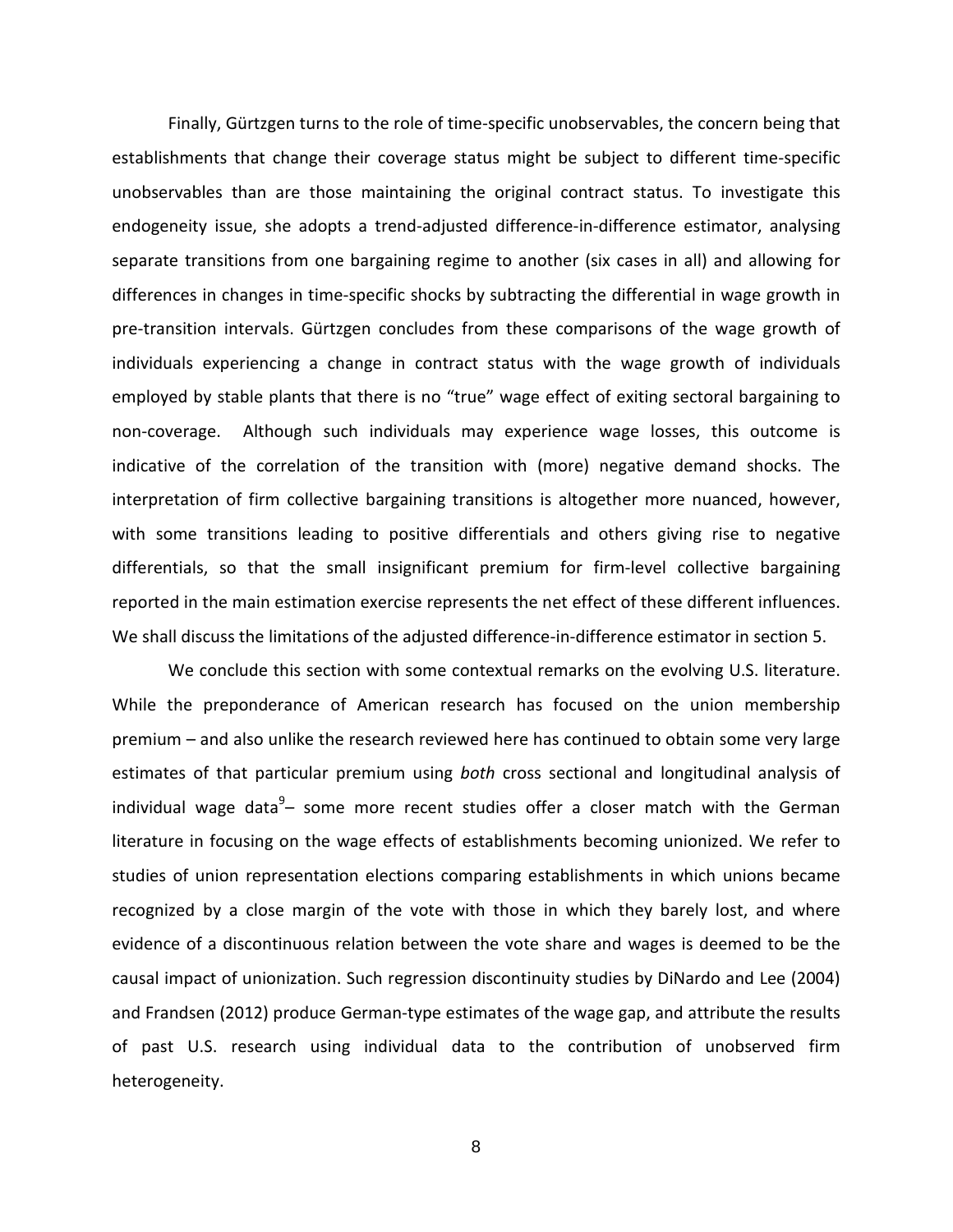Yet lest we draw premature conclusions about likely convergence in the two literatures, it should also be noted that recent U.S. studies in the more conventional event-study tradition still find large effects of new unionization on publicly-traded firms' equity values. Lee and Mas (2012), in particular, obtain estimates of lost market value attendant upon unionization that translate into a union coverage premium of 10 per cent. Importantly, these authors further argue that such equity losses are increasing in the union vote share in representation elections.

Against this backdrop, the present exercise which seeks to obtain estimates of the course of the union wage gap at a time of unambiguously declining union authority and controlling for unobserved firm and worker heterogeneity gains additional purchase.

#### **3. The Dataset**

The present study uses the LIAB Cross-Sectional Model Version 2 1993-2010 (LIAB QM2 9310) of the linked employer-employee data supported by the Institute for Employment Research/*Institut für Arbeitsmarkt- und Berufsforschung* (IAB). The LIAB data are created at the Research Data Center (*Forschungsdatenzentrum*, or FDZ) of the Federal Employment Agency/*Bundesagentur für Arbeit* by linking the establishment data from the annual waves of the IAB Establishment Panel (*Betriebspanel*) with information on individuals from the social security records of the German Federal Employment Agency.

The IAB Establishment Panel is a large-scale annual establishment survey that covers up to 16,000 establishments every year, beginning in 1993 in West Germany and extended in 1996 to the former East Germany. The participating establishments are surveyed on a large number of employment policy-related subjects. These include employment development, business policy and business development, collective bargaining, personnel structure and recruitment, remuneration, and working time. The survey is unique in Germany, since it is representative for all industries and establishment sizes nationwide and is conceived as a longitudinal survey. Therefore, it enables researchers to analyse developments over time and to conduct longitudinal studies of individual establishments as well. (For further information on the IAB Establishment Survey, see Fischer et al., 2009).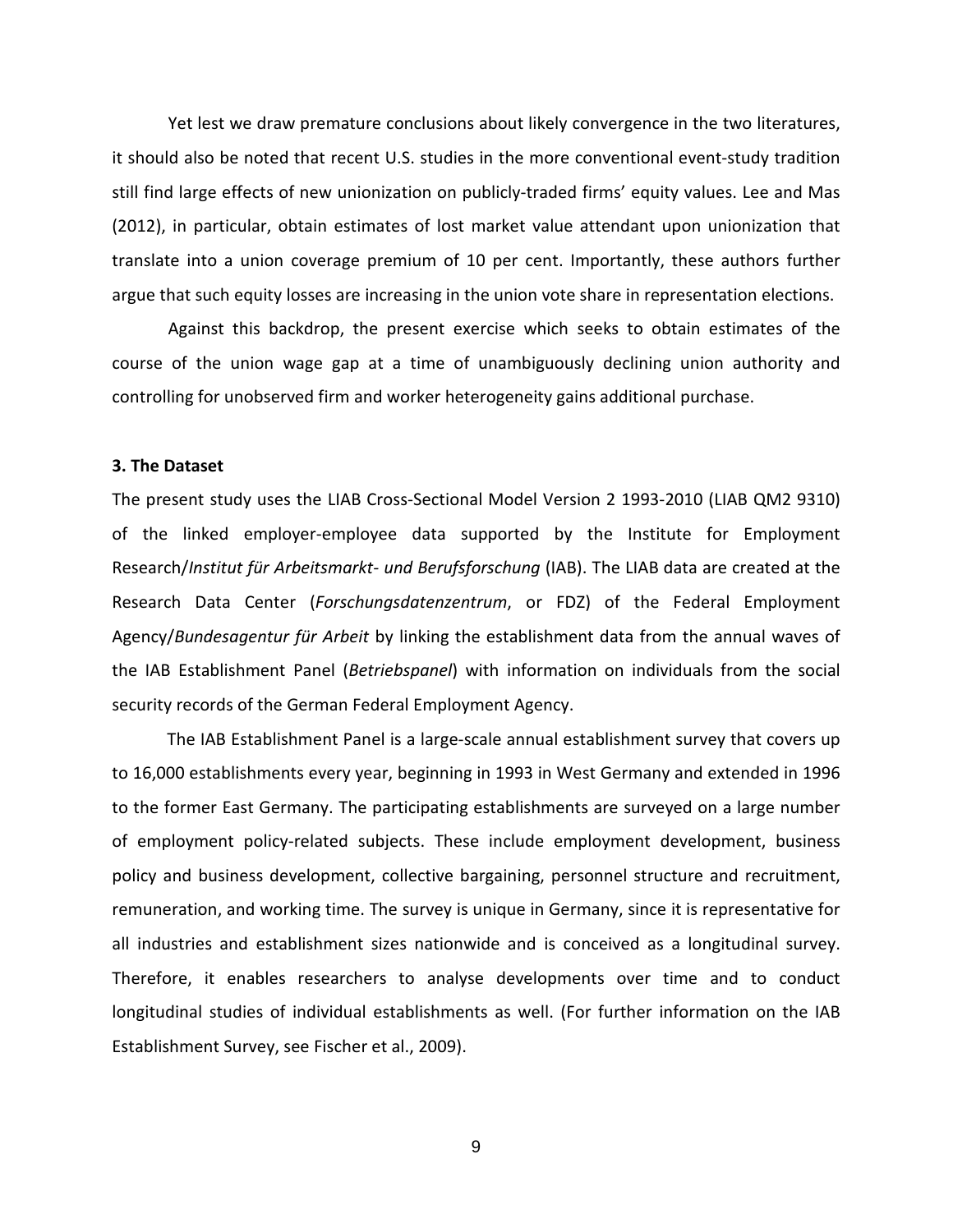The information on individual workers in the LIAB dataset comes from the social security records of the German Federal Employment Agency and covers all employees of the establishments surveyed in the IAB Establishment Panel. Specifically, it includes both employees who are liable to social security and also employees who are marginally part-time employed (*geringfügig beschäftigt*). For these employees, several demographic characteristics such as gender, age, nationality, level of education, occupational group, employment status and place of residence are provided. Furthermore, the data contain the individual daily wage of an employee. The latter is measured with high accuracy by the authorities since this wage information is decisive in calculating an individual's social security payments.

In sum, the LIAB dataset is a unique data source for analysing both the supply side and the demand side the German labour market along various dimensions. Due to its coverage, it is one of the best-suited datasets for investigating the effects of collective bargaining coverage on the wages of individual workers in Germany. Several versions of the LIAB data including crosssectional and longitudinal subsamples can be accessed for scientific purposes at the FDZ in Nuremberg.

We have undertaken several modifications to adapt the data to fit our research purposes. In the first place, in order to improve the quality of the linkage between the survey data and the administrative data, we adopted the procedure that is followed by the FDZ for some of the longitudinal versions of the LIAB, erasing observations that exhibit a bad linkage quality. In the FDZ procedure, a link is defined as having a bad quality if the number of employees and apprentices that an establishment has reported in the IAB Establishment Panel deviates significantly from the number of employees and apprentices that is calculated from the administrative data. (For information on this procedure, see Jacobebbinghaus, 2008: 53f.)

Second, other modifications concern the key wage variable that is central to our analysis. In the LIAB data, the reported individual wage of a worker is the gross daily wage. Fringe benefits are included only if they are subject to social security. Since there exists an upper contribution limit in the German social security system – set annually for western and eastern Germany by the German government – the gross daily wages in these data are topcoded; in our dataset, this affects about 15 (10) per cent of the observations for western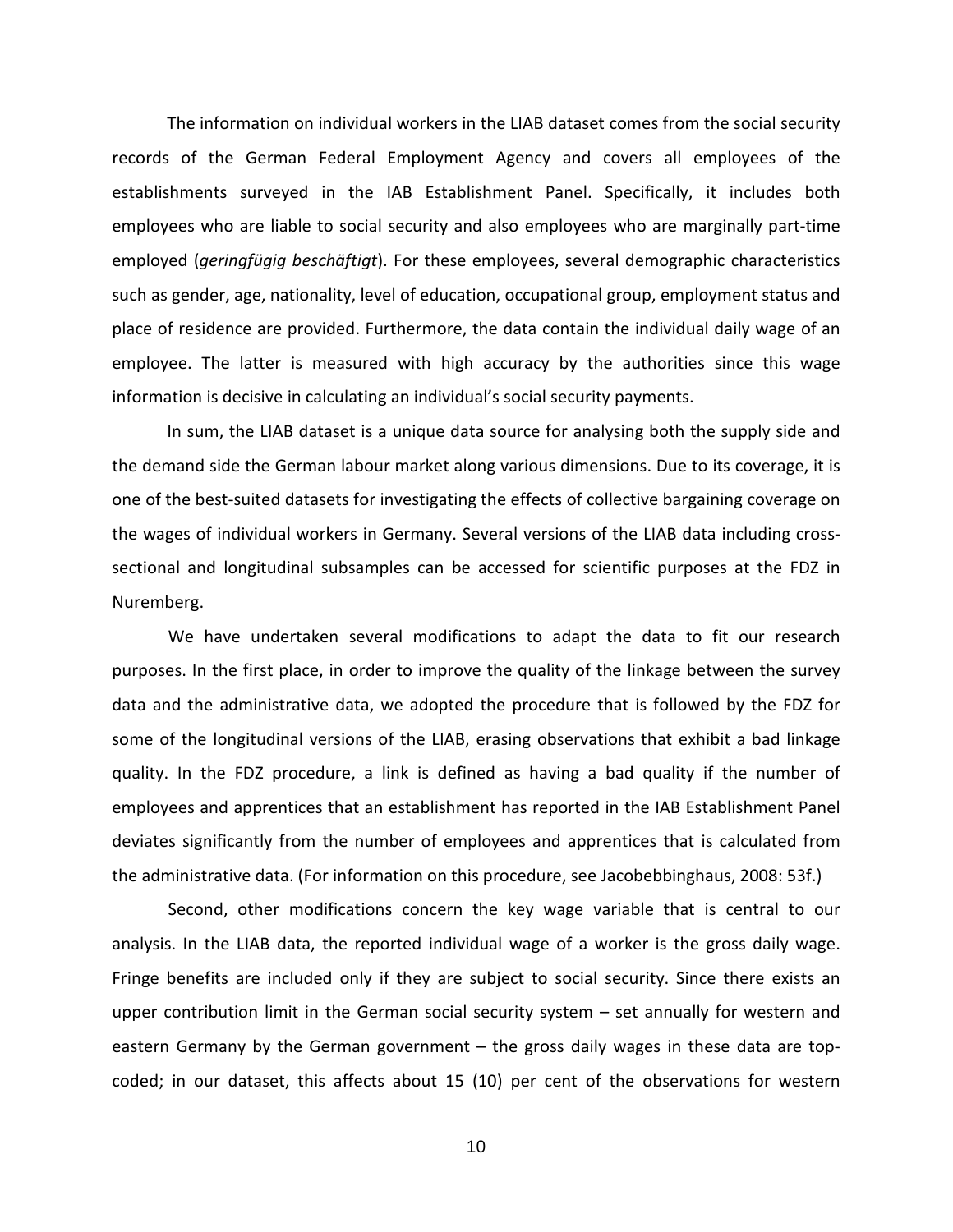(eastern) Germany. We therefore imputed the wages above the contribution limit, using the procedure suggested by Gartner (2005). First, we estimated a Tobit regression of log daily wages on individual and establishment characteristics separately for both parts of the country and for each single year. Following Gartner (2005), we then constructed a truncated normal distribution by using the predicted values from the Tobit estimation as moments and by setting the lower truncation point equal to the contribution limit. Finally, we replaced censored wage observations by values randomly drawn from this truncated normal distribution. Furthermore, we deflated wages using the Consumer Price Index published by the German Federal Statistical Office; specifically, all wages are expressed in year 2000 values.

Third, because only a very broad measure of individual working hours is contained in the dataset – in particular, for part-time workers, whether working hours are less or greater than 18 per week – we restricted our analysis to full-time employed workers who are subject to social security. We further excluded those full-time workers who were recorded as receiving an implausibly low daily wage (of less than €16). In addition, we excluded observations from the following sectors/enterprises: agriculture, hunting, fishing and forestry, public administration, and not-for-profit entities.

Note that since we are using the cross-sectional version of the LIAB, we are unable to track a worker if he/she leaves one establishment for another that is not covered by the IAB Establishment Survey, or if he/she exits to non-employment. The same problem arises if a worker remains in an establishment that subsequently, and for whatever reason, no longer participates in the IAB Establishment Survey. Unfortunately, there is no way of circumventing this limitation of the data. Making use of one of the available longitudinal versions of the LIAB, or constructing our own LIAB-variant, would not suffice as the key information on the collective bargaining status of an establishment in a given year will not be available if the establishment fails to take part in the IAB Establishment Survey in that year. (The reader is referred to Heining, Scholz, and Seth, 2013, for more information on the LIAB dataset.)

#### **4. Preliminary Data Analysis**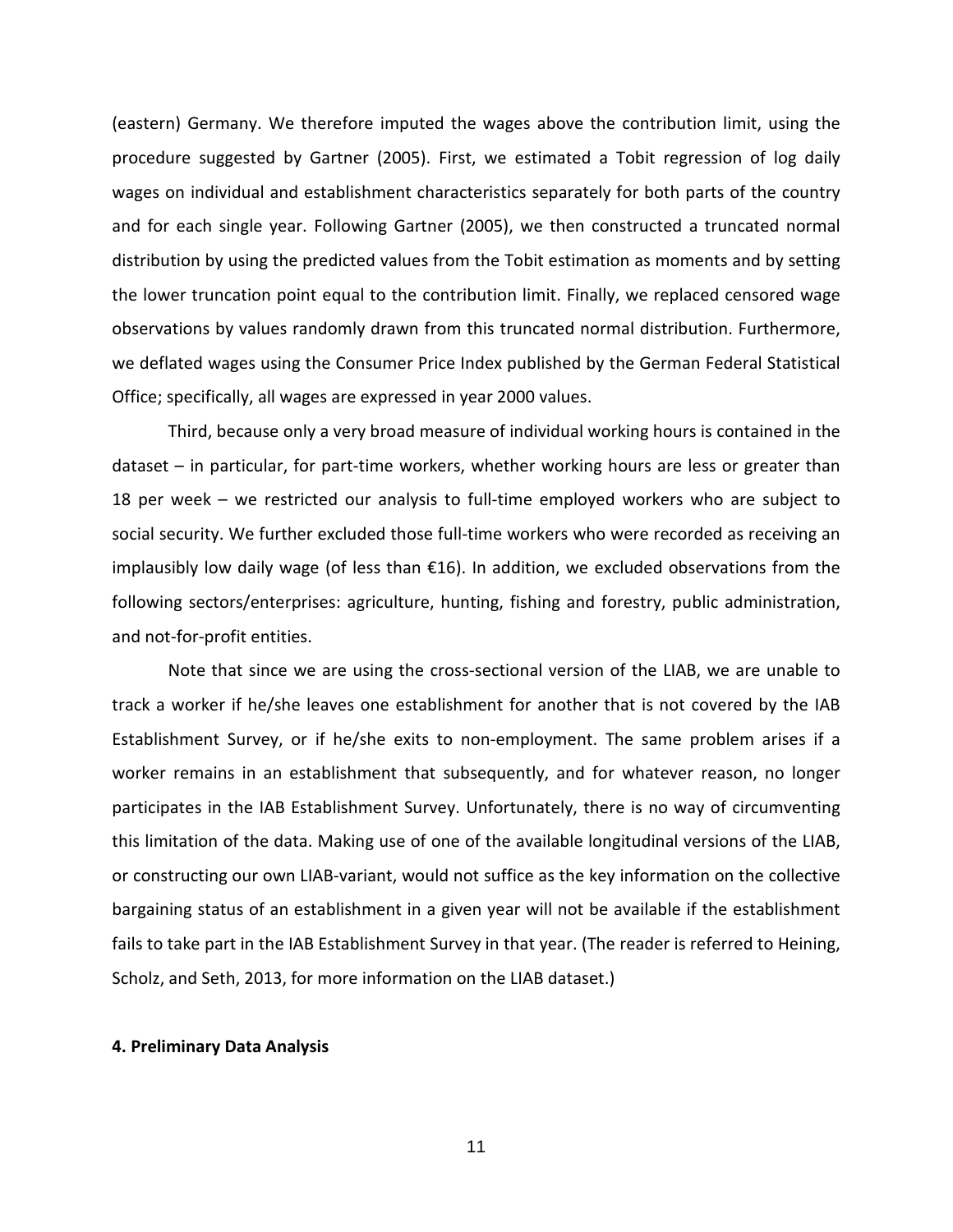Our analysis is based on two (three-year) clouds of data – annual observations for 2000-2002 and 2008-2010 – rather than the full 2000-2010 panel. If we were to use the entire sample period to calculate our one- and especially two-year changes in status, etc., this procedure would over-emphasize the role of permanent establishments in the panel. Our more selective approach avoids our results from being based on workers who belong mainly to the large establishments that dominate the permanent panel. Further, our method has also the advantage of contrasting in a direct way two distinct periods, occurring at the beginning and at the end of the first decade of the present century, marked by a distinct decline in collective bargaining coverage and in union density (see Addison et al., 2011).

Table 1 presents the main longitudinal features of each subset of observations. Three main observations are in order. First, we observe approximately the same number of workers, in each sub-period: 2.4 million in 2000-2002 and 1.9 million in 2008-2010. Second, the share of individuals appearing in each and every year of each cloud is more or less the same: 29.9 per cent in the first interval, 32.9 per cent in the second. Finally, the percentage of individuals who are observed at least twice over the two intervals is also approximately constant at 50.9 and 55.8 per cent of the total, respectively. In sum, the two clouds of data are highly comparable both in terms of the number of workers being observed and in their longitudinal profile.

#### (Tables 1 and 2 near here)

In Table 2 we look at the longitudinal pattern of individuals observed at least twice in each observation period. Here we want to know whether workers stay in the same establishment or switch employers. Clearly, either in the case of workers who are observed in three consecutive years or for those who are observed in just two years (consecutively or otherwise), job stayers massively dominate in each sub-period: on average, only 1 in 100 workers observed at least twice is a job mover. It is this very nature of the LIAB data that requires us to identify the union wage effect based on the wage development of job stayers, in conjunction with observed changes in establishment collective bargaining status, as further elaborated upon in section 5 below.

Table 3 indicates exactly how often establishments switch their collective agreement status, reporting both one-year and two-year transitions. Switching is identified here by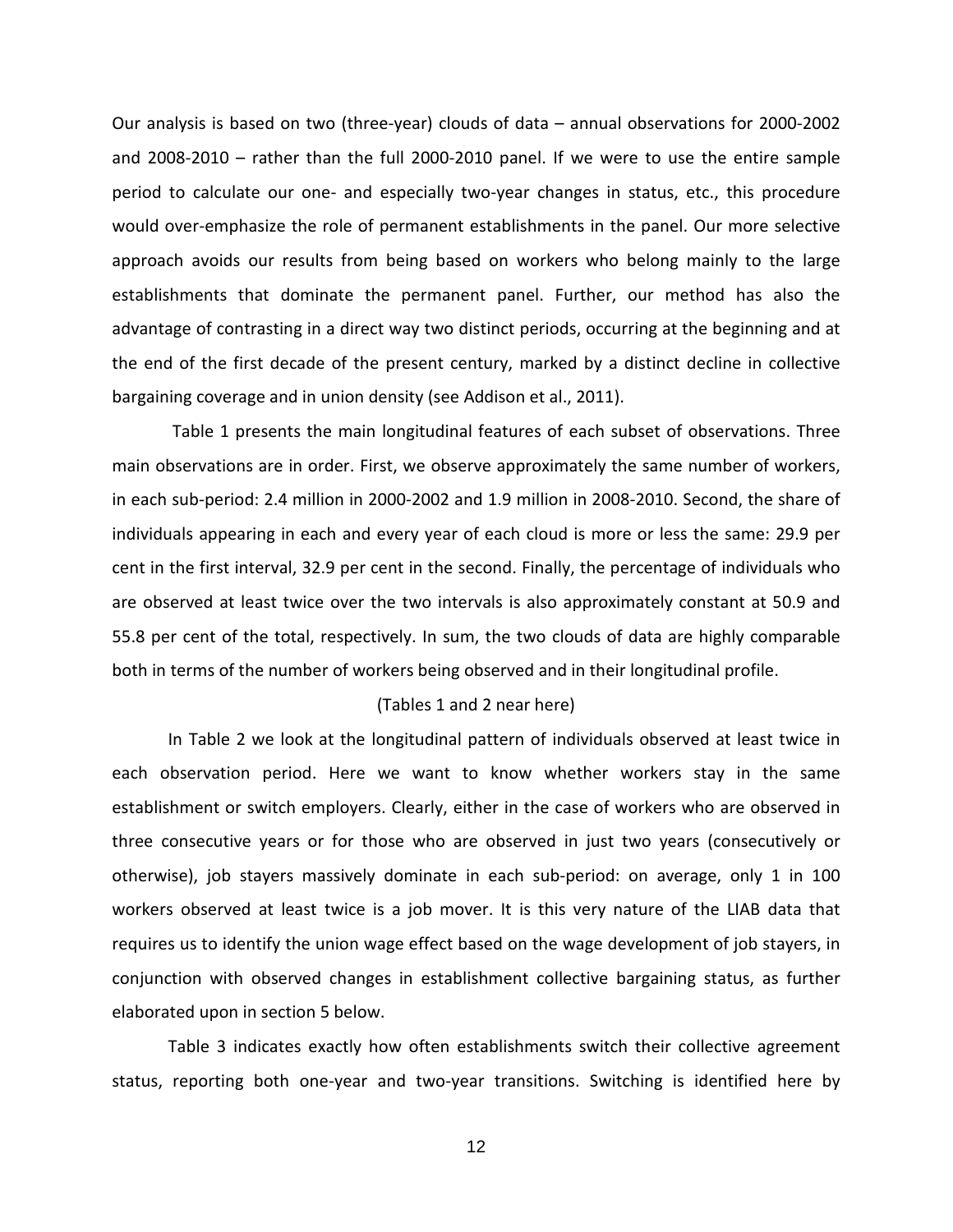changing responses to the question in the IAB Establishment Panel inquiring of the firm respondent whether the establishment is covered by a collective agreement. There is some inevitable imprecision here as far as 'leavers' are concerned. Under German law (the *Nachwirkungsfrist* doctrine) those leaving a collective agreement are supposed to pay wages for incumbent (but not new) employees according to the old collective agreement and do so until a new agreement has been reached at firm level or as a result of individual bargaining. They are not of course subject to subsequent revisions of the old contract. So, it is possible that being uncovered still requires payment according to an active contract. We simply choose to infer here that the longer the respondent claims to be no longer covered by a collective agreement, the longer that establishment has left a collective agreement and the further adrift of current contracts are the wages in that establishment. Note, however, that if there is some slippage in the equation of leaving collective bargaining with not being covered by a collective agreement, no such imprecision applies to 'joiners' who have immediately to meet the terms of the relevant collective agreement.

In the interests of economy, the table aggregates firm and sectoral agreements into a single category. We thus identify 'any type of collective agreement' here, be it firm-level or industry-wide in scope. (Examination of the two separate collective bargaining arrangements is remitted to Appendix Table 1.)

#### (Table 3 near here)

As shown in the table, between 2000 and 2001, for example, 424 out of 3,639 establishments (or 11.7 per cent) abandoned collective bargaining of either type while 441 out of 2,792 (15.8 per cent) joined a collective agreement from an initial state of no coverage. This means that the percentage of collective bargaining switchers in the total number of possible cases is 13.5 per cent  $[=(424+441)/6,431]*100$ ). There is therefore a considerable share of establishments whose collective bargaining status changes over time, comprising roughly equal numbers of joiners and leavers. Note further that approximately the same percentage of collective bargaining switchers is observed in 2001-2002, at 12.8 per cent. Similarly, for the years 2008-2009 and 2009-2010, the percentage of switchers is 11.5 and 6.8 per cent, respectively. Two-year transitions are slightly higher than the one-year transitions, at 14.6 and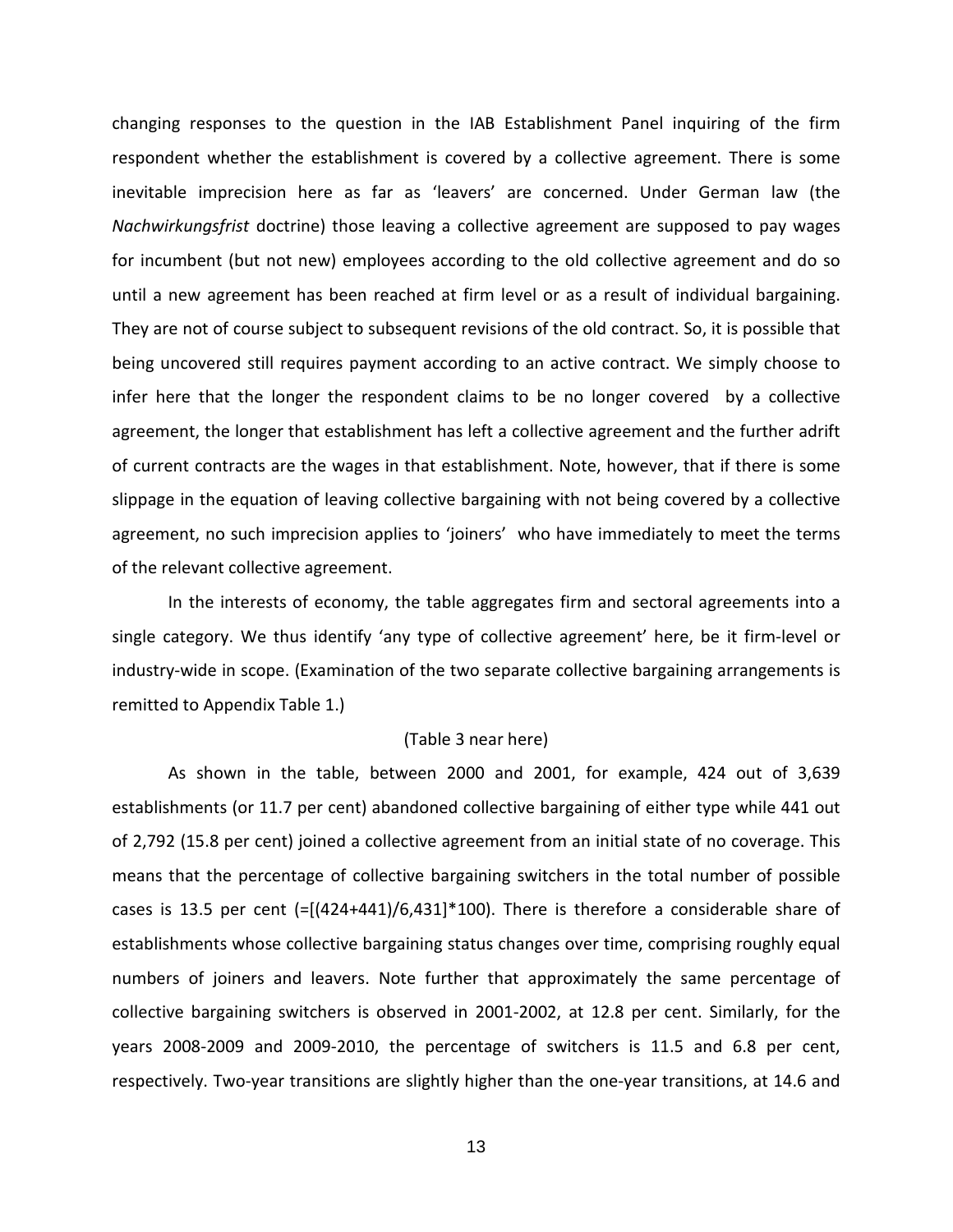10.6 per cent in the first and second sub-periods, respectively. Note that the two-year transition rates would be substantially higher than their one-year counterparts had the two samples been the same. They are not precisely because two-year transitions in practice require establishments to be in the sample for three consecutive years, with the implication that the corresponding sample tends to be populated by a substantially higher proportion of permanent panel stayers.

Our estimates of the collective bargaining wage gap were obtained by fitting an augmented Mincerian earnings function to the separate cross-sections of data. Specifically, we conditioned the wage gap on 24 (67) worker- (establishment-) level covariates. The former included gender, age (and its square), years of service (and its square), citizenship status, education (6 levels), and occupation (12 levels). The latter comprised dummies for location, establishment age, the profit situation, the state of technology, works council status, firm size (and its square), and industry (40 2-digit), together with the share of female, fixed-term, foreign and skilled workers, and employee median age (see Appendix Table 2).

#### (Table 4 near here)

The results, shown in the first column of Table 4, indicate a positive wage gap of 7 to 14 per cent in favour of workers covered by sectoral agreements, relative to the comparison group of workers in non-covered establishments. This is a sizeable wage gap, consistent with some earlier OLS studies. Of some interest here is upward trend of this wage gap. Next, the evidence on sectoral versus firm-level agreements points to a wage gap favourable to the former: at 1.8 to 4.0 per cent. Finally, the third column of the table points unequivocally to higher earnings under any form of collective bargaining than under individual bargaining, the margin amounting to some 6.3 to 12.5 per cent.

We next place our discussion of wage formation in a longitudinal context, allowing for unobserved establishment and worker heterogeneity.

#### **5. Estimation strategy**

Let us assume that the (log) gross daily wage for individual *i* in period  $t$ ,  $y_{it}$ , is given by: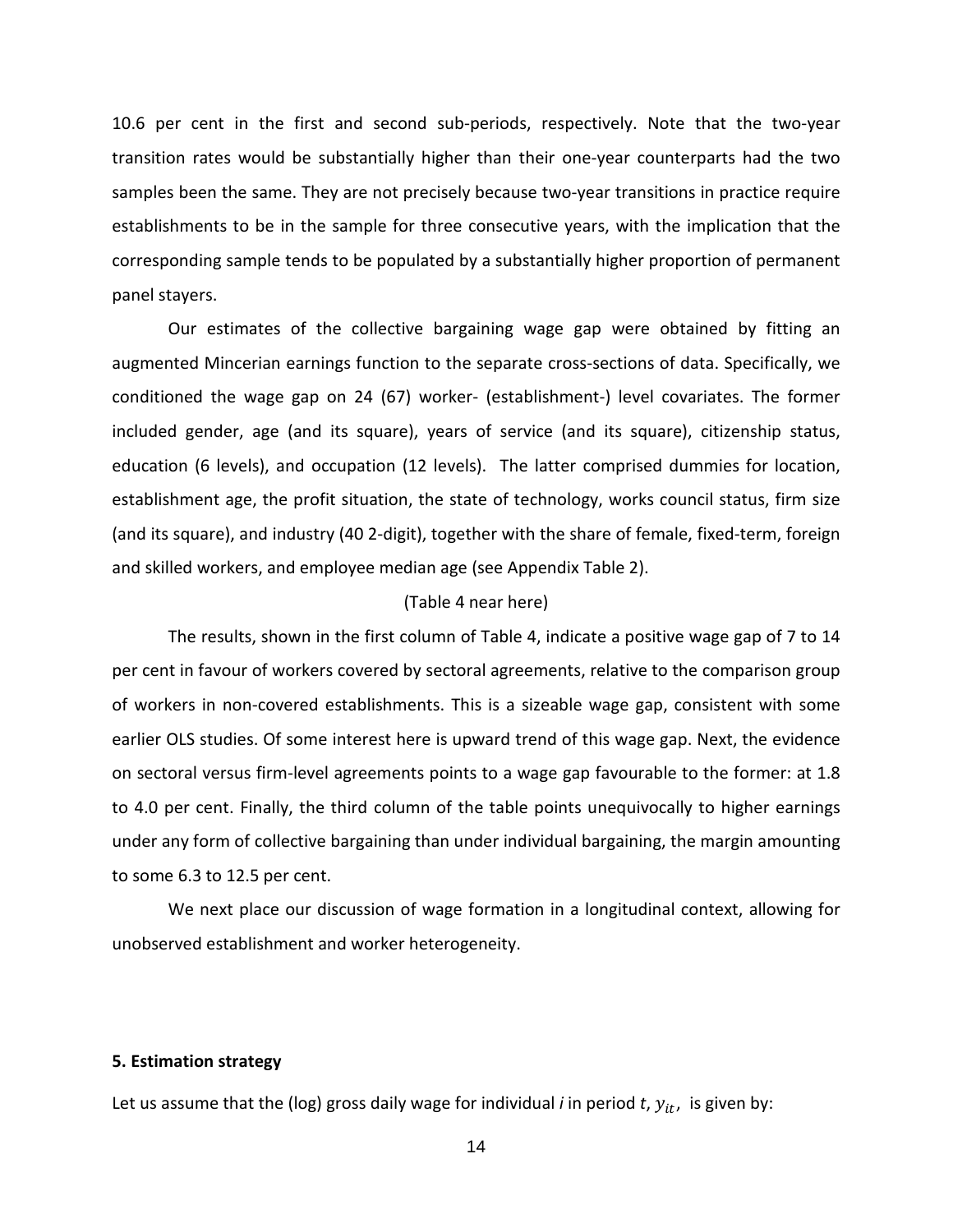$$
y_{it} = Z_{it}\beta + \delta U_{jt} + \lambda_t + \theta_i + \psi_j + \varepsilon_{it} \tag{1}
$$

where  $\theta_i$  and  $\psi_j$  denote worker- and firm-specific time-invariant effects, respectively;  $Z_{it}$  is a vector of observed time-varying and time-invariant worker- and firm-level characteristics, as noted in section 3;  $\lambda_t$  is a time dummy;  $U_{it}$  is a dichotomous variable indicating the collective agreement status of firm *j* (so that  $\delta$  denotes the collective bargaining wage premium); and  $\varepsilon_{it}$ is the error term of the model. As is conventional, we assume  $E(\varepsilon_{it}|Z_{it},U_{jt},\theta_i,\psi_j)=0.^{10}$ 

Given that each observation window (i.e. 2000-2002 and 2008-2010) comprises a 3-year interval, one possible route controlling for worker and firm heterogeneity is to take a 2-year difference from model (1), to obtain:

$$
y_{it} - y_{it-2} = (Z_{it} - Z_{it-2})\beta + \delta(U_{jt} - U_{jt-2}) + (\lambda_t - \lambda_{it-2}) + (\psi_{jt} - \psi_{jt-2}) + (\varepsilon_{it} - \varepsilon_{it-2}).
$$
 (2)

Clearly, in following this approach we are aiming to capture some medium-term effect of collective bargaining coverage. Thus, using the sample of job stayers, for whom by construction we have  $(\psi_{it} - \psi_{it-2}) = 0$ , model (2) yields:

$$
y_{it} - y_{it-2} = (Z_{it} - Z_{it-2})\beta + \delta(U_{jt} - U_{jt-2}) + (\lambda_t - \lambda_{it-2}) + (\varepsilon_{it} - \varepsilon_{it-2}).
$$
\n(3)

In other words, given that individuals stay in the same firm, identification of  $\delta$  is achieved via workers whose establishments have changed their status from *t-2* to *t*.

For movers, on the other hand, in general  $(\psi_{it} - \psi_{it-2}) \neq 0$ . This means that under the assumption that  $(\psi_{jt} - \psi_{jt-2}) + (\varepsilon_{it} - \varepsilon_{it-2})$  is uncorrelated with  $(U_{jt} - U_{jt-2})$ , an OLS regression of model (2) will give an alternative estimate of the effect of collective bargaining coverage. Identification of  $\delta$  in this case is via job movers whose establishments in *t-2* and *t* have the same coverage status vis-à-vis job movers whose establishments have changed their status. Unfortunately, as was described in section 2, the number of job movers is too small to allow us to pursue this approach. Our empirical strategy will therefore perforce rely solely on job stayers.<sup>11</sup>

Since we do not want to impose symmetry on the effects of an establishment leaving/joining a collective agreement, implementation of our difference-in-differences approach is carried out by running the selected models across separate subsamples of establishments. These comprise collective bargaining leavers and always members on the one hand, and collective bargaining joiners and never members on the other.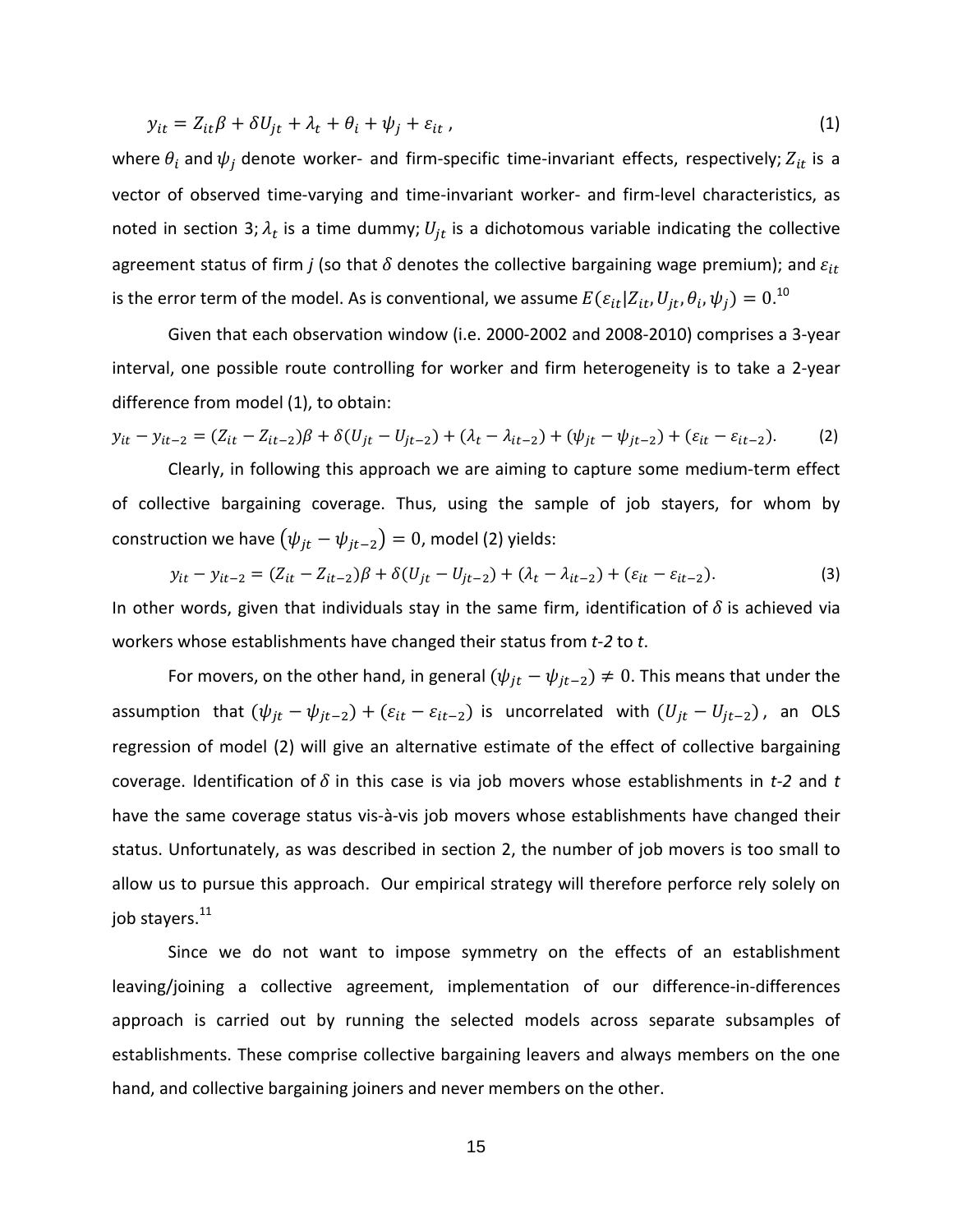Our 2-year difference strategy of using the two groups of leavers and always members, on the one hand, and joiners and never members on the other, and then regressing the changes in the wage outcome indicator on the corresponding change in collective bargaining status implicitly either assumes that any macro shock, proxied by a time dummy, has a similar impact on both treated and control groups (e.g. leavers and always members, respectively) or that the macro shock does not have any differentiated impact on the decision to leave/stay covered by a collective agreement in this particular case.

But one can obviously presume otherwise. Again taking the case of leavers versus always members, the beginning period characteristics may be such that, even after conditioning on the set of observables Z, selection into the treatment is not exogenous. In this case,  $\delta$  in model (3) will tend to overestimate the causal effect of collective bargaining on worker earnings if, say, an adverse shock pressures covered establishments to leave an agreement rather than stay covered and where at the same time this shock has a negative impact on wages.

Had we observed, somewhere in the past, a group of establishments entirely similar to the group of leavers, and a group of establishments similar to the group of collective bargaining stayers, both confronting a similar macro shock, and where neither group had any possibility of changing its collective bargaining status in the pre-treatment interval, we would have been in a position to obtain a differential adjusted estimate of the causal effect of leaving collective bargaining. Formally, this modelling would necessarily entail the possibility that the macro effect is different across the treated (*T*) and control (*C*) groups. This would require  $\lambda_t$  in model (1) to be replaced by  $k_i\lambda_t$ , where  $i \in g$  indicates that an individual belongs to group *C* or  $T^{12}$  In this case, the corresponding trend adjusted difference-in-differences estimator (*DADD*) after Bell, Blundell, and van Reenen (1999) is given by:

$$
\hat{\delta}_{DADD} = \{ (\bar{y}_{t_2}^T - \bar{y}_{t_1}^T) - (\bar{y}_{t_2}^C - \bar{y}_{t_1}^C) \} - \{ (\bar{y}_{t_*}^T - \bar{y}_{t_0}^T) - (\bar{y}_{t_*}^C - \bar{y}_{t_0}^C) \},
$$
\n(4)

where the second term in brackets is the difference-in-differences estimator obtained using the earlier interval  $(t_0,t_*);(t_1,t_2)$  is the selected treatment interval; and  $\bar{y}^T_{t_j}=E[y_{it}-Z_{it}\beta]t=$  $t_i$ ,  $g = T$  is the regression-adjusted mean outcome for the treated group. (And similarly for the control group C.) Note also that the 'unadjusted' difference-in-differences estimator,  $\delta_{DD}$ , is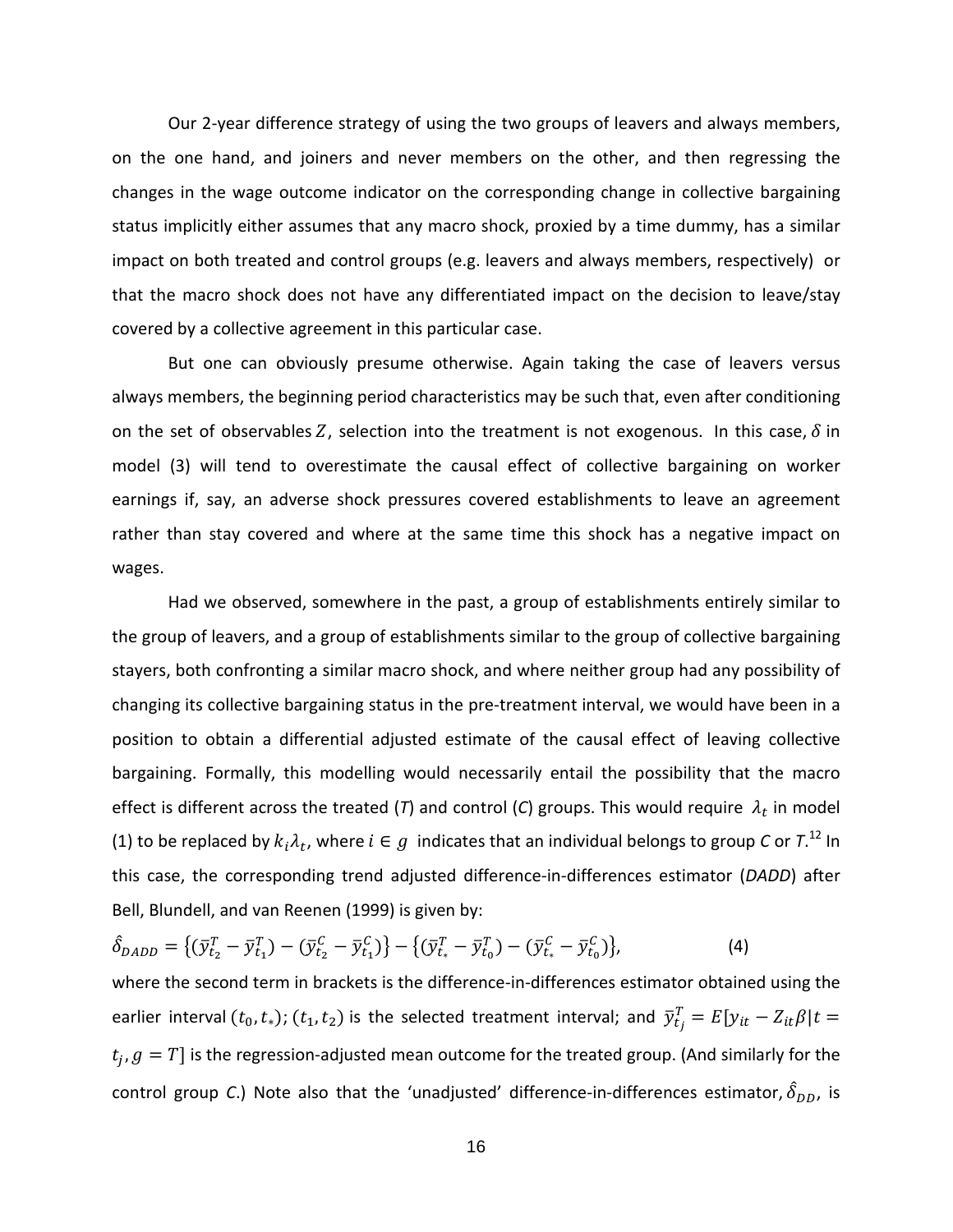given solely by the first term in brackets, which can in turn be obtained by using the regression model (3) for the sample of job stayers.

Unfortunately, the trend adjusted estimator in (4) is difficult to implement. In the first place, it is very difficult to find a similar business cycle in the past. Here, it is not simply a matter of searching for some pre-treatment period with, say, a similar GDP growth rate; rather, it is necessary to find a similar interval in which a comparable set of treated and untreated establishments are subject to a similar shock. In this context, the selection of a (preceding) 2 year interval, for example, is insufficient. And in going further back in time, the likelihood of finding similar groups decreases as establishments will change their workforce structures and technologies over time. Accordingly, more lies behind any observed differential change in wages than just a differential macro shock. More fundamentally, computation of the 'trend' will require, in the  $(t_0, t_*)$  interval, the selection of two sets of firms neither of which is exposed to the treatment, that is, with no real chance of changing their collective bargaining status. This requirement is highly unlikely to be met in practice in our sample.

In short, although one might believe that the change in collective agreement status is not fully exogenous, the facts of the matter are that going beyond the 'unadjusted' differencein-differences estimator is likely to rely upon even stronger assumptions. Given these difficulties, we do not attempt here to correct for the possibility that the macro effect may be distinct over the treated and control groups. That said, we will seek to check the robustness of our results using alternative control groups, noting that even though treated and untreated groups may seem to have distinct observable characteristics, it does not necessarily follow that the two groups will respond differently to a given shock or, conversely, that a common set of characteristics will generate an identical propensity to change collective bargaining status.

#### **6. Two-Year Differences**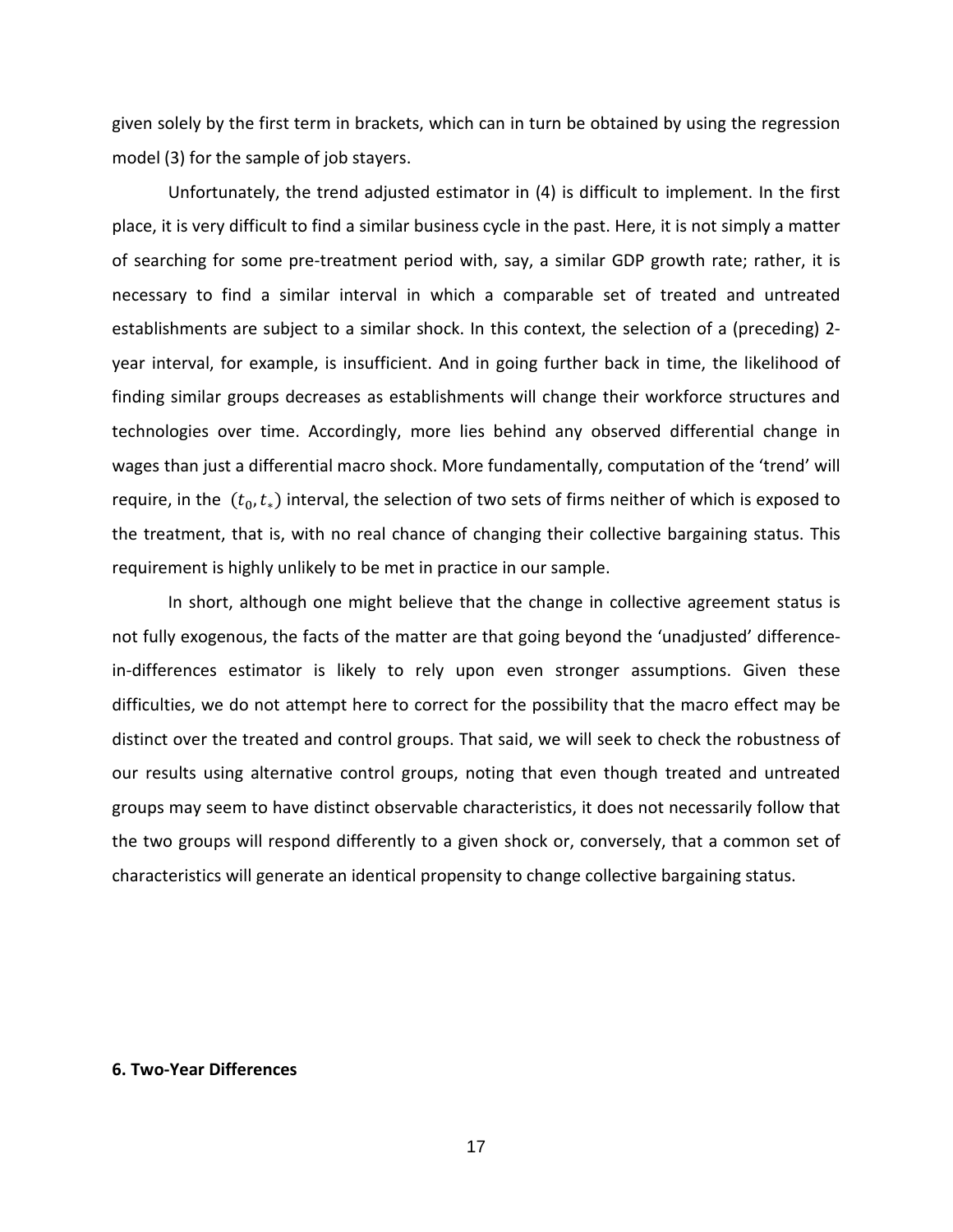Table 5 presents estimates of the collective bargaining premium in the two-year difference formulation, using the subset of job stayers. Establishments are grouped into separate samples of sectoral and firm-level agreement leavers and joiners *and* their corresponding comparison groups of sectoral and firm agreement stayers (i.e. always members and never members), as indicated in the first four columns of the table. The table thus gives the 2-year effect of collective bargaining – either sectoral or firm-level agreements – on those individuals who do not switch jobs between *t-2* and *t* but who happen to be in establishments whose status has changed versus individuals whose establishments do not switch status. To repeat, identification of the union/collective bargaining effect is obtained via changes in an establishment's collective agreement status, given that workers stay in the same establishment over the selected interval.

#### (Table 5 near here)

As can be seen from the table, workers whose establishments leave a sectoral agreement for no coverage have their wages reduced by 0.7 per cent over the 2000-2002 interval, compared with those whose establishments remain covered by a sectoral agreement. The corresponding effect for the 2008-2010 period is -0.4 per cent. If, in turn, a firm *leaves* a sectoral agreement and becomes covered by a firm agreement, the effect is less pronounced in the first sub-period, at -0.4 per cent, and eventually reversed in the second sub-period, at +0.8 per cent.

The evidence from workers whose establishments have joined sectoral agreements is stronger than that found for sectoral agreement leavers, at +0.7 and +1.1 per cent in 2000-2002 and 2008-2010, respectively, in the scenario where the initial state is of no coverage by any type of collective agreement. These gains are even larger if the transition is from firmagreement coverage, at +1.0 and +2.3 per cent, respectively. Note that the latter result seems to contradict the evidence found for sectoral agreement leavers in the second row, last column, in the sense that from the perspective of worker wages it looks equally possible to have higher wages either from switching from sectoral to firm agreements or the other way around. Our preferred explanation for this apparent contradiction is that two sets of estimates might not be extracted from strictly comparable samples (on which more below).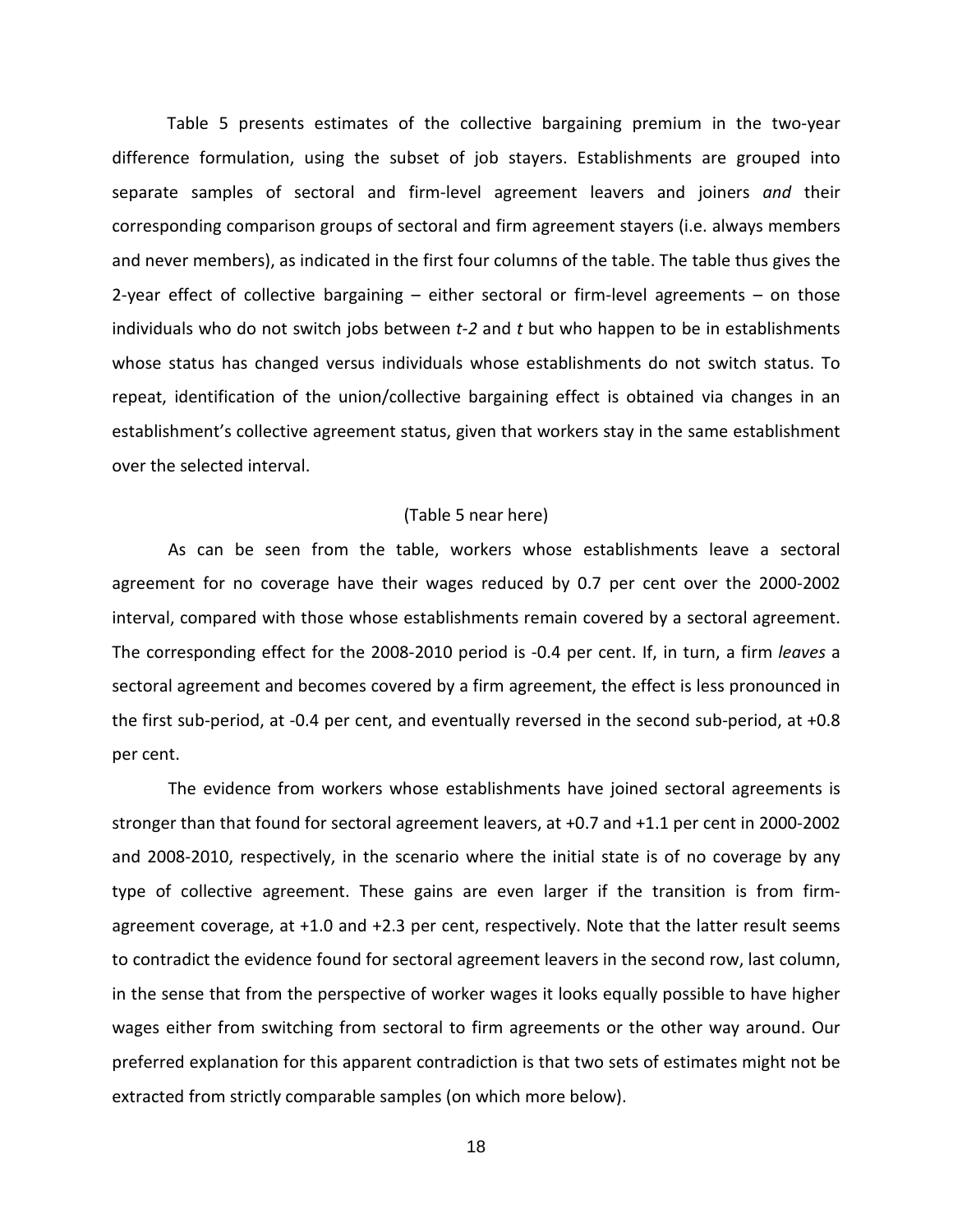The remaining four rows of the table examine the transitions between any type of coverage and firm agreements, on the one hand, and between any type of collective bargaining coverage and no coverage at all, on the other. Thus, in the fifth row, there is a reduction in wages for those workers whose establishments left a firm agreement to become 'uncovered', at -0.9 and -0.7 per cent in the two selected intervals, respectively; while joining a firm agreement from no coverage, in the sixth row, is increasingly less favourable to worker wages, at 2.4 per cent in 2000-2002, and 0.2 per cent (and statistically insignificant) in 2008-2010. Again, the wage effects – extracted from switchers into firm agreements from the noncoverage regime and vice-versa – are asymmetric. This lack of symmetry returns us to the point that our approach is quasi-experimental in nature and not a truly experimental exercise.

The last two rows offer perhaps more clear-cut results. Here we compare the situation of no coverage with any type of collective bargaining coverage and the evidence strongly points to a negative effect on wages after leaving a sectoral or firm agreement and a positive effect of joining any type of collective agreement. The respective losses and gains average -0.6 and +1.1 per cent, and with a clear decreasing tendency in both transitions. Again, there is no sign of a close symmetry in the effects of leaving and joining, but there is nevertheless a strong indication that it is better for workers to be associated with covered than non-covered establishments.

#### [Table 6 near here]

Table 6 further exploits the possibility raised in Table 5 that we are not fully controlling for unobserved establishment heterogeneity. The presumption here is that a sectoral agreement joiner, say, may more closely resemble a sectoral agreement stayer than a sectoral agreement 'never member.' Table 6 thus compares, for the same sample, sectoral agreement joiners with sectoral agreement stayers. Although one may question this new approach – since it seems eminently reasonable to suppose that a sectoral agreement joiner and a sectoral agreement never member share the same beginning period collective agreement status for non-arbitrary reasons – the strategy is worthwhile pursuing as a form of robustness check on our findings. Table 6 thus changes the counterfactuals not only for sectoral agreement changers but for all other coverage transitions as well.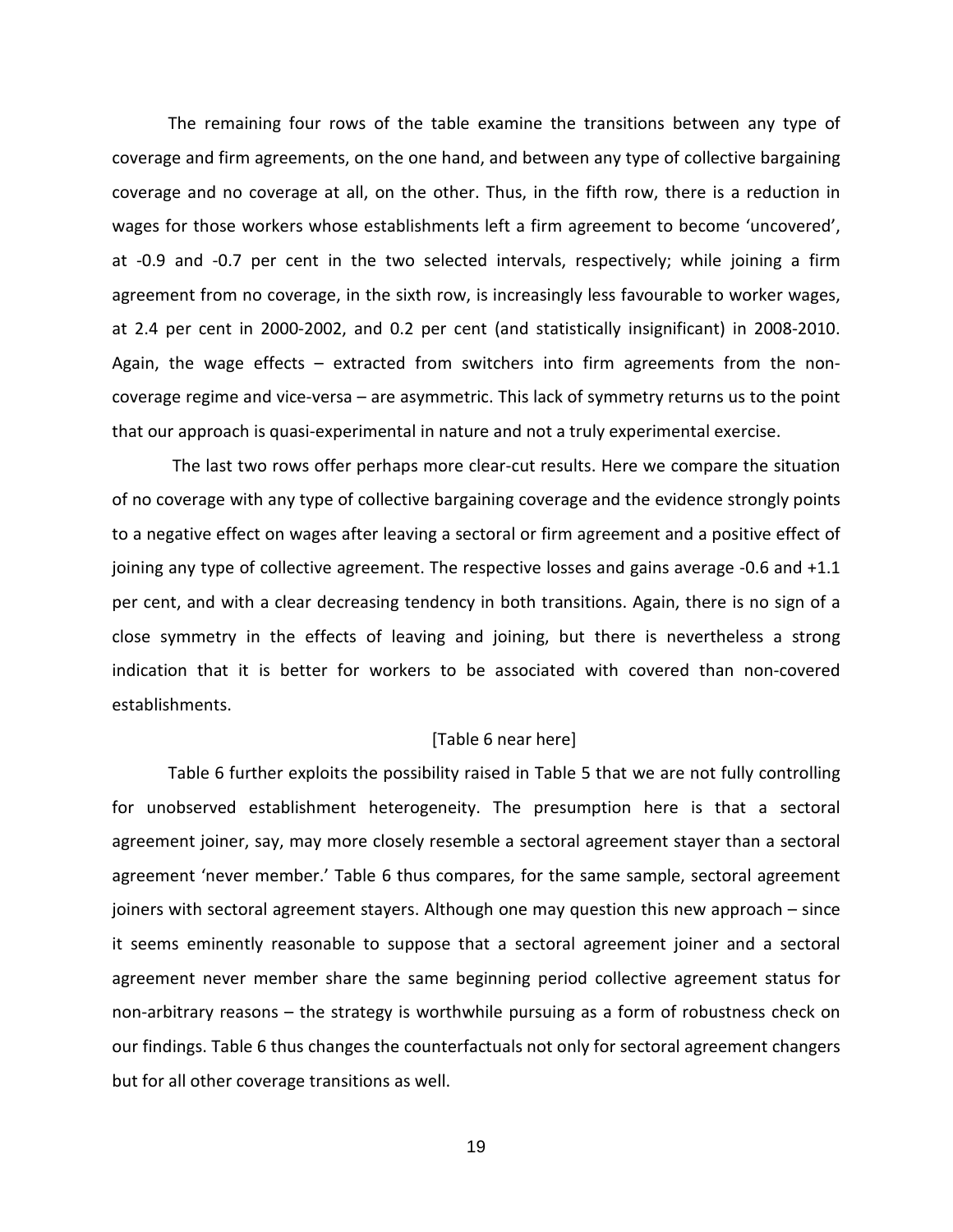And indeed the results are quite striking. Thus, even if one admits**,** on the evidence provided in Table 5, that leaving a sectoral agreement has a negative impact on worker wages (taking therefore as a comparison group the subset of always covered), it can be seen from the first row of Table 6 that the course of the wage development for workers whose establishments left a sectoral agreement is nevertheless comparatively more favourable than is the case where workers are in an establishment never covered by any type of agreement. Relative to the latter group, there is indeed an *average* gain of 1.0 per cent in favour of the former.

The results in the second row of the table are more mixed, with the estimated effect for 2008-2010 indicating that whenever an establishment switches from a sectoral agreement to a firm-level agreement, worker wages go up at higher rate than the wages of those workers in establishments always covered by a firm agreement. This seems consistent with the evidence in Table 4 of a positive gap favourable to sectoral agreements relative to firm agreements. The condition for this interpretation is the assumption that sectoral agreements have a long-lasting effect on wage developments, one that cannot be totally offset even after two years.

The results for sectoral agreement *joiners* in the third row follow the same script: whenever an establishment joins a sectoral agreement, wages presumably go up (based again on the evidence provided by Table 5) but by less than would have occurred had the workers been in an establishment that remained consistently covered by a sectoral agreement over the corresponding sample period. Indeed, the loss amounts to 1.1 per cent, on average.<sup>13</sup> In turn, the results in the fifth row suggest that firm agreements have some long-lasting effects, too, as workers in establishments leaving firm agreements continue to receive higher wage increases than their counterparts in never covered plants. For its part, the evidence from the sixth row is more mixed, with a positive effect in the first sub-period and a negative effect in the second.

Next, turning to the aggregate category (i.e. coverage under any type of collective agreement), the seventh row shows that although the evidence from Table 5 would lead us to expect a fall in wages after an establishment leaves a collective agreement of either type, it remains the case that the wage change will still be comparatively more favourable than that obtained by workers in establishments never covered by a collective agreement. Indeed, an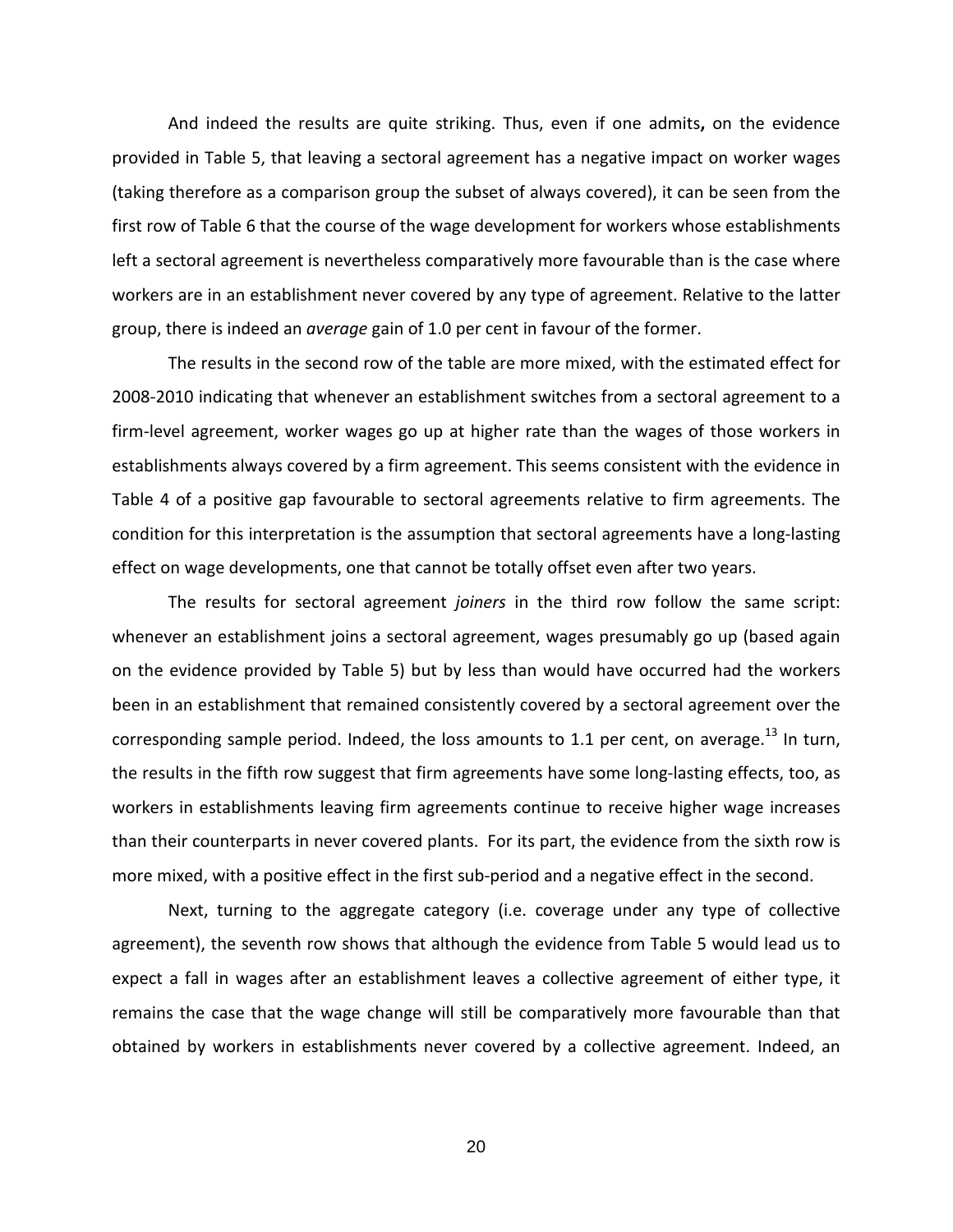average wage gain of 0.9 per cent is anticipated as compared with the negative average value of -0.6 per cent recorded in Table 5.

Conversely, while workers in an establishment joining a collective agreement are expected to have, say, a 1 per cent increase in their wage over a period of two years relatively to those in an establishment never covered by any form of collective agreement (see the last row of Table 5), the corresponding results with the different counterfactual in the last row of the Table 6 offer a more qualified story. They show that the wage increase for joining plants **is** comparatively smaller than the wage increases received by workers in those always covered establishments. And if anything there is an increasing gap in this regard, amounting to some - 1.3 per cent by the end of our sample period in 2008-2010.

Finally, in the interests of completeness, we briefly present the results from implementing the spell fixed-effects case (see footnote 12 above). Appendix Table 3 provides detailed results for the same counterfactuals as in Table 5; that is, it compares joiners with never members and leavers with always members.

Given the results in Table 5, we might expect the corresponding estimates from the spell fixed-effects specification to be smaller in absolute value, perhaps even exhibiting perverse signs, because of the intrinsically short-run effects captured by one-year changes. On the other hand, given that we are now using one-year differences, the number of observations is substantially larger as the number of establishments with two consecutive observations in the panel is much higher than the number of establishments with three observations in a row. (The former sample is roughly five times bigger than the latter.) Alternatively put, even if one does not reject the hypothesis that the effects of, say, leaving an agreement should measurably increase through time the 'instantaneous' impact of the transition might be non-negligible.

And that does indeed seem to be the case. After one year, the effect of leaving either a sectoral agreement or a firm agreement or any collective agreement is negative, falling in the - 0.4 to -2.1 per cent range (see the first, second, fifth, and seventh rows of the appendix table). In turn, the effects of joining (again either a sectoral, firm, or any type of collective agreement) are much less clear-cut, especially in the second sub-period, where the coefficients are negative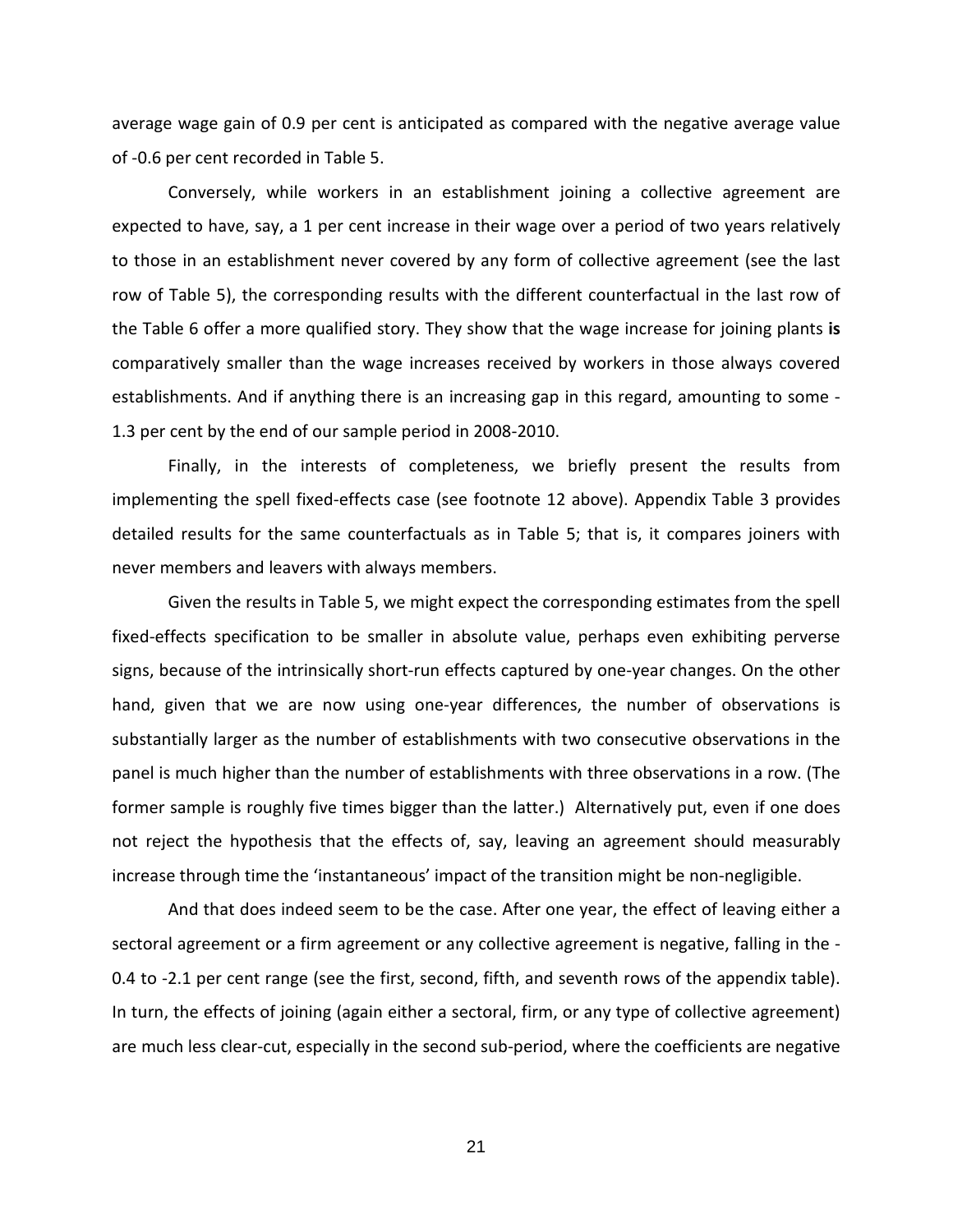or non-significant in all four possible cases (see the third, fourth, sixth, and eighth rows). (In the first sub-period the corresponding coefficients vary from 0.3 to 1.2 per cent.)

These results might lead us to conclude that the effects of an establishment leaving a collective agreement on wages are more rapid than the effects of joining. However, the number of perverse signs for worker wage changes in establishments that join a collective agreement would seem to devalue the one-year difference/spell fixed effects strategy. All things considered, then, we prefer to base our conclusions on the firmer ground of estimates derived from two-year differences.

#### **7. Conclusions**

That over the last two decades collective bargaining coverage has declined, and that the trend persists, seems to be beyond dispute. Much less clear-cut, however, is the impact of this decline on wage development. Indeed, the literature lacks a critical value: an updated estimate of the union/collective bargaining premium. This is provided in the present treatment which covers a period of a near standstill in German wages.

Whatever the reasons behind the erosion of collective bargaining coverage, we would not anticipate an elevated union wage premium, since unions should have become weaker rather than stronger. As a matter of fact, joining any type of agreement from a position of noncoverage has proven decreasingly favourable to wages, while the reverse transition has become decreasingly unfavourable. On the other hand, and looking at the two types of collective agreements separately, leaving sectoral agreements to non-coverage does involve losses (albeit decreasing), while joining a sectoral agreement from non-coverage entails wage gains at a slightly increasing rate. The concatenation of these results obviously implies that workers in establishments that have switched to firm agreements from non-coverage are gradually losing the wage advantage.

Our results are not directly comparable with those of previous studies because of differences in methodology. Nevertheless, they are consistent with the findings of studies seeking to tackle the causality issue in that the collective bargaining premium is smaller than more conventional estimates. More importantly of course, and unlike the former, the present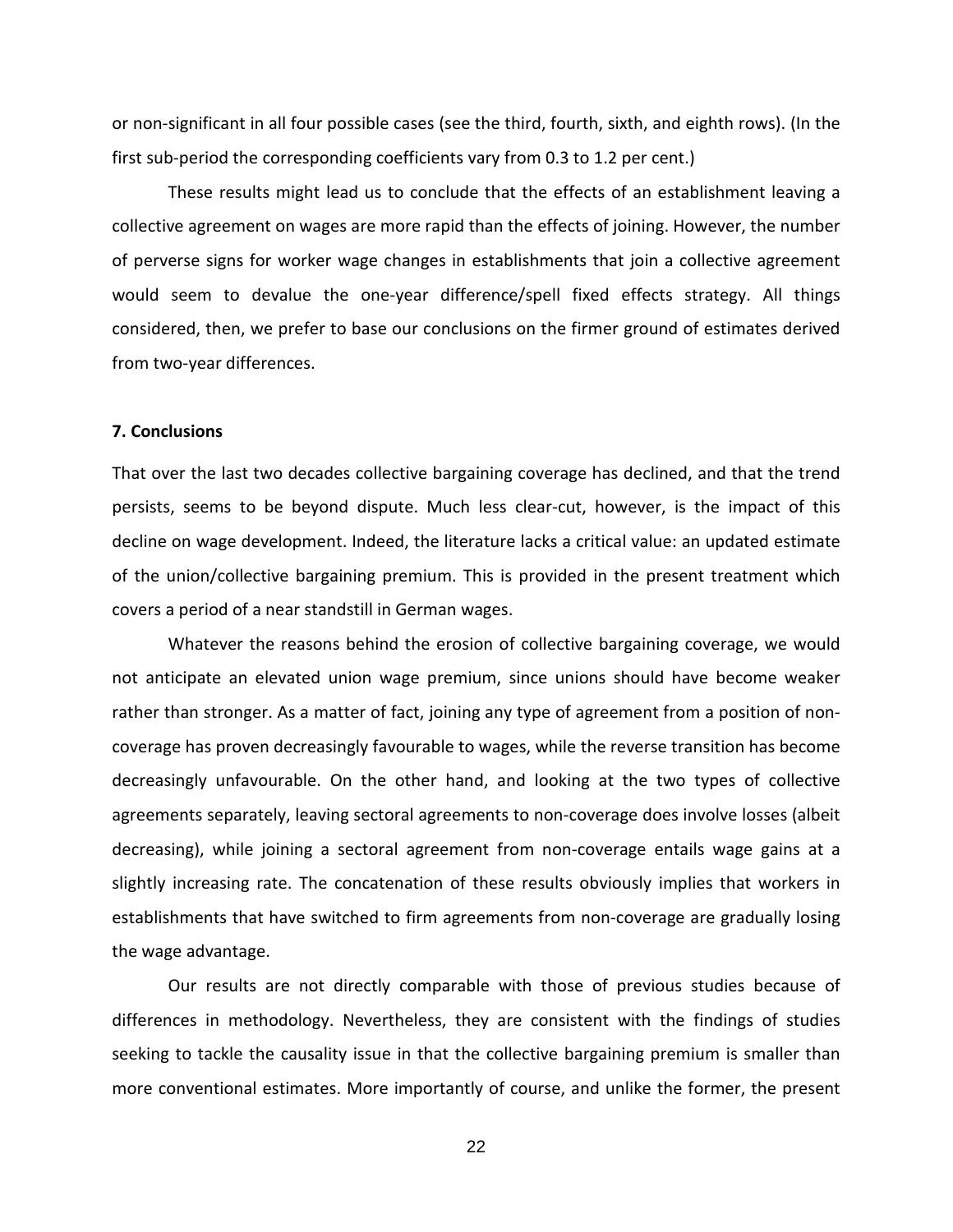study is able to chart *movements* in the collective bargaining premium over the course of the first decade of the 2000s. And in terms of broad movements into and out of collective bargaining, these changes are in the main consistent with the decline in union influence implied by diminishing coverage over that interval.

That being said, the transitions between firm and sectoral collective agreements do not seem to offer any clear-cut conclusions, with indications that establishments switching from firm to sectoral agreements tend increasingly to register wage gains, while at the same time switching from sectoral to firm agreements seems also to be increasingly beneficial. This apparent contradiction seems to be due to the lack of comparability in the selected estimation samples, which is not altogether surprising given the non-experimental nature of our exercise.

More interesting are the results generated by the reverse counterfactuals. Here, the most important finding is that although we generally expect workers to have higher wages after their establishments join a collective agreement, and lower wages after leaving, the gains/losses tend to be smaller (in absolute terms) if one compares the treated group (i.e. joiners or leavers) with the initially selected groups of never members or always members, rather than with always members and never members, respectively. As regards the leavers this finding confirms the presence of some persistence in the effects of collective bargaining coverage, an anticipated result given the rules governing the German industrial relations as described in section 4. Against this backdrop, we distinctly prefer our two-year estimates to any estimate based on a one-year spell fixed effects procedure.

In short, notwithstanding asymmetry and sensitivity to particular control groups, the evidence reported in this paper supports the idea that the coverage premium is modest and has been subject to modest changes. As a matter of fact, in none of the experiments carried out in this study is the coverage premium outside the -1.5/+2.4 per cent range. Given this rather narrow margin in the light of the variety of treatment and control groups, it also seems to us unlikely that issues related to the endogoneity of collective agreement decisions are playing a decisive role in our results.

However, future research might be expected to pay closer attention to the endogeneity issue. The present treatment has assumed that, given the use of an extensive array of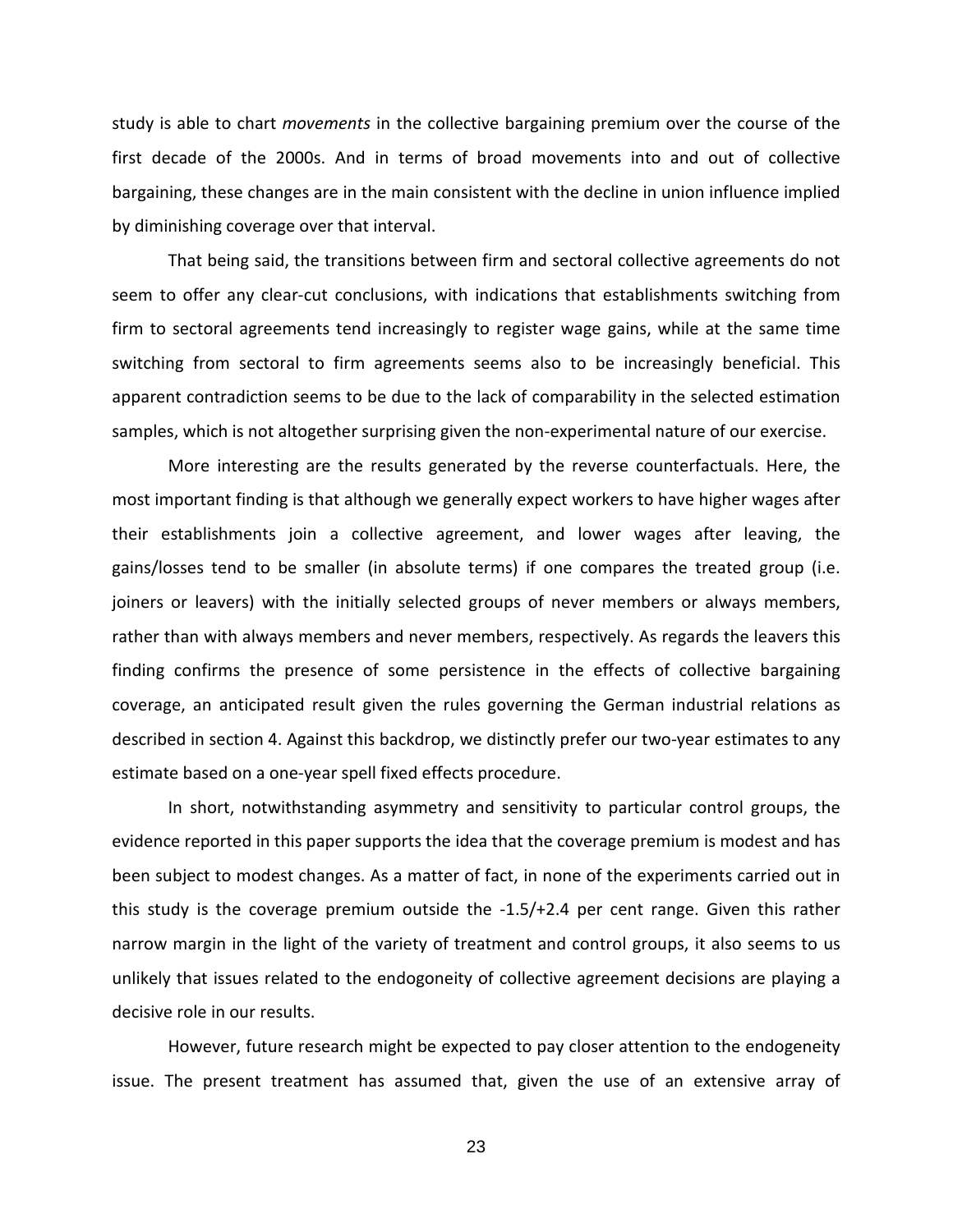observables as possible, the change in contract status is exogenous. In other words, for establishments with a common initial status, movements in the outcome indicator - wages will be similar other than in respect of changes in collective bargaining status, and further that those who have yet to change status will in turn experience similar changes in wages once they do so.

This does not mean that a search for idiosyncratic factors might not prove useful. A case in point might be a change in management ethos. This is one intriguing research area for the future. Another is the much broader theme of whether the distinct decentralization that we can observe within sectoral collective bargaining has had a chilling effect on exits at the same time as the contract premium has declined.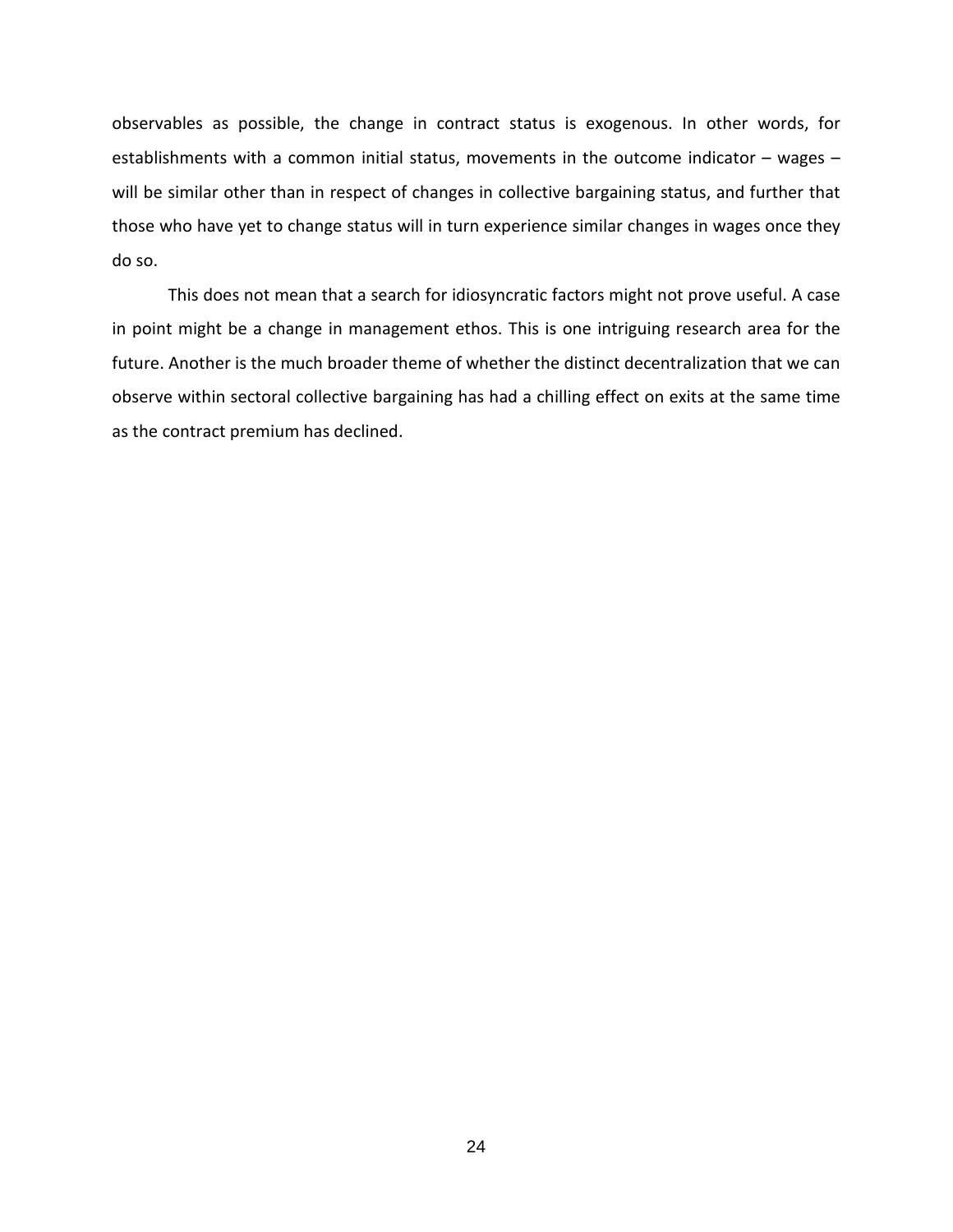#### **Endnotes**

1. The link between density and coverage by a collective agreement is noted in Section 2.

2. A related issue is whether the erosion of the industrial relations architecture might lead to 're-stabilization from above' and hence greater involvement of the nation state in wage fixing via national minimum wages and/or heightened use of extension provisions.

3. The main exception is the study by Dustmann, Ludsteck, and Schönberg (2009), which examines a number of explanations for the growth in German wage inequality in the 1990s, including changes in collective bargaining. And for a distinct approach based on the contribution of worker and firm fixed-effects *and* assortative matching to this rising wage inequality, using the Integrated Employment Biographies Sample (IEBS), see Card, Heining, and Kline (2013).

4. See also the interesting analysis of the 1995 and 2005 waves of the GSES by Heinbach and Spindler (2007), using the Machado-Mata decomposition technique.

5. Similar results for a different state (Baden-Württemberg) are reported by Bechtel, Mödinger, and Strotman (2004).

6. Stephan and Gerlach also report that the rates of return to human capital as well as the gender wage gap are lower in firms with collective agreements than in companies with individual contracts.

7. See also Fitzenberger and Kohn (2005), and Antonczyk, Fitzenberger, and Sommerfeld (2010). 8. He also reports the average treatment effect on the treated – or idiosyncratic gain for the individual receiving the treatment – which is roughly twice the average treatment effect.

9. See the excellent survey by Hirsch (2004).

10. Note that applying OLS to model (1), as was done in Table 3 in a purely cross-section fashion, is equivalent to assuming away worker and firm unobserved heterogeneity  $-$  or, alternatively, that  $\omega_{it}$  is not correlated with  $U_{it}$ , where  $\omega_{it} = \theta_i + \psi_i + \varepsilon_{it}$ .

11. It would also be possible to use the raw annual data and run the spell fixed-effects version of model (1). In this case, by first-differencing within each spell (only consecutive observations on job stayers are useable for estimation), we have  $\Delta \theta_i = 0$  and  $\Delta \psi_i = 0$ , and therefore model (1) becomes  $\Delta y_{it} = \Delta Z_{it} \beta + \delta \Delta U_{it} + \Delta \lambda_t + \Delta \varepsilon_{it}$ , where  $\Delta$  denotes the first difference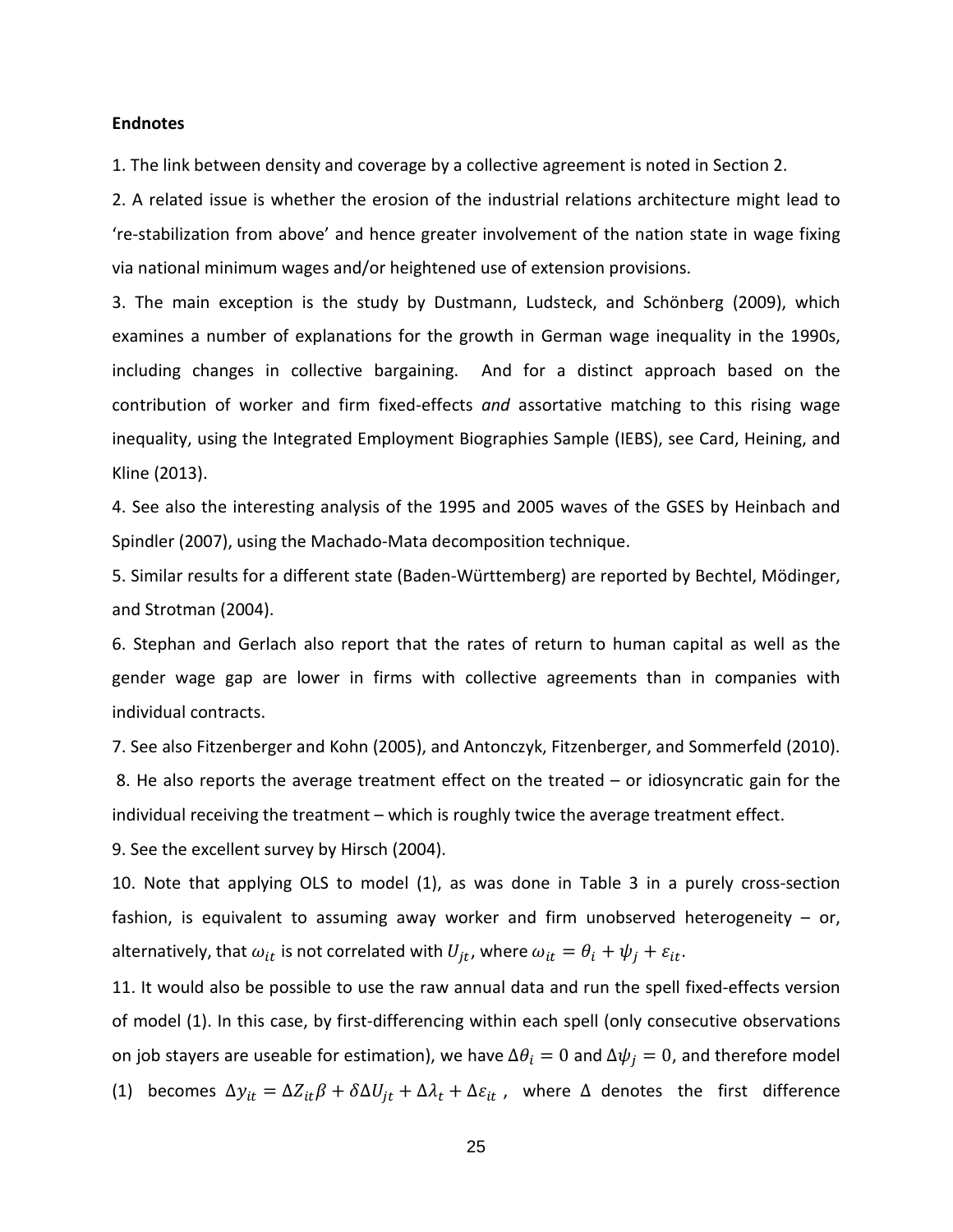operator. For completeness, we will comment on the results from estimating this model in section 6. Note that by computing 3- and 4-year differences, for example, we would have both a substantial reduction in the number of workers (as the number of establishments with four and five consecutive observations is much smaller than the number of establishments with two) *and* a sharply increasing proportion of large establishments in the total number of establishments with available data.

12. Clearly, the difference-in-differences model in (3) does not contemplate any such differential macro effect. Indeed, it assumes  $k_T = k_C$ .

13. The results in the fourth row of the table suggest that joining a sectoral agreement from an initial state of having a firm agreement is more favourable to wage development than being always covered by a sectoral agreement. This finding contradicts the estimates in the fourth row of Table 5. The probable reason is sample size which is quite different in the two experiments, likely invalidating the comparison.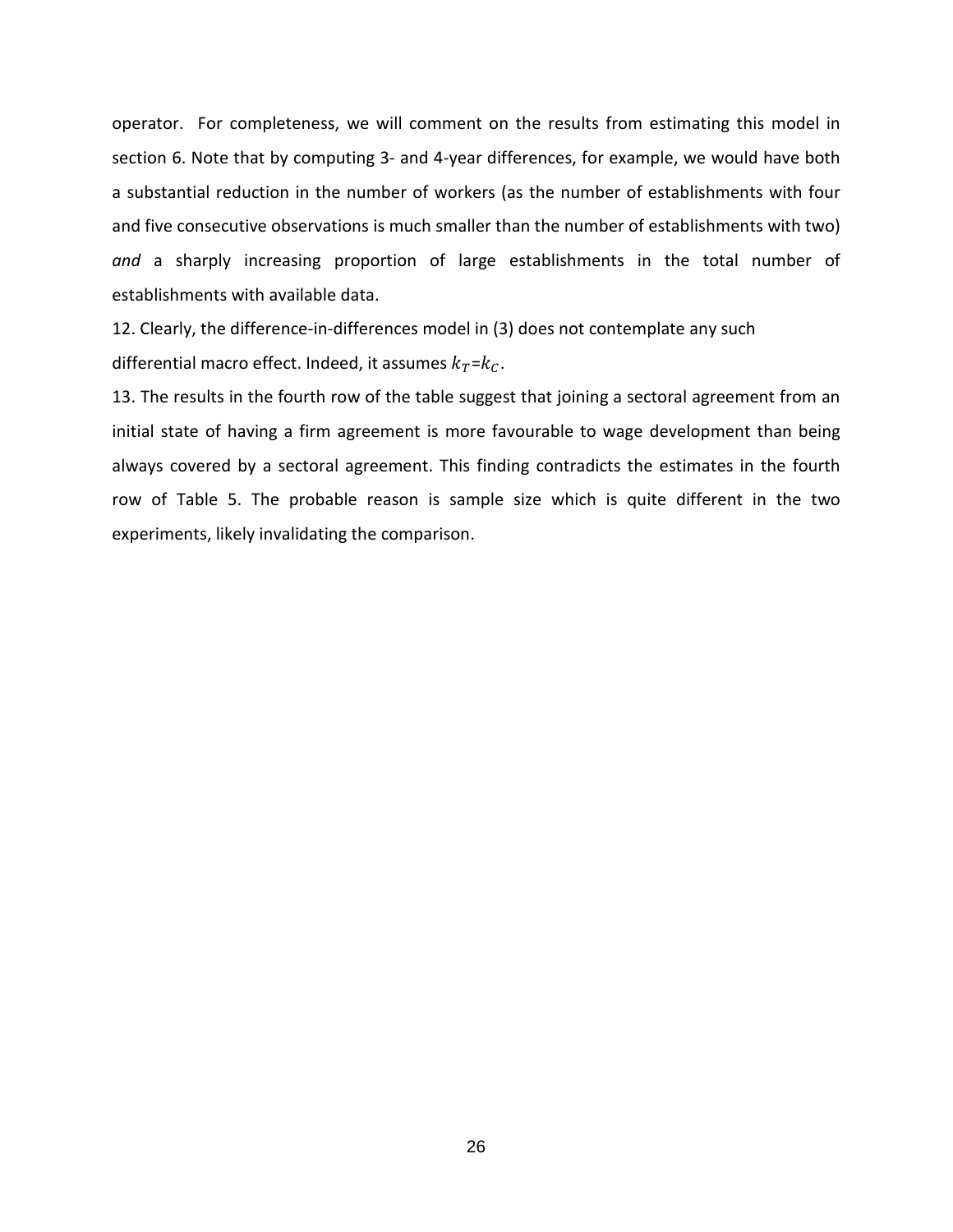#### **References**

Addison, John T., Alex Bryson, Paulino Teixeira, André Pahnke, and Lutz Bellmann. 2011. "The State of Collective Bargaining and Worker Representation in Germany: The Erosion Continues." Unpublished Paper, Department of Economics, University of South Carolina.

Addison, John T., Claus Schnabel, and Joachim Wagner. 2007. "The Parlous State of German Unions*." Journal of Labor Research* 28 (1): 3-18.

Addison, John T., Paulino Teixeira, Katalin Evers, and Lutz Bellmann. 2012. "Is the Erosion Thesis Overblown? Evidence from the Orientation of Uncovered Employers." Unpublished Paper, Department of Economics, University of South Carolina.

Antoncyzk, Dirk. 2010. "Using Social Norms to Estimate the Effect of Collective Bargaining on the Wage Structure." Unpublished Paper, Albert-Ludwigs-Universität Freiburg.

Antonczyk, Dirk, Bernd Fitzenberger, and Katrin Sommerfeld. 2010. "Rising Wage Inequality, the Decline of Collective Bargaining, and the Gender Wage Gap*." Labour Economics* 17 (5): 835-847.

Bechtel, Stephan, Patricia Mödinger, and Harald Strotmann. 2004. "Tarif- und Lohnstrukturen in Baden-Württemberg: Entwicklung und Einfluss der Tarifbindung auf Verdiensthöhe und Streuung." *Statistische Analysen* 7: 1-44.

Bell, Brian, Richard Blundell, and John Van Reenen. 1999. Getting the Unemployed Back to Work: The Role of Targeted Wage Subsidies*. International Tax and Public Finance* 6: 339-360.

Bispinck, Reinhard and WSI-Tarifarchiv. 2004. "Kontrollierte Dezentralisierung. Eine Analyse der tariflichen Öffnungslklauseln in 80 Tarifbereichen." *Elemente qualitative Tarifpolitik*, 55. Düsseldorf: Hans-Böckler-Stiftung.

Bispinck, Reinhard, Heiner Dribbusch, and Thorsten Schulten. 2010. "German Collective Bargaining in a European Perspective. Continuous Erosion or Re-stabilization of Multi-Employer Agreements?' Wirtschafts- und Sozialwissenschaftliches Institut, Düsseldorf: Hans-Böckler-Stiftung.

Card, David, Jörg Heining, Patrick Kline. 2013. "Workplace Heterogeneity and the Rise of West German Wage Inequality. *Quarterly Journal of Economics* 128 (3): 969-1015.

DiNardo, John, and David S. Lee. 2004. "Economic Impacts of New Unionization on Private Sector Employees, 1984-2001." *Quarterly Journal of Economics* 119 (4): 1383-1441.

Dustmann, Christian, Johannes Ludsteck, and Uta Schönberg. 2009. "Revisiting the German Wage Structure." *Quarterly Journal of Economics* 124 (2): 843-881.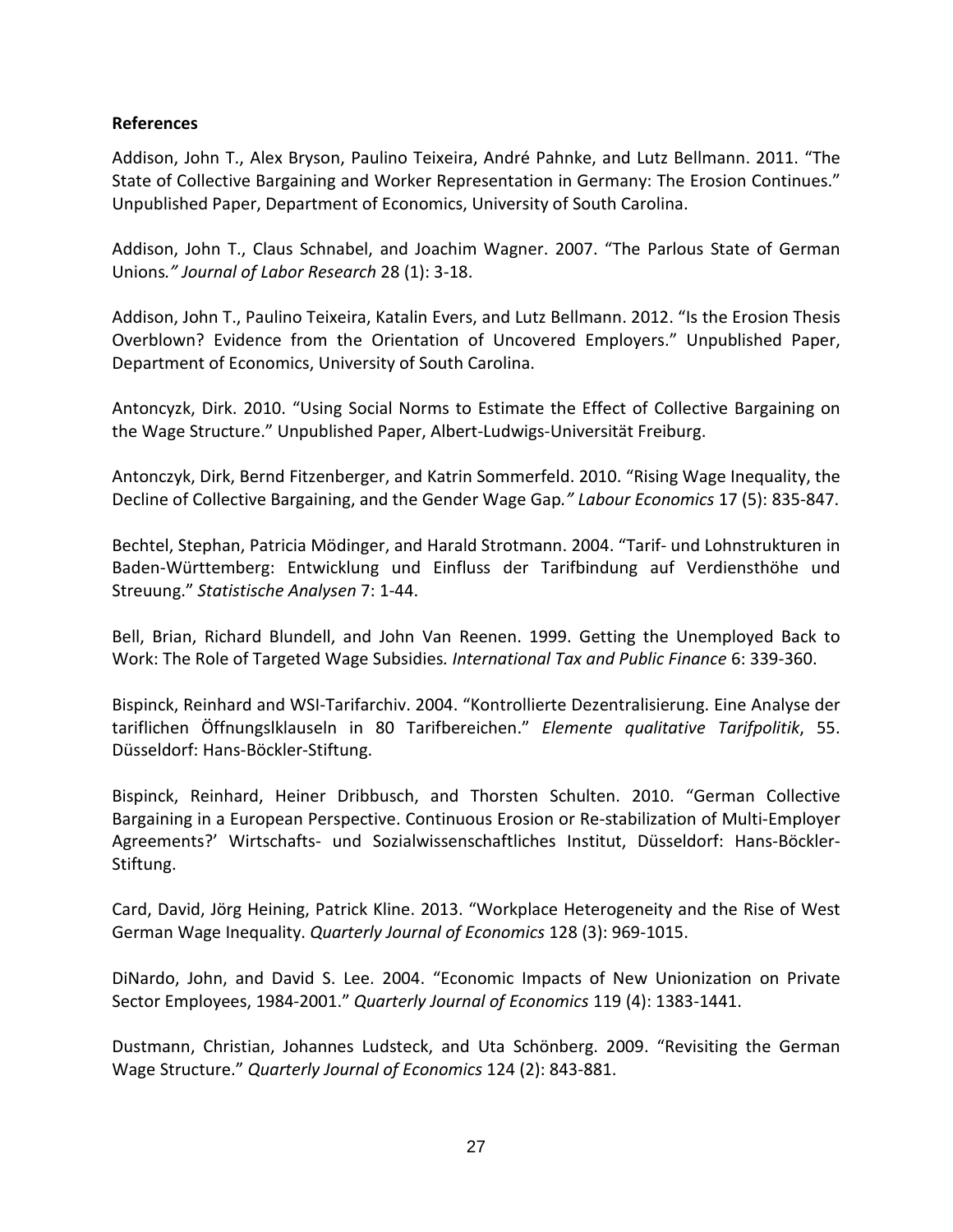Fischer, Gabriele, Florian Janik, Dana Müller, and Alexandra Schmucker. 2009. "The IAB Establishment Panel – Things Users Should Know." *Schmollers Jahrbuch* 129 (1): 133-148.

Fitzenberger, Bernd, and Karsten Kohn. 2005. "Gleicher Lohn für gleiche Arbeit? Zum Zusammenhang zwischen Gewerkschaftsmitgliedschaft und Lohnstruktur in Westdeutschland 1985-1997." *Zeitschrift für ArbeitsmarktForschung* 38 (2/3): 125-146.

Fitzenberger, Bernd, Karsten Kohn, and Qui Wang. 2013. "The Erosion of Union Membership in Germany: Determinants, Densities, Decompositions." *Journal of Population Economics* 24 (1): 141-165.

Fitzenberger, Bernd, Karsten Kohn, and Alexander Lembcke. 2013. "Union Density and Varieties of Coverage: The Anatomy of Union Wage Effects in Germany*." Industrial and Labor Relations Review* 66 (1): 169-197.

Frandsen, Brigham R. 2012. "Why Unions Still Matter: The Effects of Unionization on the Distribution of Employee Earnings." Unpublished Paper, Massachusetts Institute of Technology.

Gartner, Hermann. 2005. "The Imputation of Wages above the Contribution Limit with the German IAB Employment Sample." *FDZ-Methodenreport* 2/2005. Research Data Centre of the German Federal Employment Agency, Institute for Employment Research, Nuremberg.

Gartner, Hermann, Thorsten Schank, and Claus Schnabel. 2013. "Wage Cyclicality under Different Regimes of Industrial Relations." *Industrial Relations* 52 (2): 516-540.

Gürtzgen, Nicole. 2012. "Estimating the Wage Premium of Collective Wage-Contracts – Evidence from Longitudinal Linked Employer-Employee Data." Discussion Paper No. 12-073. Mannheim: Center for European Economic Research/Zentrum für Europäische Wirtschaftsforschung.

Haipeter, Thomas, and Steffen Lehndorff. 2009. "Collective Bargaining on Employment." Working Paper No. 3, Industrial Relations Department, Geneva: International Labour Office.

Hassel, Anke. 1999. "The Erosion of the German System of Industrial Relations." *British Journal of Industrial Relations* 37 (3): 483-505.

Heinbach, Wolf-Dieter, and Markus Spindler. 2007. "To Bind or Not to Bind Collectively? Decomposition of Bargained Wage Differences Using Counterfactual Distributions." IAW Discussion Paper No. 36. Tübingen: Institut für Angewandte Wirtschaftsforschung.

Heining, Jörg, Theresa Scholz, and Stefan Seth. 2013. "Linked-Employer-Employee Data from the IAB: LIAB Cross-sectional Model 2 1993-2010 (LIAB QM2 9310)." *FDZ-Datenreport 02/2013*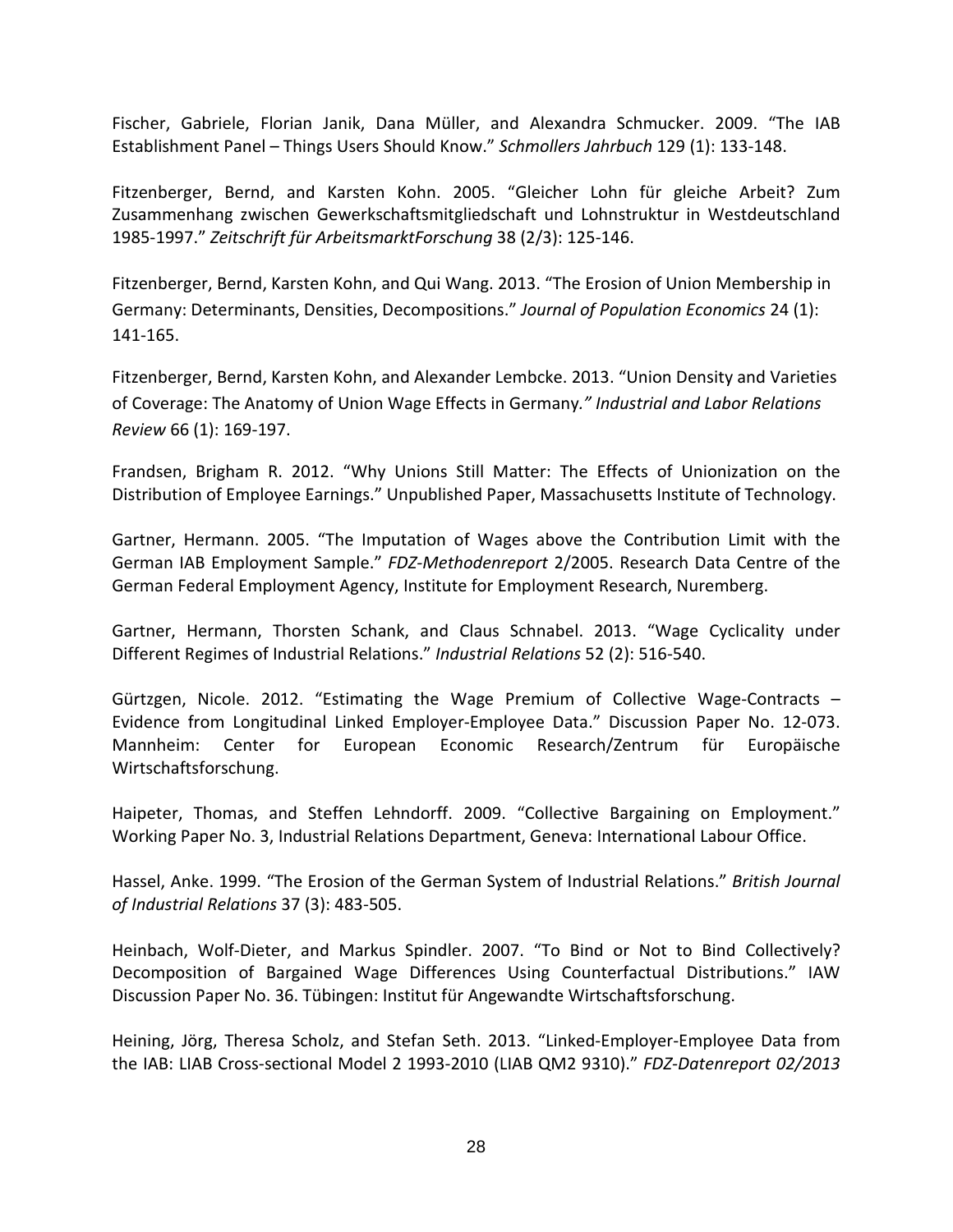*(EN)*. Research Data Centre of the German Federal Employment Agency, Institute for Employment Research, Nuremberg.

Hirsch, Barry T. 2004. "Reconsidering Union Wage Effects: Surveying New Evidence on an Old Topic." *Journal of Labor Research* 25 (2): 233-266.

Hirsch, Boris, and Claus Schnabel. "Let's Take Bargaining Models Seriously: The Decline in Union Power in Germany, 1992 – 2009." Institut für Wirtschaftspolitik und Quantitative Wirtschaftsforschung Discussion Paper Series 10/2011, Friedrich-Alexander-Universität Erlangen-Nürnberg.

Jacobebbinghaus, Peter. 2008. *LIAB-Datenhandbuch, Version 3.0. FDZ-Datenreport 03/2008 (DE)*. Research Data Centre of the German Federal Employment Agency, Institute for Employment Research, Nuremberg.

Lee, David S., and Alexandre Mas. 2012. "Long-Run Impacts of Unions on Firms: New Evidence from Financial Markets, 1961-1999." *Quarterly Journal of Economics* 127 (1): 333-378.

Machado, José A.F., and Mata, José. 2005. "Counterfactual Decomposition of Changes in Wage Distributions Using Quantile Regression." *Journal of Applied Econometrics* 20 (4): 445-456.

Seifert, Hartmut, and Heiko Massa-Wirth. 2005. "Pacts for Employment and Competitiveness in Germany." *Industrial Relations Journal* 36 (3): 217-240.

Stephan, Gesine, and Knut Gerlach. 2005. "Wage Settlements and Wage Setting – Results from a Multi-Level Model." *Applied Economics* 37 (20): 2297-2306.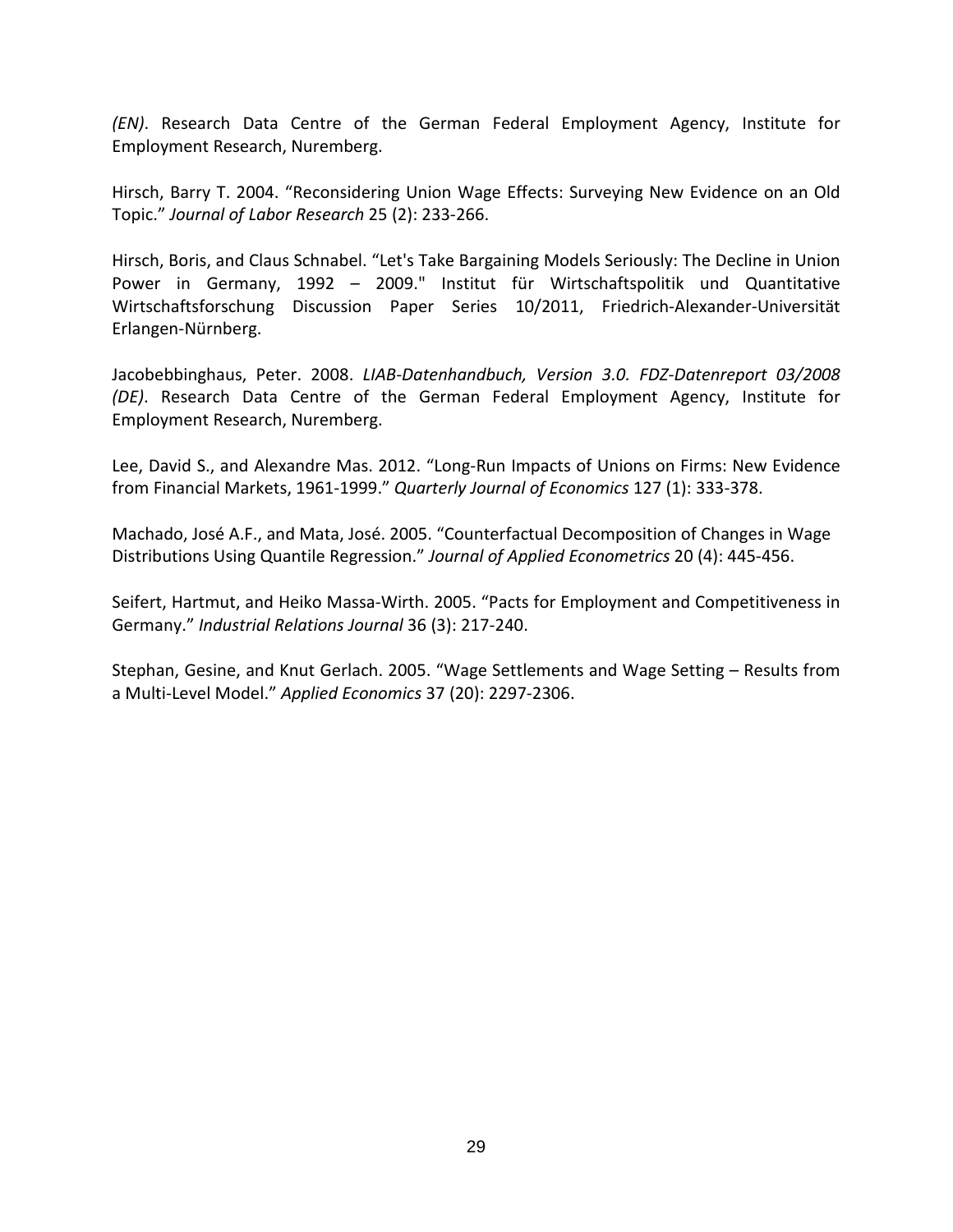| 2000-2002           |      |      |                   |                          |
|---------------------|------|------|-------------------|--------------------------|
| Year of observation |      |      |                   |                          |
| 2000                | 2001 | 2002 | Number of workers | Number of establishments |
| Yes                 | Yes  | Yes  | 721,321           | 6,279                    |
| Yes                 | Yes  | No   | 327,829           | 6,687                    |
| Yes                 | No   | Yes  | 48,503            | 4,210                    |
| Yes                 | No   | No   | 549,528           | 9,192                    |
| No                  | Yes  | Yes  | 127,890           | 5,207                    |
| No                  | Yes  | No   | 142,360           | 5,972                    |
| No                  | No   | Yes  | 491,841           | 7,236                    |
|                     |      |      | Total=2,409,272   |                          |
|                     |      |      |                   |                          |
| 2008-2010           |      |      |                   |                          |
| 2008                | 2009 | 2010 |                   |                          |
| Yes                 | Yes  | Yes  | 627,027           | 6,858                    |
| Yes                 | Yes  | No   | 260,129           | 6,649                    |
| Yes                 | No   | Yes  | 77,968            | 3,901                    |
| Yes                 | No   | No   | 461,133           | 9,060                    |
| No                  | Yes  | Yes  | 98,996            | 5,563                    |
| No                  | Yes  | No   | 93,982            | 5,715                    |
| No                  | No   | Yes  | 288,995           | 7,652                    |
|                     |      |      | Total=1,908,231   |                          |

Table 1 Longitudinal Pattern of Observed Workers

*Note***:** A given worker necessarily populates one of the seven distinct patterns, but their establishments are not necessarily distinct.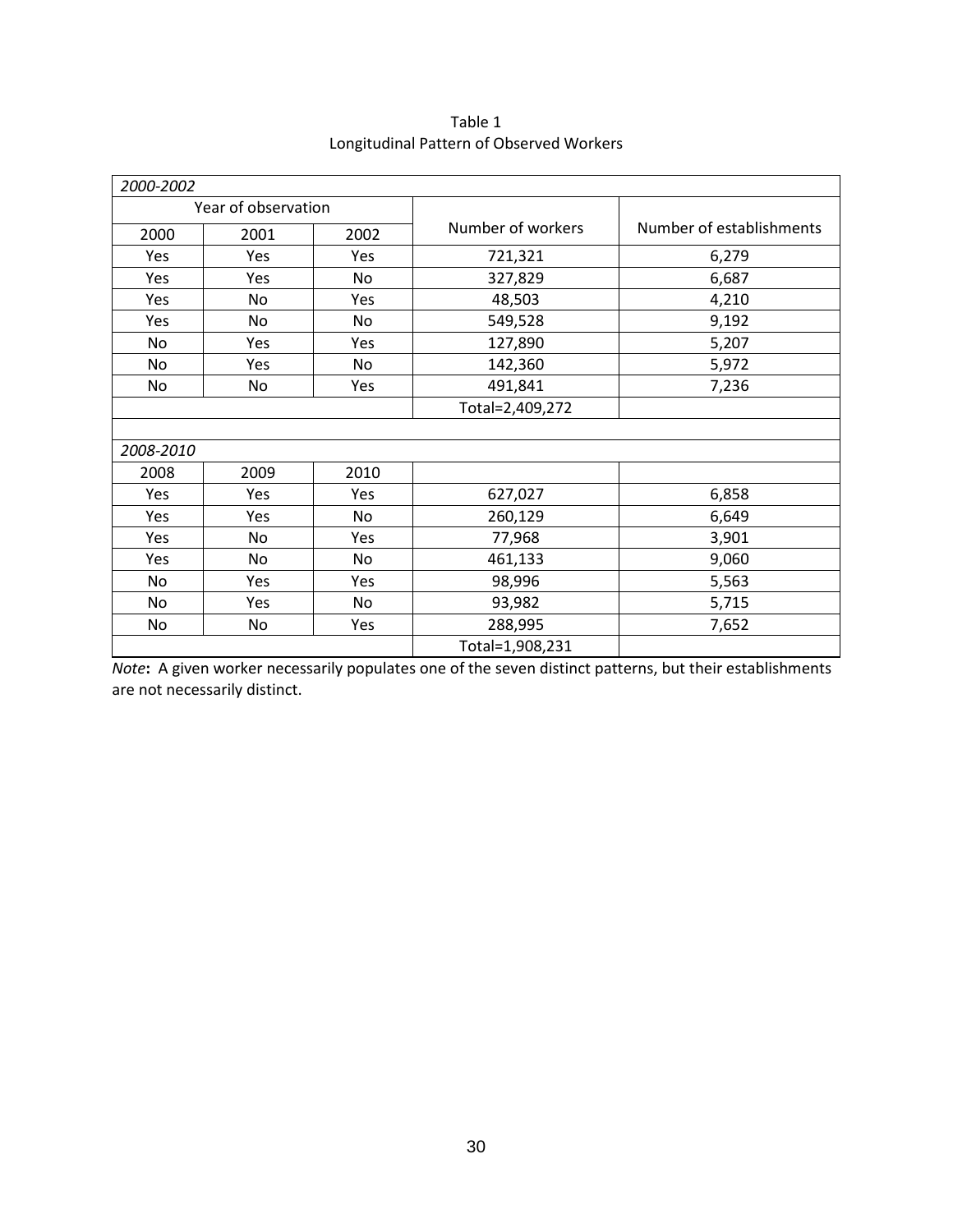*Workers with three consecutive observations* Profile Year 2000 2001 2002 Number of workers Number of establishments 1 | A | A | A | 716,844 | 5,222 2 | A | A | B | 2,168 | 1,441 3 | A | B | B | 2,283 | 1,680 4 | A | B | C | 26 | 68 2008 2009 2010 1 | A | A | A | 623,732 | 6,081 2 | A | A | B | 1,524 | 1,122 3 | A | B | B | 1,754 | 1,291 4 | A | B | C | 17 | 51 *Workers with two consecutive observations* 2000 2001 2002 5 | A | A | 325,473 | 6,176 6 | A | B | | 2,356 | 1,735 7 | A | A | 126,439 | 4,754 8 | A | B | 1,451 | 1,207 2008 2009 2010 5 | A | A | 258,710 | 6,282 6 | A | B | 1,418 | 1,134 7 | A | A | 98,133 | 5,233 8 | A | B | 863 | 826 *Workers with two non-consecutive observations* 2000 2001 2002 9 | A | A | 43,142 | 2,672 10 | A | | B | 3,695 | 1,869 2008 2009 2010 9 | A | A | 74,832 | 2,799 10 | A | | B | 2,092 | 1,202

Table 2 Longitudinal Pattern of Workers Observed at Least Twice Over the Observation Window

*Note*: A, B, and C are establishment identifiers.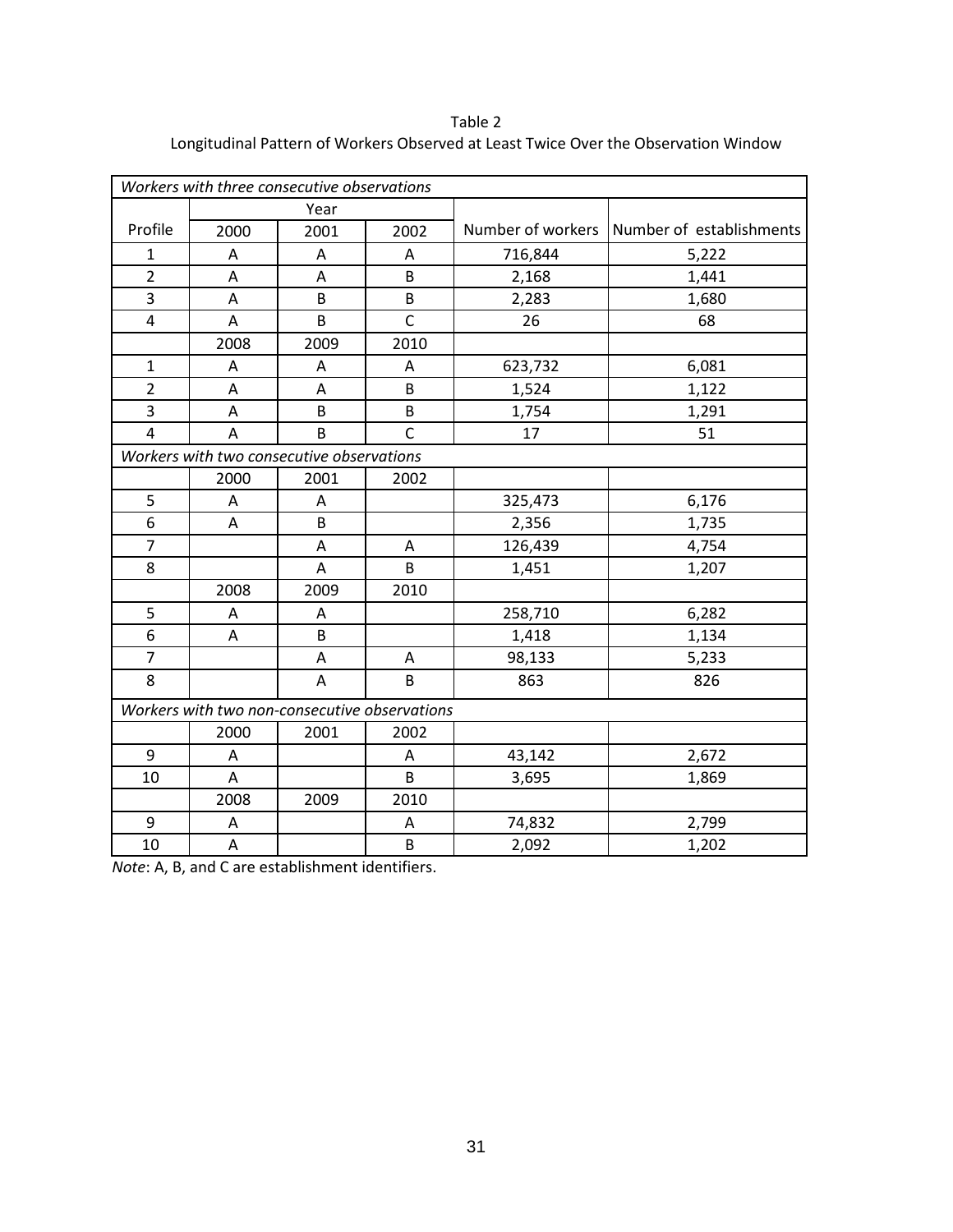|                      |         | $t+1=2001$     |       |
|----------------------|---------|----------------|-------|
| t=2000               | Anycb=0 | Anycb=1        | Total |
| Anycb=0              | 2,351   | 441            | 2,792 |
| Anycb=1              | 424     | 3,215          | 3,639 |
| Total                | 2,775   | 3,656          | 6,431 |
|                      |         |                |       |
|                      |         | $t+1=2002$     |       |
| t=2001               | Anycb=0 | Anycb=1        | Total |
| Anycb=0              | 2,046   | 270            | 2,316 |
| Anycb=1              | 405     | 2,548          | 2,953 |
| Total                | 2,451   | 2,818          | 5,269 |
|                      |         |                |       |
|                      |         | $t + 1 = 2009$ |       |
| t=2008               | Anycb=0 | Anycb=1        | Total |
| Anycb=0              | 3,385   | 412            | 3,798 |
| Anycb=1              | 413     | 2,931          | 3,343 |
| Total                | 3,798   | 3,343          | 7,141 |
|                      |         |                |       |
|                      |         | $t + 1 = 2010$ |       |
| t=2009               | Anycb=0 | Anycb=1        | Total |
| Anycb=0              | 3,340   | 106            | 3,446 |
| Anycb=1              | 323     | 2555           | 2,878 |
| Total                | 3,663   | 2,661          | 6,324 |
|                      |         |                |       |
| Two-year transitions |         |                |       |
|                      |         | $t + 2 = 2002$ |       |
| t=2000               | Anycb=0 | Anycb=1        | Total |
| Anycb=0              | 1,829   | 301            | 2,130 |
| Anycb=1              | 422     | 2,415          | 2,837 |
| Total                | 2,251   | 2,716          | 4,967 |
|                      |         |                |       |
|                      |         | $t+2=2010$     |       |
| t=2008               | Anycb=0 | Anycb=1        | Total |
| Anycb=0              | 2,776   | 223            | 2,999 |
| Anycb=1              | 378     | 2,280          | 2,658 |
| Total                | 3,154   | 2,503          | 5,657 |

Table 3 Two- and One-Year Establishment Collective Bargaining Transitions

 *Note*: Anycb denotes the presence, or otherwise, of any collective bargaining – either sectoral or firm-level bargaining.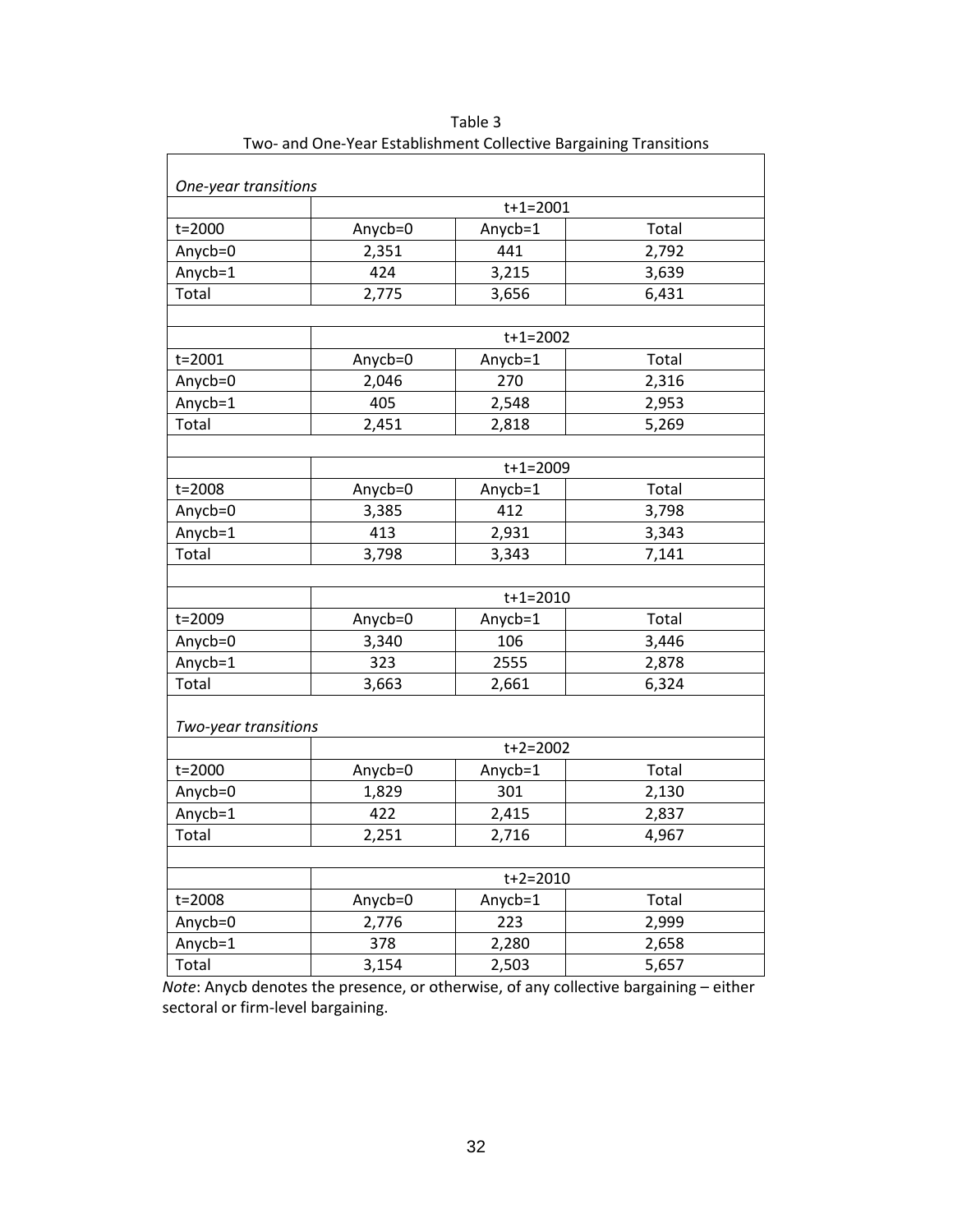#### Table 4

#### OLS Wage Regressions, Summary Results

|                  | Collective bargaining argument                                                                                                                                            |            |            |                                                                                                                                                                     |            |            |            |                                                                                                                              |            |
|------------------|---------------------------------------------------------------------------------------------------------------------------------------------------------------------------|------------|------------|---------------------------------------------------------------------------------------------------------------------------------------------------------------------|------------|------------|------------|------------------------------------------------------------------------------------------------------------------------------|------------|
|                  | Dummy variable equal to 1 if<br>worker is in an establishment<br>covered by a sectoral<br>agreement; 0 if the<br>establishment is not covered by<br>any type of agreement |            |            | Dummy variable equal to 1 if<br>worker is in an establishment<br>covered by a sectoral agreement;<br>0 if the establishment is covered<br>by a firm-level agreement |            |            |            | Dummy variable equal to 1 if<br>worker is in an establishment<br>covered by any type of collective<br>agreement; 0 otherwise |            |
| 2000-2002        |                                                                                                                                                                           |            |            |                                                                                                                                                                     |            |            |            |                                                                                                                              |            |
|                  | 2000                                                                                                                                                                      | 2001       | 2002       | 2000                                                                                                                                                                | 2001       | 2002       | 2000       | 2001                                                                                                                         | 2002       |
| $\delta$         | $0.070***$                                                                                                                                                                | $0.075***$ | $0.070***$ | $0.018***$                                                                                                                                                          | $0.021***$ | $0.022***$ | $0.064***$ | $0.069***$                                                                                                                   | $0.063***$ |
|                  | (0.001)                                                                                                                                                                   | (0.001)    | (0.001)    | (0.001)                                                                                                                                                             | (0.001)    | (0.001)    | (0.001)    | (0.001)                                                                                                                      | (0.001)    |
| $\boldsymbol{N}$ | 769,989                                                                                                                                                                   | 593,733    | 637,147    | 756,738                                                                                                                                                             | 596,214    | 688,990    | 867,881    | 680,348                                                                                                                      | 787,919    |
| 2008-2010        |                                                                                                                                                                           |            |            |                                                                                                                                                                     |            |            |            |                                                                                                                              |            |
|                  | 2008                                                                                                                                                                      | 2009       | 2010       | 2008                                                                                                                                                                | 2009       | 2010       | 2008       | 2009                                                                                                                         | 2010       |
| $\delta$         | $0.091***$                                                                                                                                                                | $0.115***$ | $0.140***$ | $0.035***$                                                                                                                                                          | $0.040***$ | $0.039***$ | $0.081***$ | $0.102***$                                                                                                                   | $0.125***$ |
|                  | (0.001)                                                                                                                                                                   | (0.001)    | (0.001)    | (0.001)                                                                                                                                                             | (0.001)    | (0.001)    | (0.001)    | (0.001)                                                                                                                      | (0.001)    |
| $\boldsymbol{N}$ | 656,425                                                                                                                                                                   | 485,264    | 467,885    | 677,988                                                                                                                                                             | 472,299    | 427,984    | 818,831    | 587,493                                                                                                                      | 540,864    |

*Notes*: For each cross-section the fitted model is given by  $y_i = Z_i \beta + \delta U_j + \omega_i$  [see model (1) in the text]. Standard errors are given in parenthesis.

\*\*\* denotes statistical significance at the .01 level.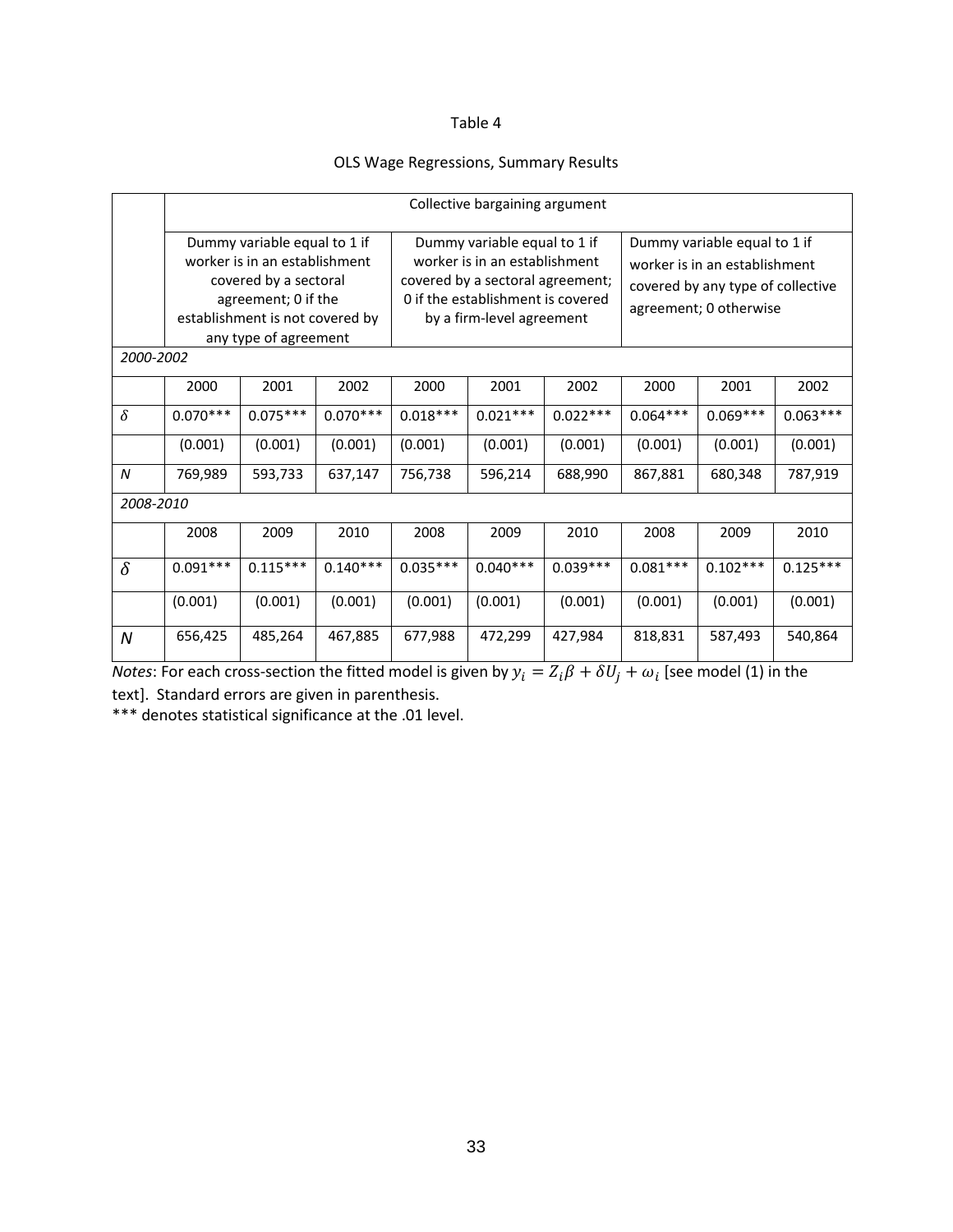#### Table 5 Estimates of the Collective Bargaining Premium, Two-Year Differences (2000-2002 and 2008- 2010), Job Stayers

| Sample                                         |                                                             |                       |                                            |                         | Period: 2000-2002 |                        | Period: 2008-2010 |  |
|------------------------------------------------|-------------------------------------------------------------|-----------------------|--------------------------------------------|-------------------------|-------------------|------------------------|-------------------|--|
| Experiment                                     | Treatment and<br>control groups                             | $t-2$                 | Collective<br>bargaining status<br>in<br>t | $\delta$                | N                 | $\delta$               | N                 |  |
| Scb leavers<br>vs.                             | Treated group (leavers)<br>Control group (stayers)          | $Scb=1$<br>$Scb=1$    | Anycb=0<br>$Scb=1$                         | $-0.007***$<br>(0.0017) | 375,397           | $-0.004**$<br>(0.0018) | 289,320           |  |
| Scb stayers                                    | Treated group (leavers)<br>Control group (stayers)          | $Scb=1$<br>$Scb=1$    | $Fcb=1$<br>$Scb=1$                         | $-0.004**$<br>(0.0014)  | 378,843           | $0.008***$<br>(0.001)  | 295,414           |  |
| Scb joiners<br>vs.                             | Treated group (joiners)<br>Control group<br>(never members) | Anycb=0<br>Anycb=0    | $Scb=1$<br>$Anycb=0$                       | $0.007***$<br>(0.0017)  | 46,000            | $0.011***$<br>(0.002)  | 66,228            |  |
| Scb never members                              | Treated group (joiners)<br>Control group<br>(never members) | $Fcb=1$<br>$Fcb=1$    | $Scb=1$<br>$Fcb=1$                         | $0.010***$<br>(0.0019)  | 57,847            | $0.023***$<br>(0.002)  | 86,543            |  |
| <b>Fcb leavers</b><br>vs.<br>Fcb stayers       | Treated group (leavers)<br>Control group (stayers)          | $Fcb=1$<br>$Fcb=1$    | $Anycb=0$<br>$Fcb=1$                       | $-0.009***$<br>(0.0024) | 54,849            | $-0.007**$<br>(0.003)  | 83,443            |  |
| Fcb joiners<br>vs.<br><b>Fcb never members</b> | Treated group (joiners)<br>Control group<br>(never members) | Anycb=0<br>Anycb=0    | $Fcb=1$<br>$Anycb=0$                       | $0.024***$<br>(0.0019)  | 44,297            | 0.002<br>(0.002)       | 64,992            |  |
| Anycb leavers<br>vs.<br>Anycb stayers          | Treated group (leavers)<br>Control group (stayers)          | Anycb=1<br>Anycb= $1$ | $Anycb=0$<br>$Anycb=1$                     | $-0.009***$<br>(0.0013) | 447,074           | $-0.003**$<br>(0.002)  | 393,165           |  |
| Anycb joiners<br>vs.<br>Anycb never<br>members | Treated group (joiners)<br>Control group<br>(never members) | Anycb=0<br>Anycb=0    | $Anycb=1$<br>$Anycb=0$                     | $0.014***$<br>(0.0013)  | 50,956            | $0.007***$<br>(0.002)  | 69,194            |  |

*Notes*: The fitted model is given model (3) in the text. Anycb is a dummy variable equal to 1 if a worker is in an establishment covered by any type of collective agreement, 0 otherwise; Scb (Fcb) is a dummy variable equal to 1 if a worker is in an establishment covered by a sectoral (firm) agreement, 0 otherwise. Standard errors are given in parenthesis.

\*\*\*,\*\*,\* denote statistical significance at the .01, .05, and .10 levels, respectively.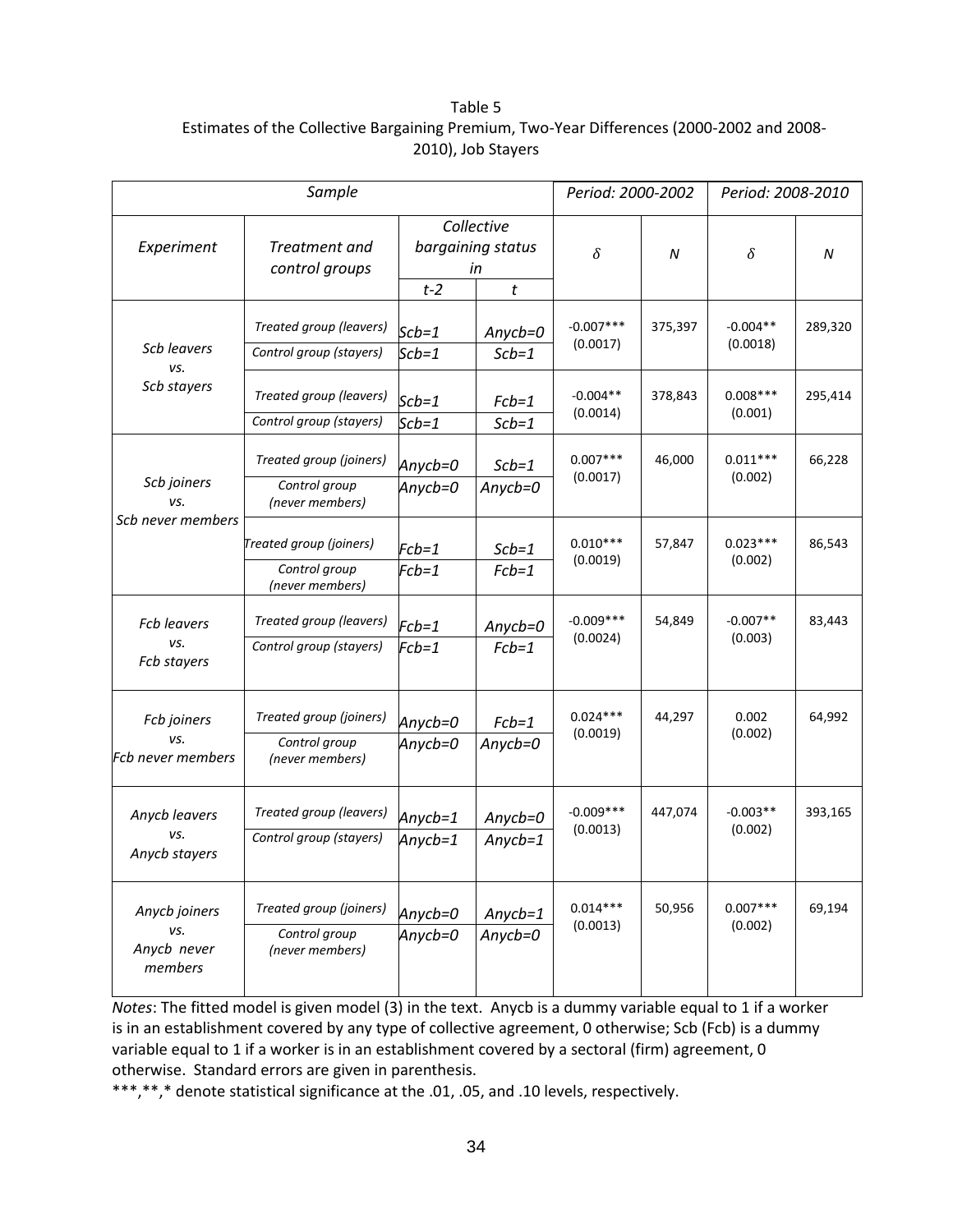#### Table 6 Estimates of the Collective Bargaining Premium, Two-Year Differences (2000-2002 and 2008- 2010) but with Different Counterfactuals, Job Stayers

| Sample                                           |                                                              |                      |                                            |                        | Period: 2000-2002 |                        | Period: 2008-2010 |  |
|--------------------------------------------------|--------------------------------------------------------------|----------------------|--------------------------------------------|------------------------|-------------------|------------------------|-------------------|--|
| Experiment                                       | Treatment and<br>control groups                              | $t-2$                | Collective<br>bargaining status<br>in<br>t | $\delta$               | Ν                 | δ                      | N                 |  |
| Scb leavers<br>vs.                               | Treated group (leavers)<br>Control group<br>(never members)  | $Scb=1$<br>Anycb=0   | $Anycb=0$<br>$Anycb=0$                     | $0.009***$<br>(0.002)  | 46,317            | $0.011***$<br>(0.002)  | 69,656            |  |
| Scb never members                                | Treated group (leavers)<br>Control group<br>(never members)  | $Scb=1$<br>$Fcb=1$   | $Fcb=1$<br>$Fcb=1$                         | $-0.001$<br>(0.001)    | 61,863            | $0.010***$<br>(0.002)  | 93,589            |  |
| Scb joiners<br>vs.<br>Scb always members         | Treated group (joiners)<br>Control group<br>(always members) | Anycb=0<br>$Scb=1$   | $Scb=1$<br>$Scb=1$                         | $-0.009***$<br>(0.002) | 375,080           | $-0.013***$<br>(0.002) | 285,892           |  |
|                                                  | Treated group (joiners)<br>Control group<br>(always members) | $Fcb=1$<br>$Scb=1$   | $Scb=1$<br>$Scb=1$                         | $0.009***$<br>(0.002)  | 374,827           | $0.021***$<br>(0.002)  | 288,368           |  |
| <b>Fcb leavers</b><br>vs.<br>Anycb never members | Treated group (leavers)<br>Control group<br>(never members)  | $Fcb=1$<br>Anycb=0   | $Anycb=0$<br>$Anycb=0$                     | $0.004*$<br>(0.002)    | 42,749            | $0.007***$<br>(0.002)  | 65,604            |  |
| Fcb joiners<br>vs.<br>Fcb always members         | Treated group (joiners)<br>Control group<br>(always members) | Anycb=0<br>$Fcb=1$   | $Fcb=1$<br>$Fcb=1$                         | $0.014***$<br>(0.002)  | 56,397            | $-0.015***$<br>(0.003) | 82,830            |  |
| Anycb leavers<br>vs.<br>Anycb never members      | Treated group (leavers)<br>Control group<br>(never members)  | $Anycb=1$<br>Anycb=0 | $Anycb=0$<br>$Anycb=0$                     | $0.007***$<br>(0.001)  | 49,725            | $0.010***$<br>(0.001)  | 73,234            |  |
| Anycb joiner<br>vs.<br>nycb always members       | Treated group (joiners)<br>Control group<br>(always members) | Anycb=0<br>Anycb=1   | $Anycb=1$<br>$Anycb=1$                     | $-0.002$<br>(0.001)    | 448,305           | $-0.013***$<br>(0.002) | 389,124           |  |

*Note:* See notes to Table 5.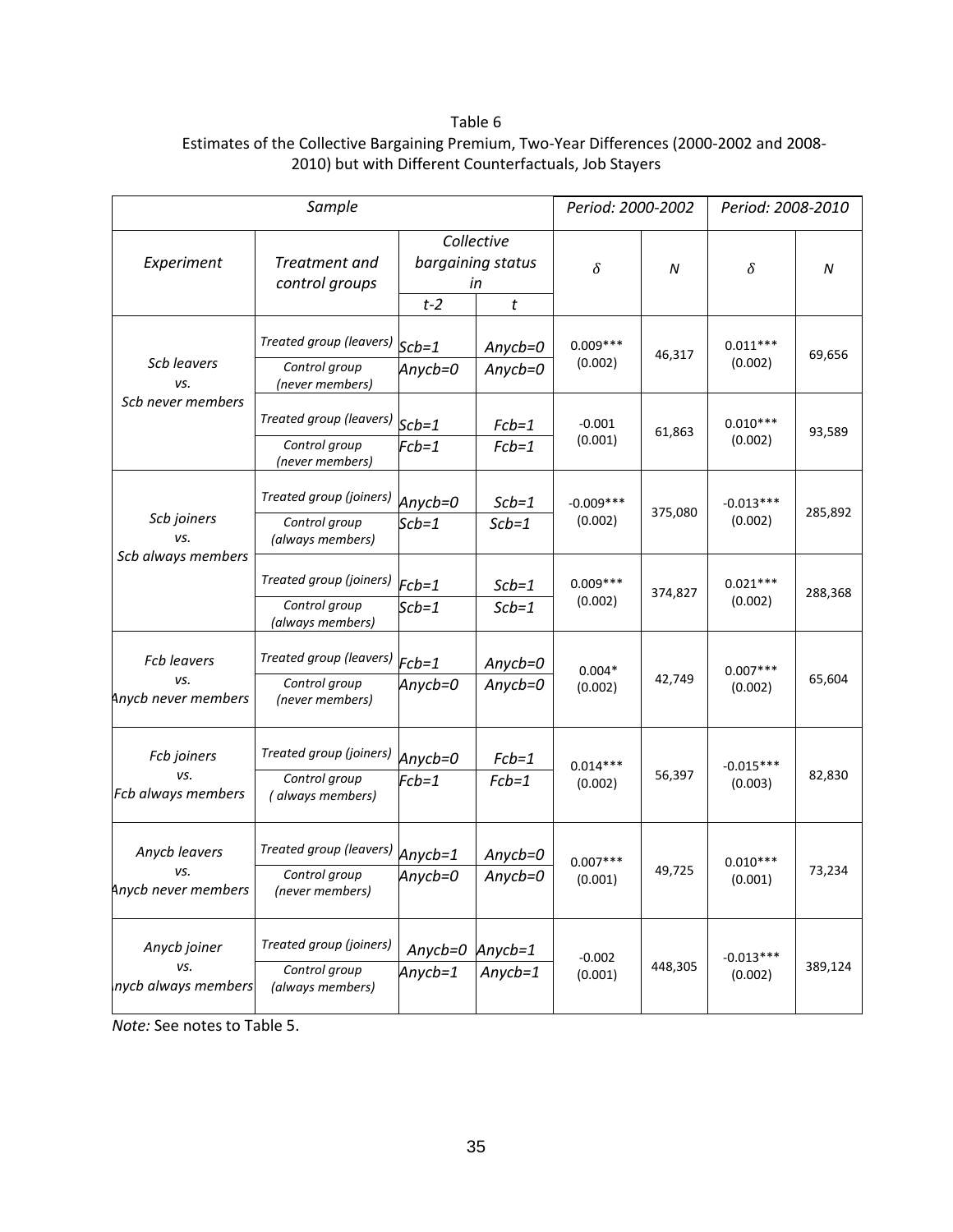| Appendix Table 1                                                             |
|------------------------------------------------------------------------------|
| Two- and One-Year Establishment Transitions by Type of Collective Bargaining |

| Two-year transitions |         |         |         |         |       |  |  |  |
|----------------------|---------|---------|---------|---------|-------|--|--|--|
|                      | t=2002  | $Fcb=1$ | Nocb=1  | $Scb=1$ | Total |  |  |  |
| $t = 2000$           |         |         | $Scb=0$ |         |       |  |  |  |
| $Fcb=1$              |         | 189     | 104     | 81      | 374   |  |  |  |
|                      | $Scb=0$ |         |         |         |       |  |  |  |
| Nocb=1               |         | 77      | 1,829   | 224     | 2,130 |  |  |  |
| $Scb=1$              |         | 88      | 318     | 2,057   | 2,463 |  |  |  |
| Total                |         | 354     | 2,251   | 2,362   | 4,967 |  |  |  |

|          | $t = 2010$ | $Fcb=1$ | $Noch=1$ | $Scb=1$ | Total |
|----------|------------|---------|----------|---------|-------|
| t=2008   |            |         | $Scb=0$  |         |       |
| $Fcb=1$  |            | 244     | 96       | 69      | 409   |
|          | $Scb=0$    |         |          |         |       |
| $Noch=1$ |            | 51      | 2,776    | 172     | 2,999 |
|          |            |         |          |         |       |
| $Scb=1$  |            | 83      | 282      | 1,884   | 2,249 |
|          |            |         |          |         |       |
| Total    |            | 378     | 3,154    | 2,125   | 5,657 |

| One-year transitions |         |         |         |         |       |  |  |  |
|----------------------|---------|---------|---------|---------|-------|--|--|--|
|                      | t=2001  | $Fcb=1$ | Nocb=1  | $Scb=1$ | Total |  |  |  |
| t=2000               |         |         | $Scb=0$ |         |       |  |  |  |
| $Fcb=1$              |         | 249     | 110     | 95      | 454   |  |  |  |
|                      | $Scb=0$ |         |         |         |       |  |  |  |
| $Noch=1$             |         | 99      | 2,334   | 331     | 2,764 |  |  |  |
| $Scb=1$              |         | 113     | 305     | 2,758   | 3,176 |  |  |  |
|                      | Total   | 461     | 2,749   | 3,184   | 6,394 |  |  |  |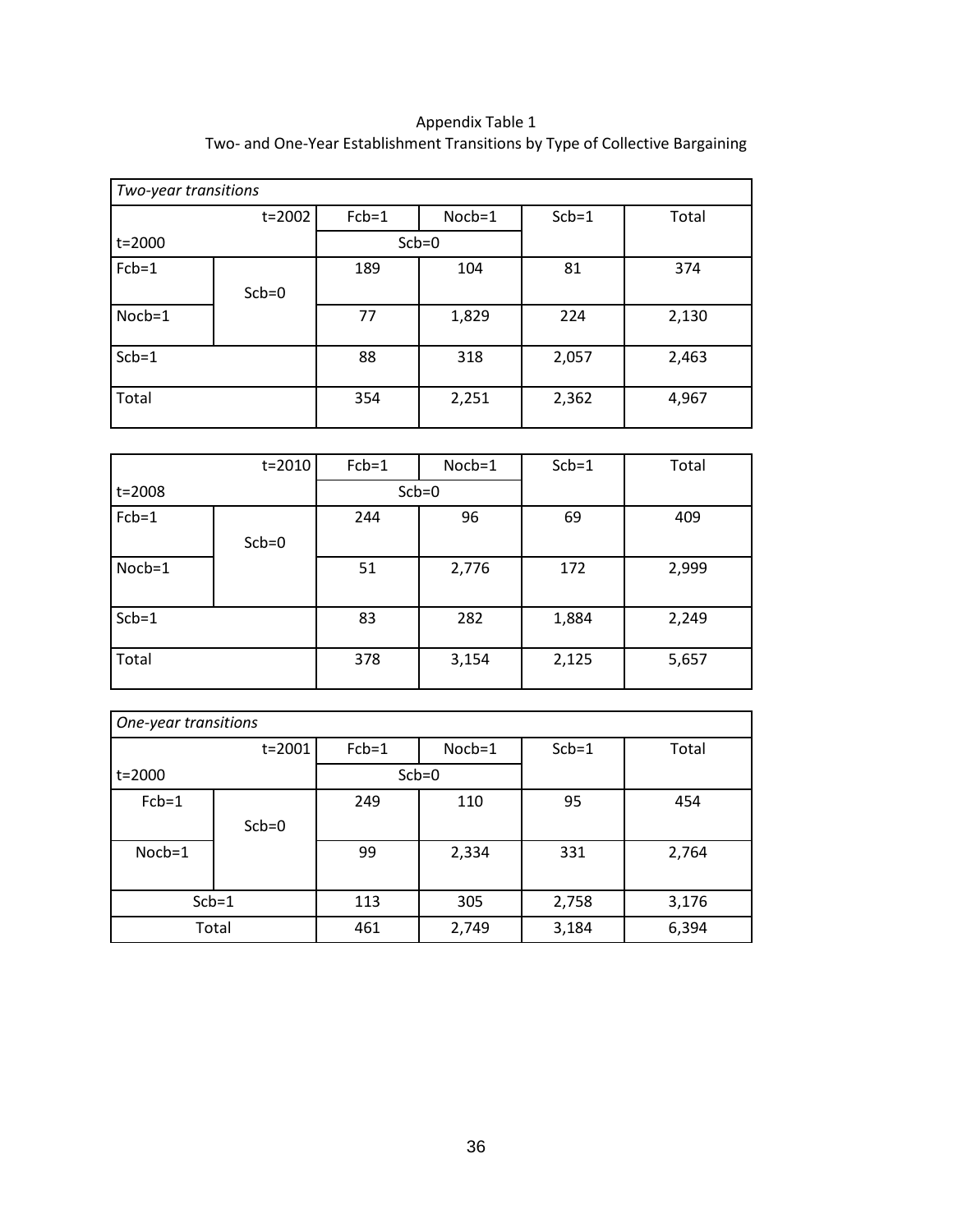(cont.)

|            | t=2002  | $Fcb=1$ | $Noch=1$ | $Scb=1$ | Total |
|------------|---------|---------|----------|---------|-------|
| $t = 2001$ |         | $Scb=0$ |          |         |       |
| $Fcb=1$    |         | 217     | 80       | 82      | 379   |
|            | $Scb=0$ |         |          |         |       |
| Nocb=1     |         | 70      | 2,030    | 196     | 2,296 |
|            |         |         |          |         |       |
| $Scb=1$    |         | 69      | 319      | 2,180   | 2,568 |
| Total      |         | 356     | 2,429    | 2,458   | 5,243 |

|            | t=2009  | $Fcb=1$ | Nocb=1 | $Scb=1$ | Total |
|------------|---------|---------|--------|---------|-------|
| $t = 2008$ |         | $Scb=0$ |        |         |       |
| $Fcb=1$    |         | 330     | 95     | 97      | 522   |
|            | $Scb=0$ |         |        |         |       |
| $Noch=1$   |         | 95      | 3,368  | 307     | 3,770 |
|            |         |         |        |         |       |
| $Scb=1$    |         | 128     | 310    | 2,376   | 2,814 |
| Total      |         | 553     | 3,773  | 2,780   | 7,106 |

|          | $t = 2010$ | $Fcb=1$ | $Nocb=1$ | $Scb=1$ | Total |
|----------|------------|---------|----------|---------|-------|
| t=2009   |            |         | $Scb=0$  |         |       |
| $Fcb=1$  |            | 358     | 46       | 40      | 444   |
|          | $Scb=0$    |         |          |         |       |
| $Noch=1$ |            | 22      | 3,283    | 82      | 3,387 |
|          |            |         |          |         |       |
| $Scb=1$  |            | 27      | 180      | 2,130   | 2,337 |
| Total    |            | 407     | 3,509    | 2,252   | 6,168 |

*Note*: Nocb denotes no collective bargaining.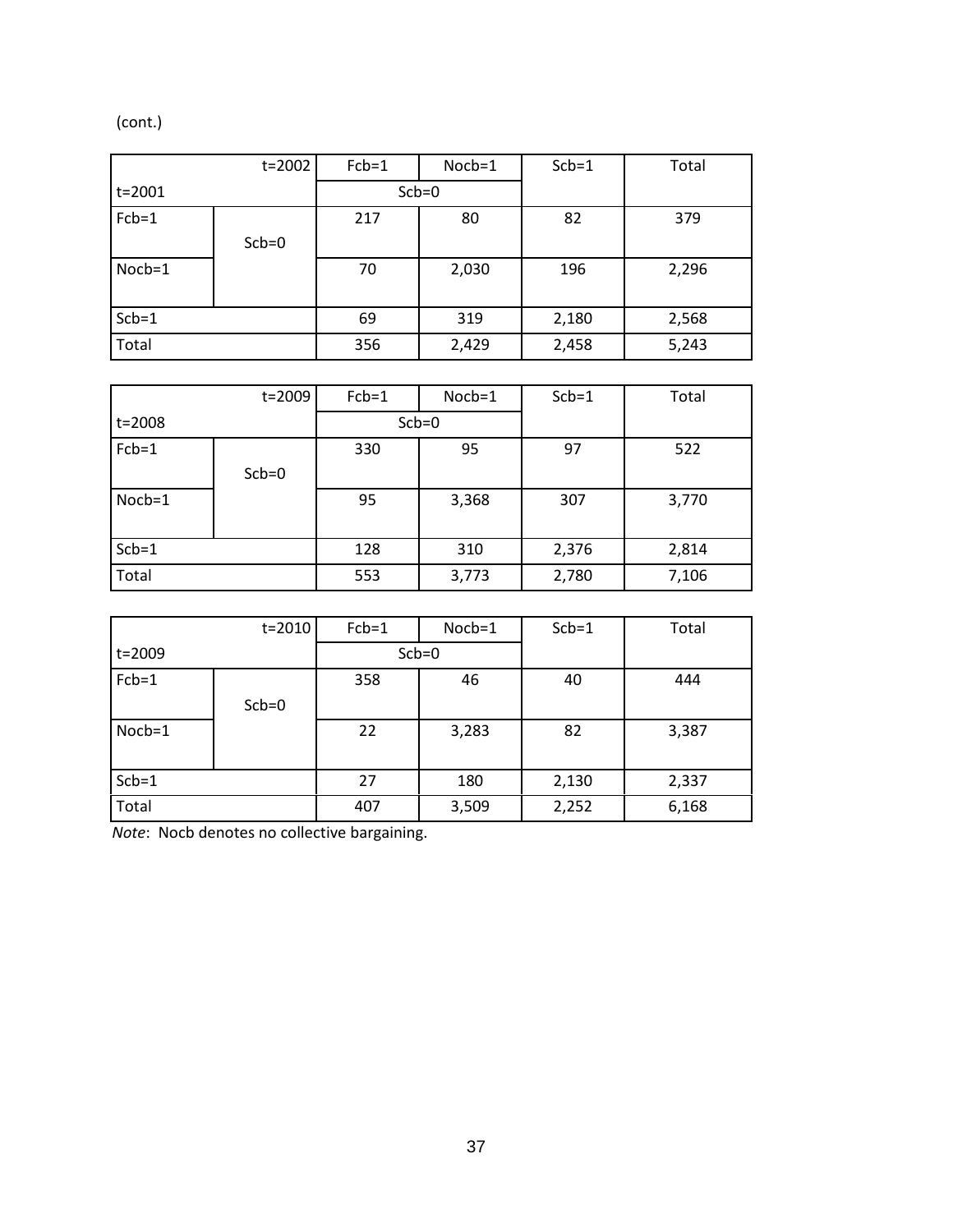### Appendix Table 2 Description of Variables

| Variable                                                                                                                                           | Definition                                                                                                                                                                                     |  |  |  |  |  |
|----------------------------------------------------------------------------------------------------------------------------------------------------|------------------------------------------------------------------------------------------------------------------------------------------------------------------------------------------------|--|--|--|--|--|
| Individual level (variables stemming from the social security records)                                                                             |                                                                                                                                                                                                |  |  |  |  |  |
| Log daily wage                                                                                                                                     | Log of the daily wage of a full-time employee which is top<br>coded due to the contribution limit in the German social<br>security system                                                      |  |  |  |  |  |
| Log imputed daily wage                                                                                                                             | Log of the daily wage of a full-time employee; values above<br>the contribution limit have been imputed using the<br>procedure by Gartner (2005) (see data section for further<br>information) |  |  |  |  |  |
| Female                                                                                                                                             | Dummy=1 if female                                                                                                                                                                              |  |  |  |  |  |
| Age                                                                                                                                                | Age in years                                                                                                                                                                                   |  |  |  |  |  |
| Age squared                                                                                                                                        | Age in years, squared                                                                                                                                                                          |  |  |  |  |  |
| Foreign                                                                                                                                            | Dummy=1 if foreign citizenship                                                                                                                                                                 |  |  |  |  |  |
| Secondary / intermediate school leaving certificate<br>without completed vocational training                                                       | Dummy=1 if yes                                                                                                                                                                                 |  |  |  |  |  |
| Secondary / intermediate school leaving certificate<br>with completed vocational training                                                          | Dummy=1 if yes                                                                                                                                                                                 |  |  |  |  |  |
| Upper secondary school leaving certificate (general<br>or subject-specific aptitude for higher education)<br>without completed vocational training | Dummy= $1$ if yes                                                                                                                                                                              |  |  |  |  |  |
| Upper secondary school leaving certificate (general<br>or subject-specific aptitude for higher education)<br>with completed vocational training    | Dummy=1 if yes                                                                                                                                                                                 |  |  |  |  |  |
| Degree from specialized college of higher<br>education                                                                                             | Dummy=1 if yes                                                                                                                                                                                 |  |  |  |  |  |
| College or university degree                                                                                                                       | Dummy=1 if yes                                                                                                                                                                                 |  |  |  |  |  |
| Unskilled manual occupation                                                                                                                        | Dummy= $1$ if yes                                                                                                                                                                              |  |  |  |  |  |
| Skilled manual occupation                                                                                                                          | Dummy=1 if yes                                                                                                                                                                                 |  |  |  |  |  |
| Technician                                                                                                                                         | Dummy=1 if yes                                                                                                                                                                                 |  |  |  |  |  |
| Engineer                                                                                                                                           | Dummy=1 if yes                                                                                                                                                                                 |  |  |  |  |  |
| Unskilled service occupation                                                                                                                       | Dummy=1 if yes                                                                                                                                                                                 |  |  |  |  |  |
| Skilled service occupation                                                                                                                         | Dummy= $1$ if yes                                                                                                                                                                              |  |  |  |  |  |
| Semiprofessional                                                                                                                                   | Dummy=1 if yes                                                                                                                                                                                 |  |  |  |  |  |
| Professional                                                                                                                                       | Dummy=1 if yes                                                                                                                                                                                 |  |  |  |  |  |
| Unskilled commercial and administrative<br>occupation                                                                                              | Dummy=1 if yes                                                                                                                                                                                 |  |  |  |  |  |
| Skilled commercial and administrative occupation                                                                                                   | Dummy=1 if yes                                                                                                                                                                                 |  |  |  |  |  |
| Manager                                                                                                                                            | $\overline{\text{Dummy}}$ =1 if yes                                                                                                                                                            |  |  |  |  |  |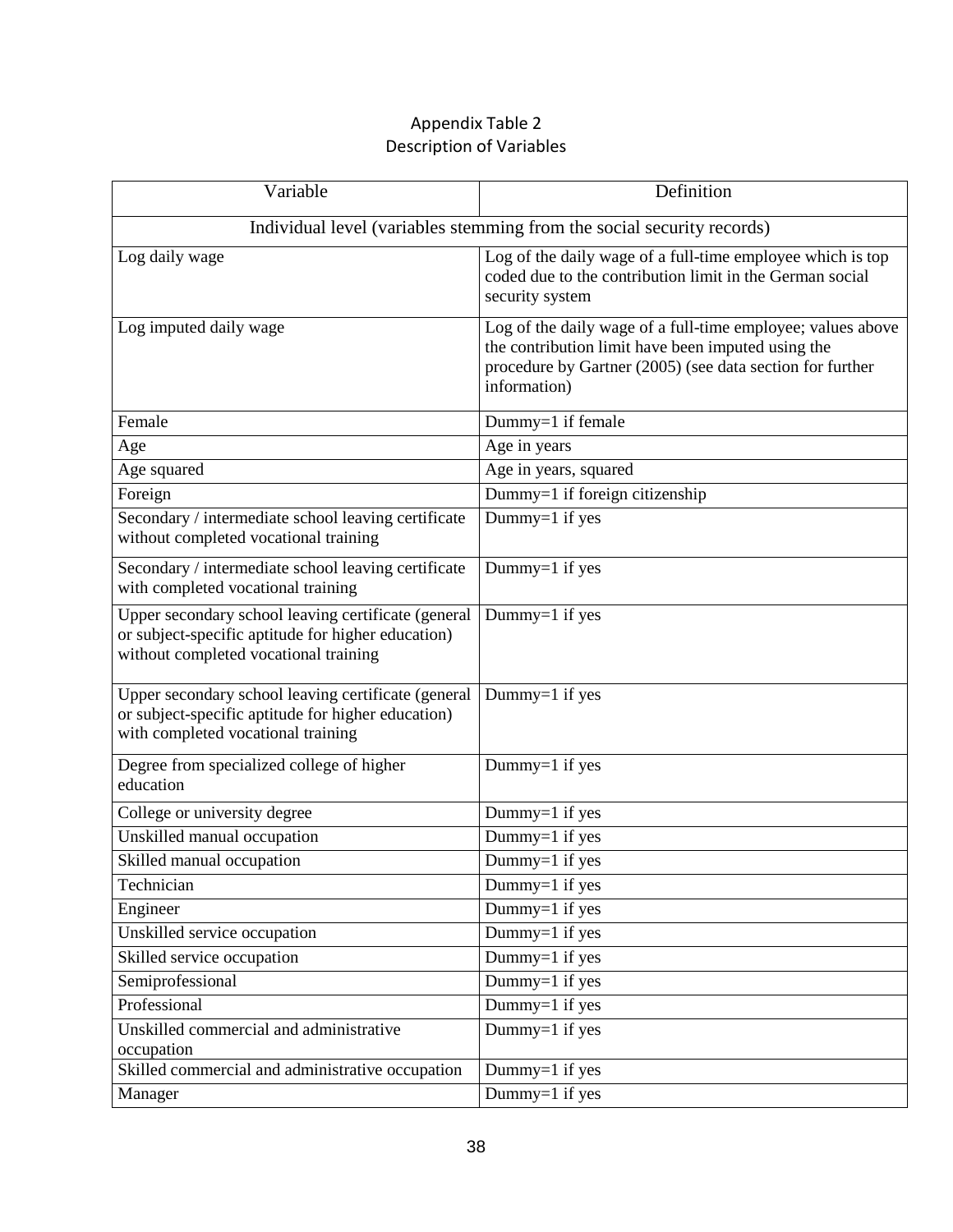| Occupation unknown                                                                                       | Dummy=1 if yes                                                                                                                                                                                                                                                                                                                                                                                                               |  |  |  |  |
|----------------------------------------------------------------------------------------------------------|------------------------------------------------------------------------------------------------------------------------------------------------------------------------------------------------------------------------------------------------------------------------------------------------------------------------------------------------------------------------------------------------------------------------------|--|--|--|--|
| Tenure                                                                                                   | Tenure in years                                                                                                                                                                                                                                                                                                                                                                                                              |  |  |  |  |
| Tenure squared                                                                                           | Tenure in years, squared                                                                                                                                                                                                                                                                                                                                                                                                     |  |  |  |  |
| Establishment level (variables stemming from the IAB Establishment Panel Survey)                         |                                                                                                                                                                                                                                                                                                                                                                                                                              |  |  |  |  |
| Establishment founded before 1990                                                                        | Dummy=1 if yes                                                                                                                                                                                                                                                                                                                                                                                                               |  |  |  |  |
| Profit situation in last fiscal year "good" or "very<br>good"                                            | Dummy=1 if yes. This information is derived from the<br>establishment's reply to the question "Please give your<br>assessment of the profit situation of your business in the last<br>fiscal year (2007)". The five possible answers are:<br>Profitability was "very good"; "good"; "satisfactory";<br>"sufficient"; "unsatisfactory".                                                                                       |  |  |  |  |
| Technical state of plant and machinery "state of the<br>art" or "nearly state of the art"                | Dummy=1 if yes. This information is derived from the<br>establishment's reply to the question "How do you assess the<br>overall technical state of the plant and machinery, furniture<br>and office equipment of this establishment compared to<br>other establishments in the same industry?" The five<br>possible answers are: "state-of-the-art"; "nearly state-of-the-<br>art"; "medium"; "nearly obsolete"; "obsolete". |  |  |  |  |
| Share of foreign workers                                                                                 |                                                                                                                                                                                                                                                                                                                                                                                                                              |  |  |  |  |
| Share of high-skilled and skilled workers                                                                |                                                                                                                                                                                                                                                                                                                                                                                                                              |  |  |  |  |
| Share of fixed-term workers                                                                              |                                                                                                                                                                                                                                                                                                                                                                                                                              |  |  |  |  |
| Share of female workers                                                                                  |                                                                                                                                                                                                                                                                                                                                                                                                                              |  |  |  |  |
| Median age of the workforce                                                                              |                                                                                                                                                                                                                                                                                                                                                                                                                              |  |  |  |  |
| Establishment covered by any collective bargaining<br>agreement                                          | Dummy=1 if yes                                                                                                                                                                                                                                                                                                                                                                                                               |  |  |  |  |
| Establishment covered by a sector-level collective<br>bargaining agreement                               | Dummy=1 if yes                                                                                                                                                                                                                                                                                                                                                                                                               |  |  |  |  |
| Establishment covered by a firm-level collective<br>bargaining agreement                                 | Dummy=1 if yes                                                                                                                                                                                                                                                                                                                                                                                                               |  |  |  |  |
| Existence of a works council                                                                             | Dummy=1 if yes                                                                                                                                                                                                                                                                                                                                                                                                               |  |  |  |  |
| Establishment size                                                                                       | Number of employees                                                                                                                                                                                                                                                                                                                                                                                                          |  |  |  |  |
| Establishment size squared                                                                               | Number of employees, squared                                                                                                                                                                                                                                                                                                                                                                                                 |  |  |  |  |
| Industry (omitted category: machinery and<br>equipment)                                                  | 40 dummy variables                                                                                                                                                                                                                                                                                                                                                                                                           |  |  |  |  |
| German federal state in which establishment is<br>located (omitted category: North Rhine-<br>Westphalia) | 15 dummy variables                                                                                                                                                                                                                                                                                                                                                                                                           |  |  |  |  |